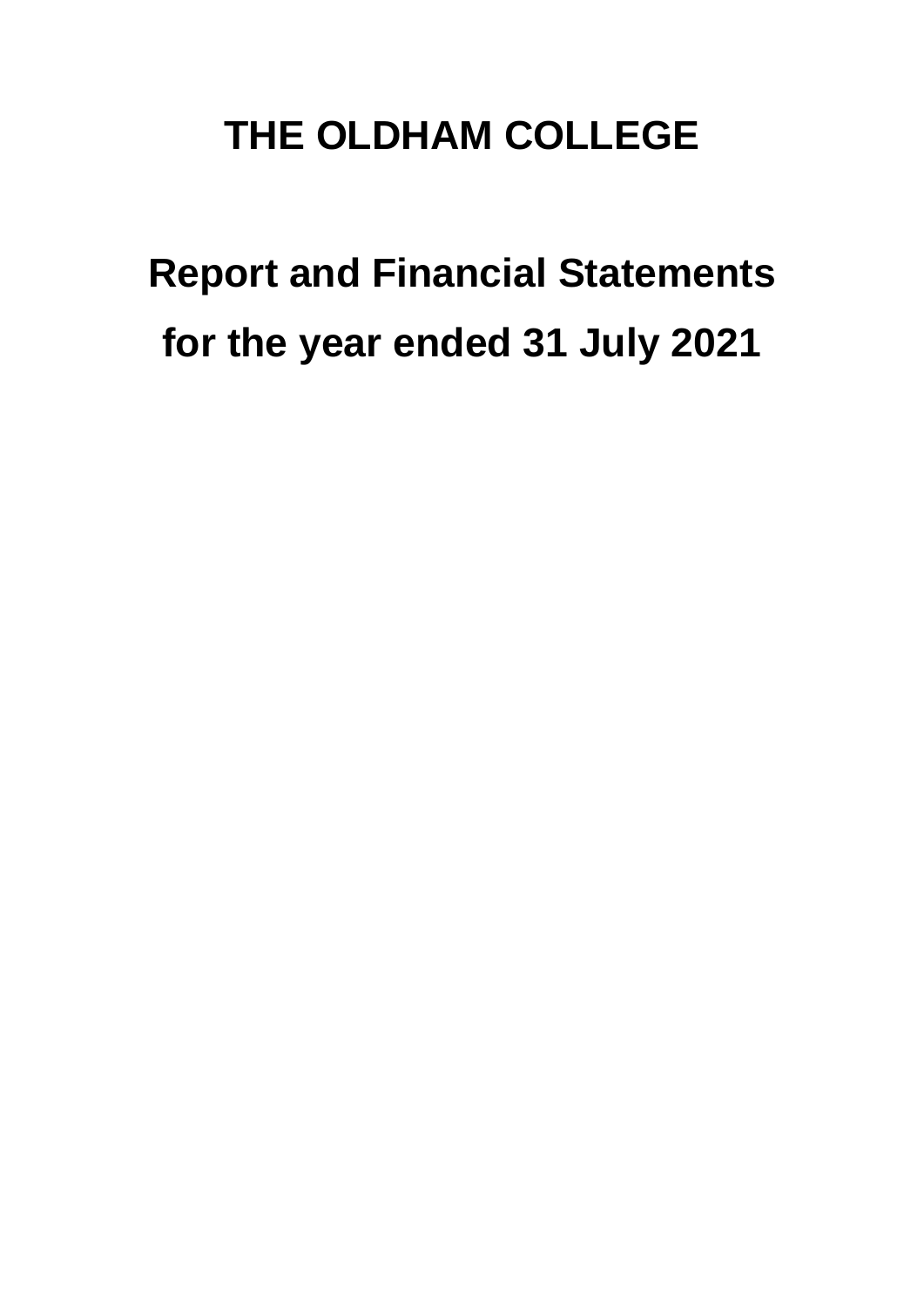### **Key Management Personnel, Board of Governors and Professional advisers**

#### **Key management personnel**

Key management personnel are defined as members of the College Leadership Team and were represented by the following in 2020/21:

| Alun Francis         | - Principal and CEO; Accounting officer                                |
|----------------------|------------------------------------------------------------------------|
| Debra Woodruff       | - Deputy Principal                                                     |
| Allan Tyrer          | - Director of Finance                                                  |
| <b>Helen Mathers</b> | - Vice Principal HE & Higher Skills                                    |
| <b>Heather Green</b> | - Vice Principal Strategy and Quality                                  |
| Josie Elson          | - HR Director                                                          |
| Alan Benvie          | - Assistant Principal - Foundation Learning & Student Support Services |
| Jessica Criswell     | - Assistant Principal - Curriculum & Learning                          |
| Lisa Liddy           | - Director of Apprenticeships & Work Based Learning                    |

#### **Board of Governors**

A full list of Governors is given on page 15-17 of these financial statements.

Mrs Janet Frost acted as Clerk to the Corporation throughout the period.

# **Professional advisers**

#### **Financial statements auditor and reporting accountants:**

Mazars LLP Chartered Accountants Registered Auditor One St Peter's Square Manchester M2 3DE

#### **Internal auditors:**

ICCA Education Training and Skills Limited The McLaren Building 46 The Priory Queensway Birmingham B4 7LR

#### **Bankers:**

Santander UK plc 7th Floor No 4, St Paul's Square Liverpool, L3 9SJ

#### **Solicitors:**

Mills and Reeve The Technology Centre 103 Oxford Road Manchester M1 7ED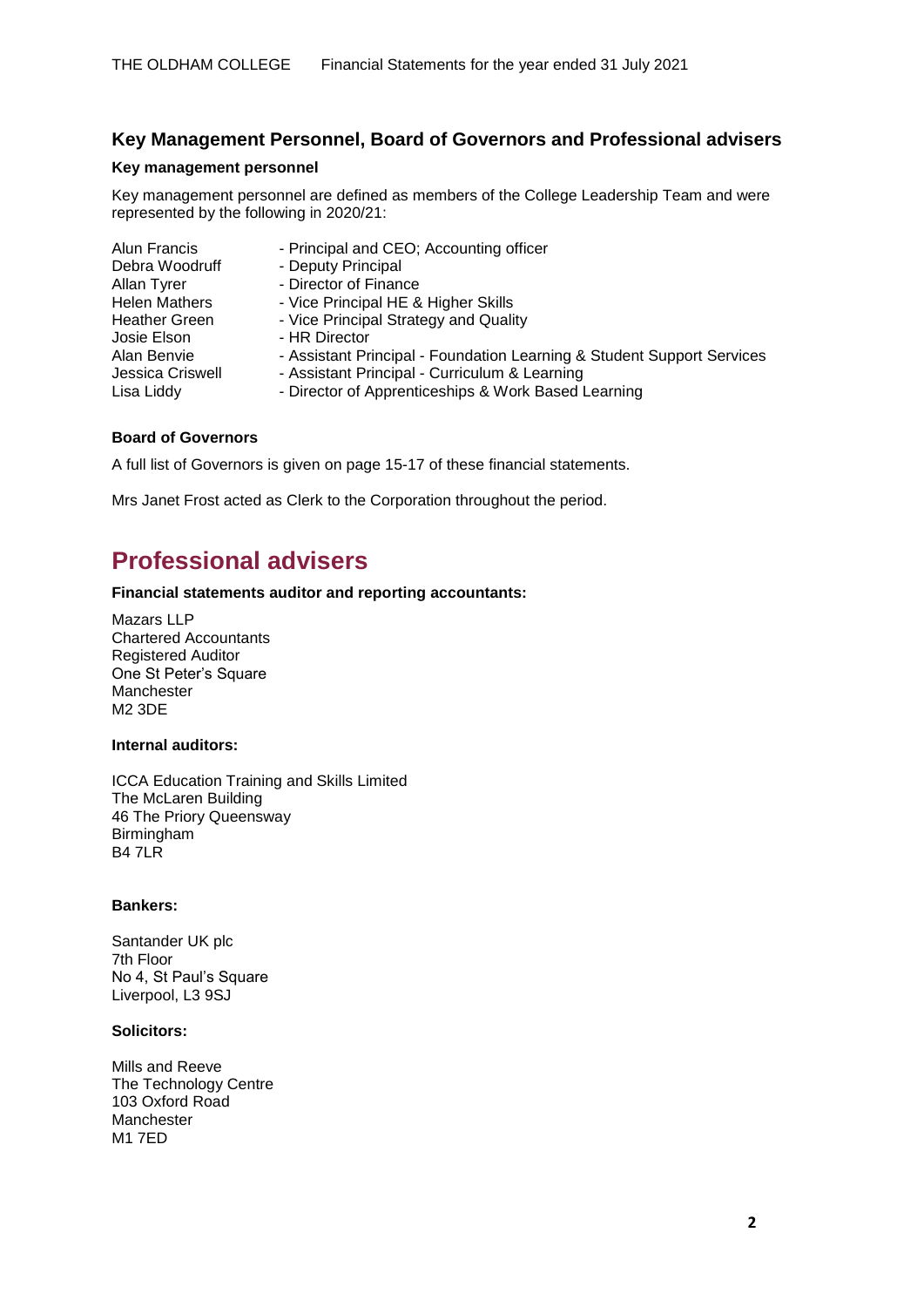# **CONTENTS**

### **Page number**

| 4  |
|----|
| 15 |
| 24 |
| 25 |
| 26 |
| 30 |
| 32 |
| 33 |
| 34 |
| 35 |
| 36 |
|    |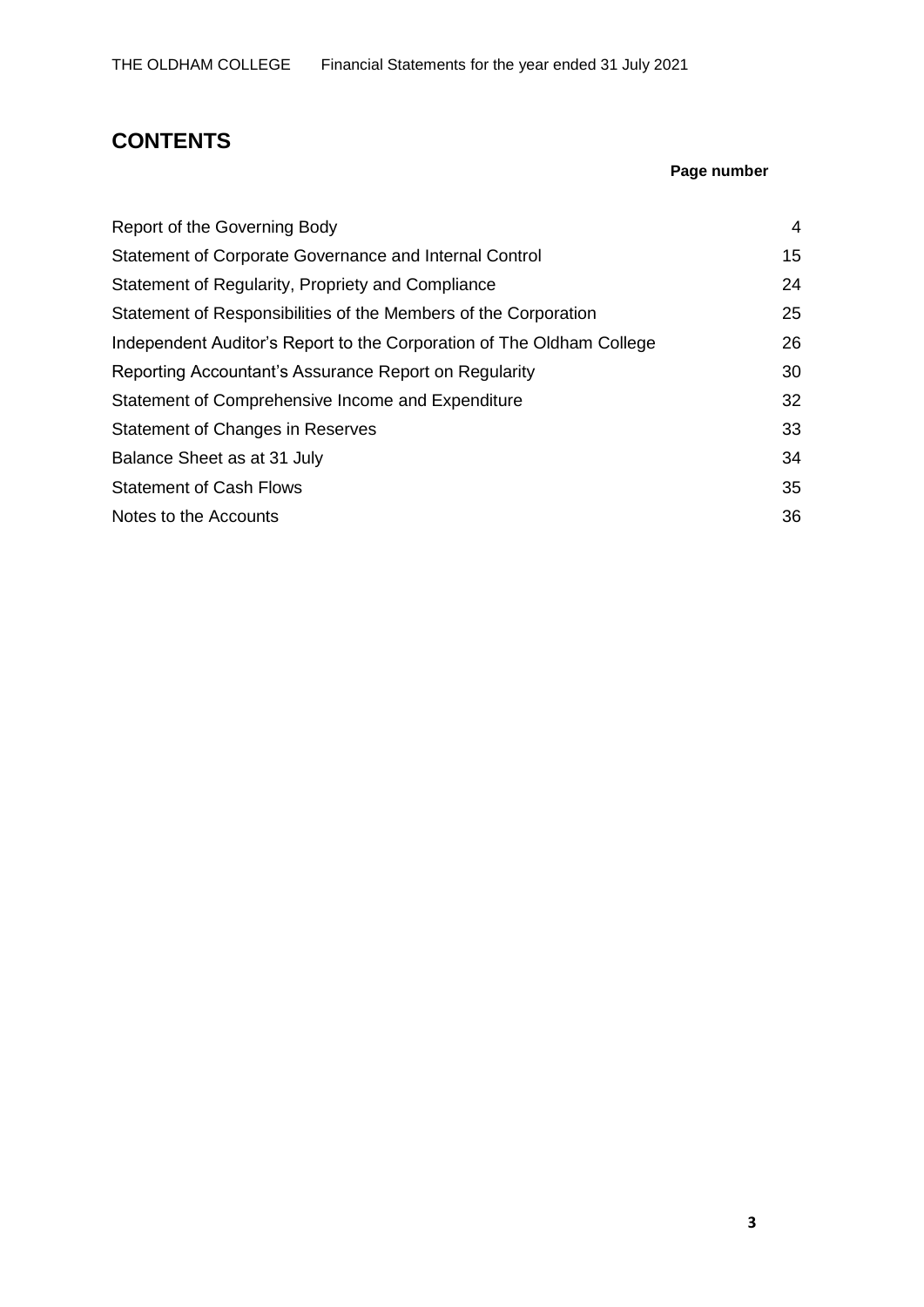### **Report of the Governing Body**

#### **NATURE, OBJECTIVES AND STRATEGIES:**

The members present their report and the audited financial statements for the year ended 31 July 2021.

#### **Legal status**

The Corporation was established under the Further and Higher Education Act 1992 for the purpose of conducting The Oldham College. The College is an exempt charity for the purposes of Part 3 of the Charities Act 2011. The Corporation was incorporated as The Oldham College.

#### **Principal Activities**

Oldham College is a vocational college and is committed to delivering work relevant and employment focussed education and training, to the highest academic, technical and professional standards.

#### **Our Mission (reason for being) is:**

To deliver high quality technical and professional education and training which adds economic and social value to the communities of Oldham and Greater Manchester.

**Our Vision (how the mission is delivered) is:** To be a high performing, innovative, well managed, efficient and financially resilient organisation, which is the best place to learn and work, first choice for learners and employers, and a key strategic partner for both public and private sectors.

#### **Our Values**

Our values both inform our Mission and Vision and provide a set of principles that we are committed to following in order to make them happen. These set the tone and character of the organisation, so that people know what to expect of us, and we have clear boundaries around how we behave and how we make decisions. Our values are:-

- **Ambition** for our learners and employers, for the College and ourselves, and for the town and City Region.
- **Integrity** doing the right thing in the right way for the right reason.
- **Inclusion**  creating opportunities, challenging prejudice and removing barriers, across the community, irrespective of social background or characteristics and providing a genuinely comprehensive offer, tailored to the needs of individuals.
- **Responsiveness** listening to learners, policymakers, employers and partners, so that we are relevant and always improving.
- **Courage**  not taking the easy way out, never giving in, and being brave when things are difficult.

#### **Public Benefit**

The Oldham College is an exempt charity under the Part 3 of the Charities Act 2011 and is regulated by the Secretary of State for Education. The members of the Governing Body, who are trustees of the charity, are disclosed on page 15-17.

In setting and reviewing the College's strategic objectives, the Governing Body has had due regard for the Charity Commission's guidance on public benefit and particularly upon its supplementary guidance on the advancement of education. The guidance sets out the requirement that all organisations wishing to be recognised as charities must demonstrate, explicitly, that their aims are for the public benefit.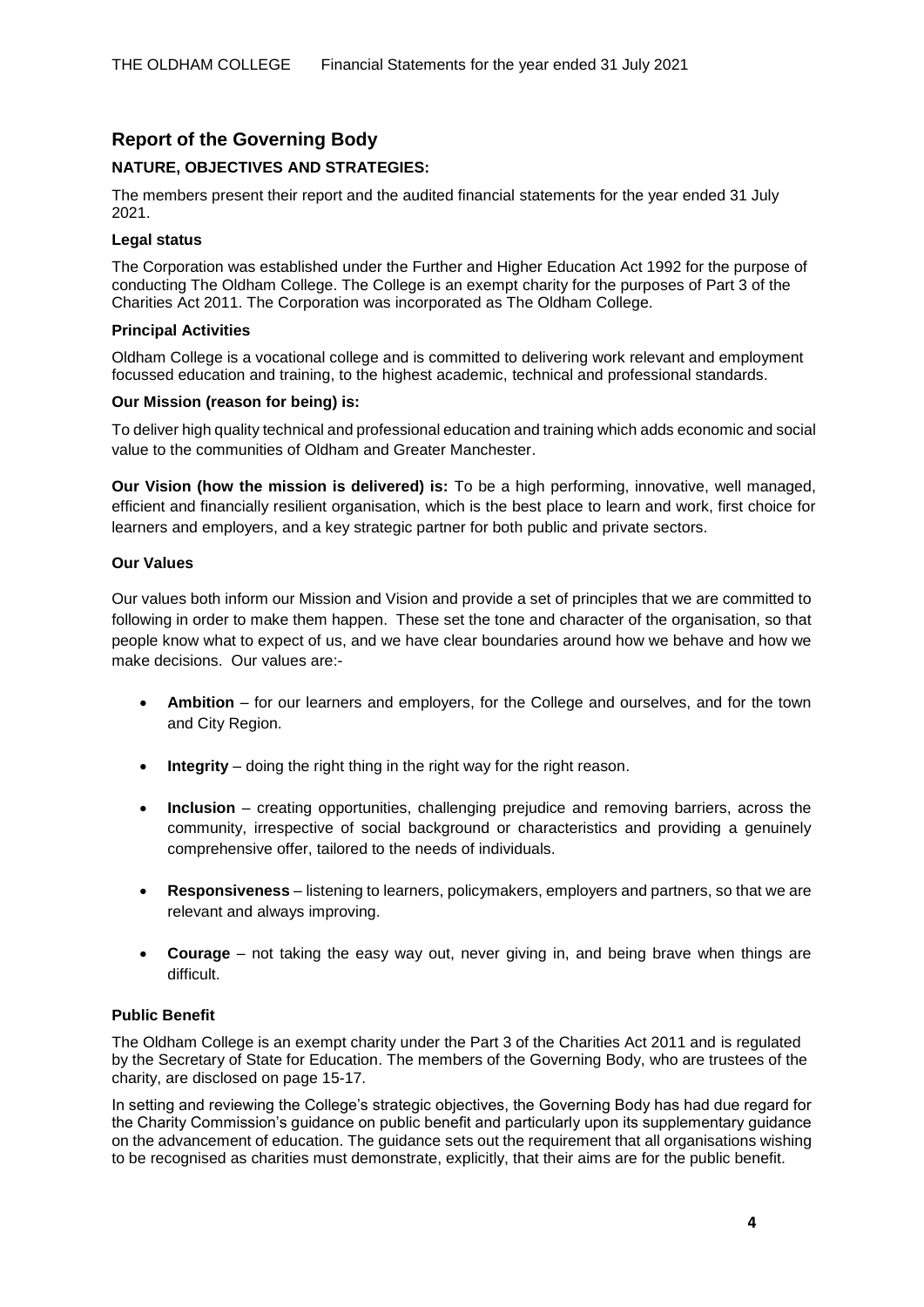#### **Public Benefit (Continued)**

In delivering its mission, the College provides the following identifiable public benefits through the advancement of education:

- High-quality teaching and assessment
- Widening participation and tackling social exclusion
- Excellent employment record for students
- Strong student support systems
- Links with employers, industry and commerce
- Links with Local Enterprise Partnerships (LEPs),

#### **Implementation of strategic plan**

The Corporation monitors the performance of the College against these plans. The plans are reviewed and updated each year. The College's strategic priorities for 2020/21 were as follows:

#### **Our Strategic Priorities**

The Mission, Vision and Values of the college are, to some extent, unchanging. What is different is the context in which they are applied. We have considered the challenges we will meet in the next five years or so and how we might address them and have focussed on four main priorities:-

- **Reputation and specialism –** technical and professional education and training is our core business and is increasingly back in fashion. We believe it is a specialist type of learning and requires a special kind of expertise. We will deliver a broad curriculum to Level 3 and will develop our reputation as *the* local specialist in these areas. We will also develop a greater degree of specialisation at higher levels, and will aim to be the "go to" provider for learners and employers for Level 4, 5 and 6 qualifications in digitalisation, construction and health and social care.
- **High Performance –** for learners, for staff, and for the College as a whole. Our primary purpose is to produce high performing learners, who leave us with a set of skills, knowledge and behaviours that make a real difference in the world of work or in their community. We can only do this if our staff are high performing. We are committed, therefore, to being the best place to learn and the best place to work in technical and professional education and training. Within our field, we aim to be first choice for learners and employers and we plan to recruit, retain, develop and reward the best staff. And to achieve all of this, we must be a high performing organisation with the systems, resources, behaviour and culture which supports this ambition and have a strong reputation with external regulators, including Ofsted, the ESFA, the FE Commissioner and other key stakeholders.
- **Digitalisation and technology –** we are living in a period of rapid technological change and this affects us in two main respects. First, it is changing our business – education is changing and technology can help us to improve teaching, learning and assessment. Second, our curriculum is intimately related to the changing world of work, and technology is transforming all sectors of the economy. Helping our learners and employers to understand this and respond to it, is a key part of our job. It is through this that we can contribute to improving productivity, promoting economic growth, and supporting greater prosperity.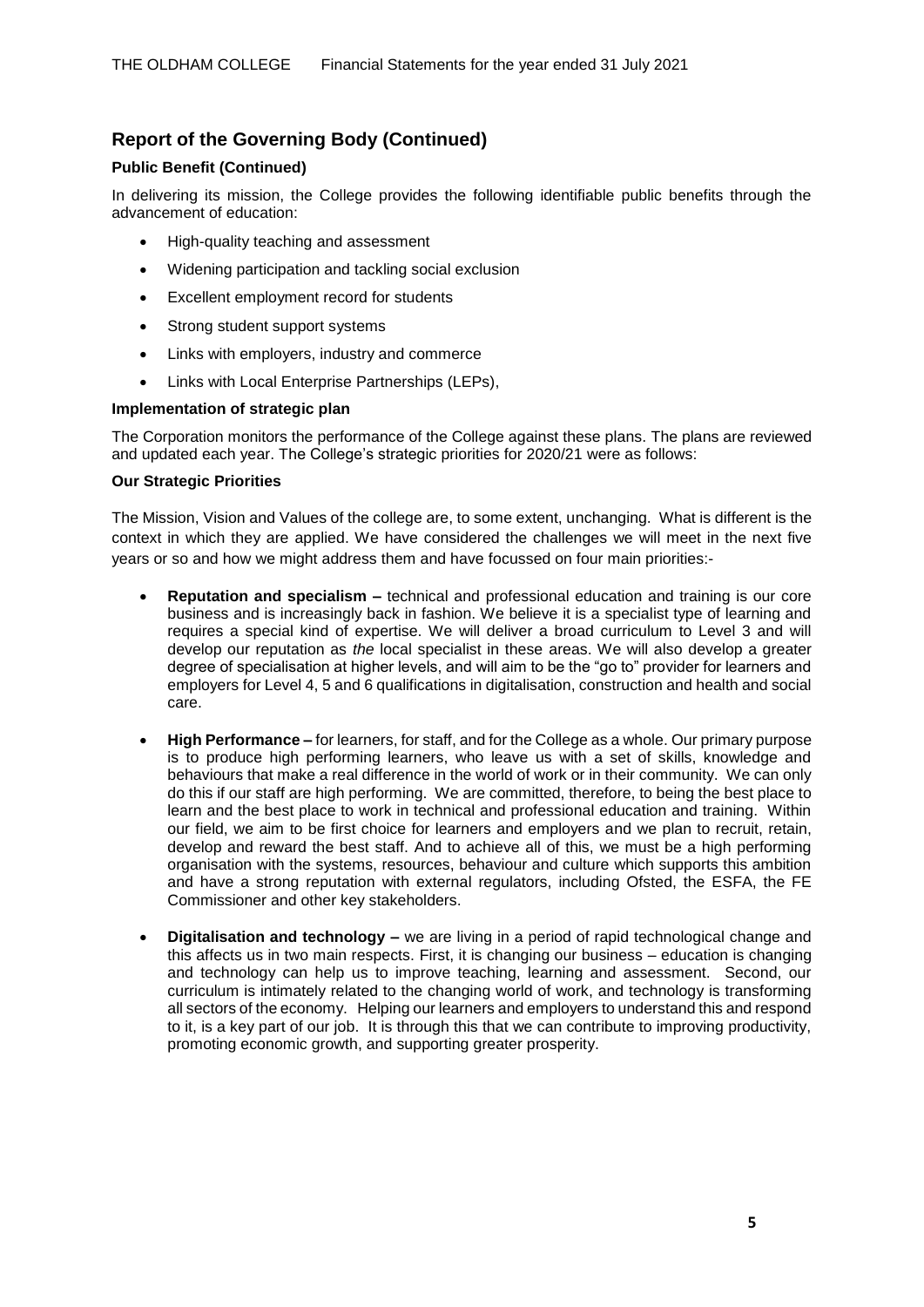#### **Our Strategic Priorities (Continued)**

• **Community** – the College is focussed on supporting employment for learners, and business growth and development for employers, but is also mindful of its wider contribution to Oldham and Greater Manchester. Adding "social value" as well as economic impact, is central to the College plan. This means we recognise our role in supporting local initiatives to support place making, the regeneration of Oldham, and the achievement of the community's wider ambitions.

The College has made significant progress towards achieving its strategic objectives despite the interruptions created by Covid.

#### **Financial objectives**

The college has identified the following financial objectives as being key to the sustainable future:

- Produce free cash flows at a level which sustain debt repayments and proposed capital expenditure and eliminate the need for overdraft funding in 21/22 and beyond
- Comply with loan covenants and keep the bank informed of any possible breaches well in advance
- Invest capital expenditure in remodelling classroom space and IT equipment to enhance the learning experience and delivery models as well as the launch of T levels in three areas.
- Build flexibility into financial plans wherever possible to allow for mitigation in the event of downturns
- Eliminate dependence on the overdraft (continuing the process of replenishing reserves)
- Meet or move towards meeting FE Commissioner benchmarks

#### **Performance indicators**

The College is committed to observing the importance of sector measures and indicators and uses the FE Choices data available on the GOV.UK website which looks at measures such as success rates. The College is required to complete the annual Finance Record for the Education and Skills Funding Agency ("ESFA"). The College is assessed by the ESFA as having a "good" financial health grading.

#### **Financial Health**

As at 31 July 2021 the College's financial health score was 'good'.

Future plans indicate the College's financial health will continue to improve whilst remaining 'good' at 31 July 2022 and 31 July 2023.

Due to the nature and profiling of funding, The Oldham College experiences a shortage of incoming cash in the first quarter of the calendar year. The College has in place an overdraft facility of £3m, again with Santander UK plc and the requirement for an overdraft is not expected to exceed £500k. This will ensure that the College can cover the short term funding requirement of the early part of 2022.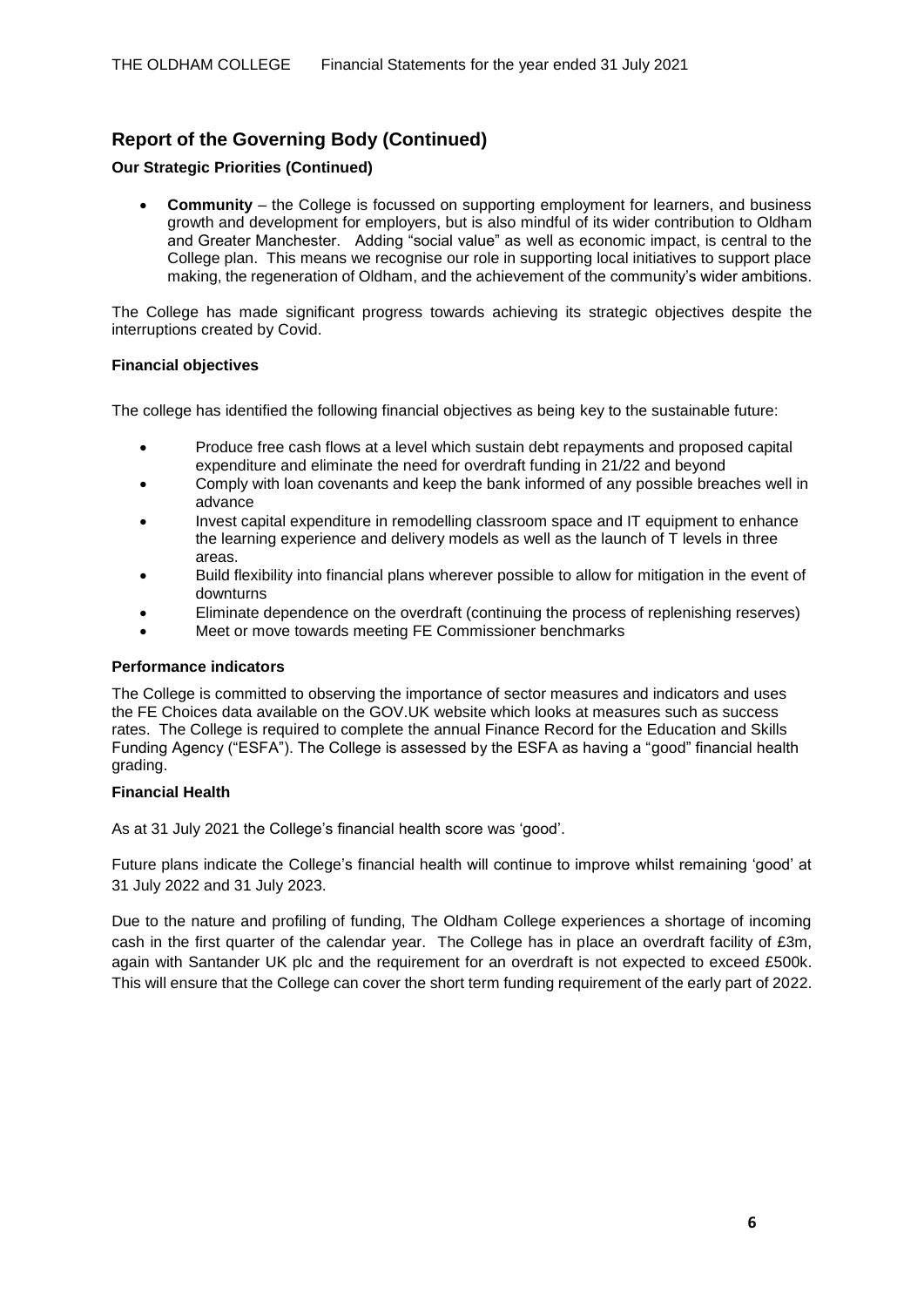### **Report of the Governing Body (Continued) FINANCIAL POSITION**

#### **Financial results**

The College generated a deficit before other gains and losses in the year of £907,000 (2020 – deficit of £971,000), with total comprehensive income of £158,000 (2020 - £4,322,000). The surplus/deficit is reported after £1,949,000 (2020 £1,690,000) of adjustment relating to FRS 102 – retirement benefits and the total comprehensive income after including actuarial gain on the scheme of £1,065,000 (2020 actuarial loss £3,199,000).

At 31 July 2021 the College had net assets of £3,948,000 (2020: £3,790,000) – this decrease represents as noted above the increase in the College's liability for pension obligations under FRS102, now at £18,056,000 (2020: £17,172,000). This will only become a cash-risk in the long term.

Tangible fixed asset additions during the year amounted to £6,798,000 (2020: £3,410,000).

The College has significant reliance on the education sector funding bodies for its principal funding source, largely from recurrent grants. In 2020/21 the FE funding bodies provided 70.5% (2020: 67.9%) of the College total income.

The College achieved its financial objectives for the year despite continued Covid interruptions.

#### **Developments**

The College has launched its T level provision from September and has invested in industry standard facilities and expects the offer to result in substantial growth moving forward. The college also has a capital bid awaiting final approval that will consolidate its buildings onto one site.

#### **Treasury policies and objectives**

Treasury management is the management of the College's cash flows, its banking, money market and capital market transactions; the effective control of the risks associated with those activities; and the pursuit of optimum performance consistent with those risks.

Short term borrowing for temporary revenue purposes is authorised by the Accounting Officer. All other borrowing requires the authorisation of the Corporation and shall comply with the requirements of the College's Grant Funding Agreements

#### **Cash flows and liquidity**

At £9,057,000 (2020: £5,246,000), net cash flow from operating activities was more than sufficient to cover interest and capital requirements. The College has unsecured loans of £8,170,000 (2020: £8,650,000) utilised to help finance three new buildings on its main site. The College also has an overdraft facility of £3 million to cover daily cash requirements. At the year end the College had a net cash position of £2,801,000 (2020: £1,492,000).

#### **Reserves Policy**

The College has no formal Reserves Policy but recognises the importance of reserves in the financial stability of any organisation, and ensures that there are adequate reserves to support the College's core activities. It is the Corporation's intention to increase reserves over the life of the strategic plan through the generation of annual operating surpluses.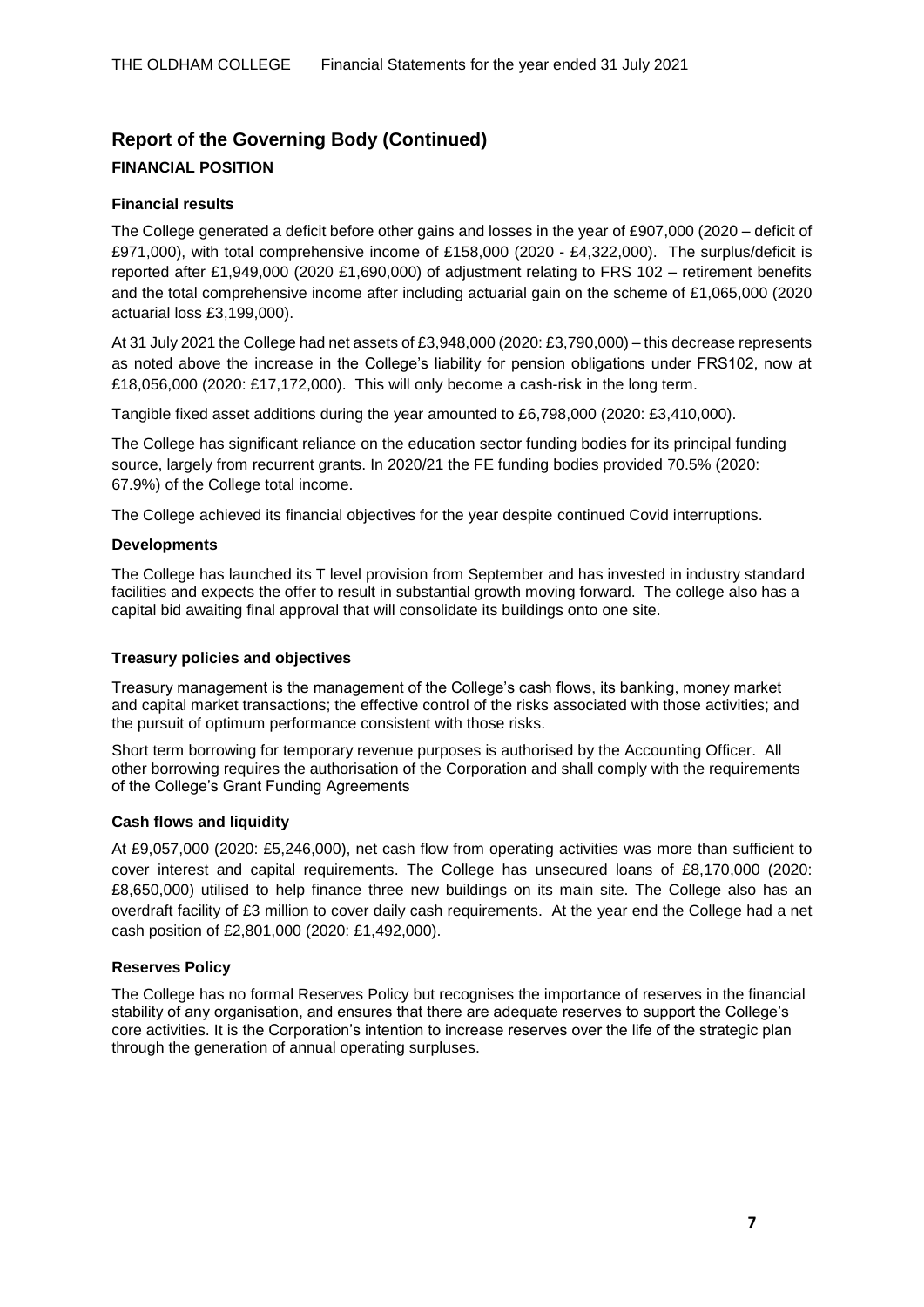#### **Going concern**

After making appropriate enquiries, the Corporation considers that the College has adequate resources to continue in operational existence for the foreseeable future. For this reason, it continues to adopt the going concern basis in preparing the financial statements.

The activities of the College, together with the factors likely to affect its future development and performance are set out in the Member's Report. The financial position of the College, its cash flow, liquidity and borrowings are described in the financial statements and accompanying Notes.

The College primarily meets its day to day working capital requirements through cash generated from its day to day operations and an overdraft facility provided by Santander UK plc of £3m. It also has a loan with Santander, which at 31 July 2021 had a balance of £8.17m due for repayment over a period of 19 years.

The disruption caused by Covid has not significantly impacted on the College's going concern status.

#### **CURRENT AND FUTURE DEVELOPMENT AND PERFORMANCE**

#### **Financial health**

As stated above the college's financial health has returned to good as at 31 July 2021.

#### **Student numbers**

In 2020/21 the College has delivered activity that has produced £14,836,000 in funding body main allocation funding  $(2020 - \text{\textsterling}13,669,000)$ . The college enrolled approximately 5,300 students. The college's student population includes 2,200 16-to-18-year-old students, 840 apprentices, 590 higher education students and 1,400 adult learners.

#### **Student achievements**

We are a good college with a clear vision, strategy and ambition to be outstanding. We are confident about the progress we have made so far and clear about the next steps of our journey, having made significant progress in improving retention, achievement and positive outcomes for learners and apprentices. We continue our focus on ensuring that every learner achieves their potential.

Due to the impact of Covid, achievement rates have not been published for 2020/21 and in line with that are not reproduced here

The College was re-inspected in December 2018 and was graded Good. The Ofsted report stated that "since the last inspection, senior leaders and governors have focused relentlessly on improving the college's financial position and the quality of education and training. They have been successful in returning the college to a stable financial position, while investing in significantly improving the accommodation and resources at the college. The quality of teaching, learning and assessment is now good."

#### **Curriculum development**

Oldham College is ready and fully prepared to meet the enormous post Covid economic and educational challenges which face Oldham and Greater Manchester over the next five to ten years. Much of our estate has been renewed and modernised, and we have reignited our commitment to expert and high quality teaching, learning and assessment. We are clear about our purpose, role and remit, and the contribution that we can and should make to national and local economic and educational outcomes.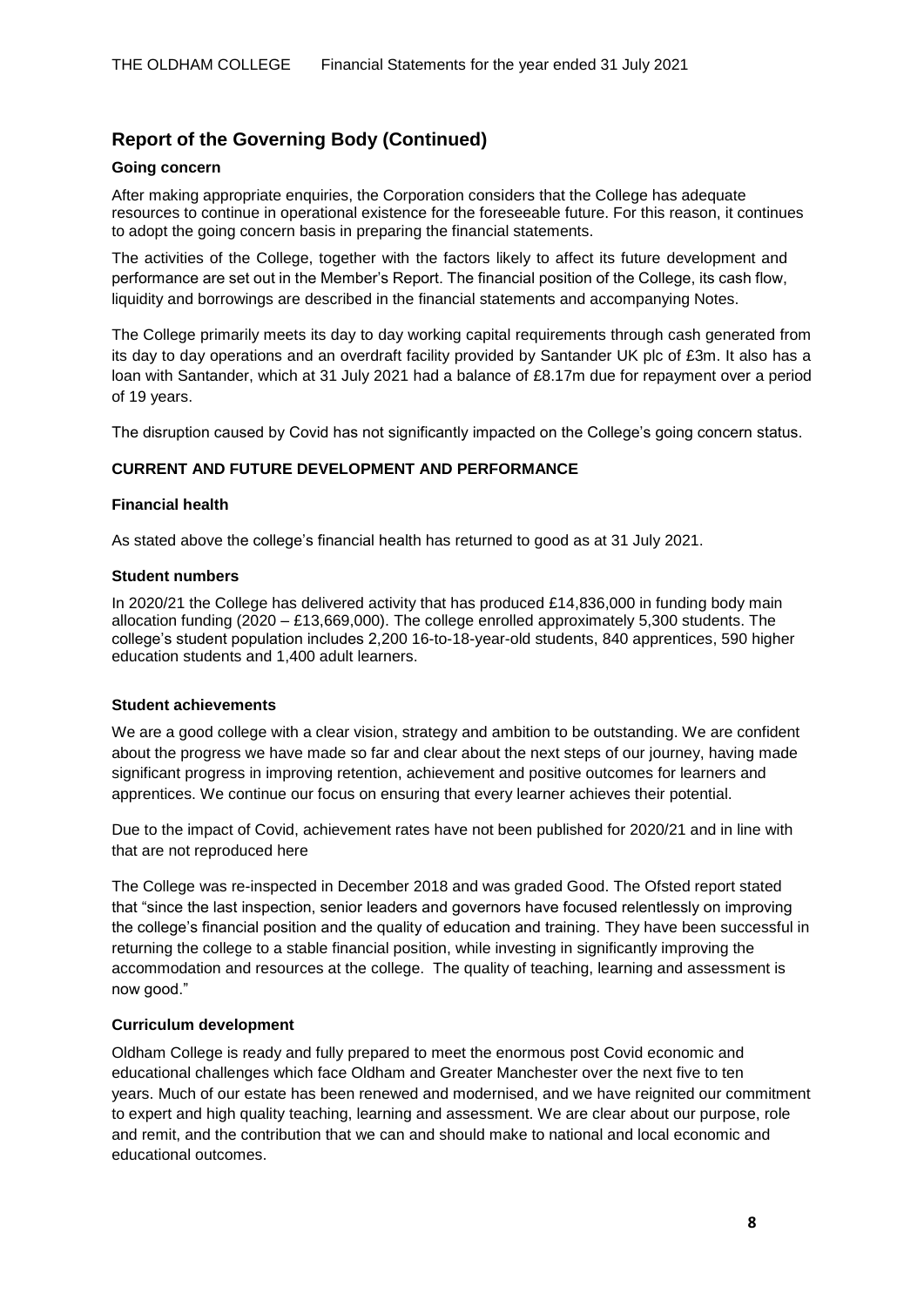#### **Curriculum development (Continued)**

The college specialises in technical and professional education and training. We deliver a curriculum that addresses the current and future needs of the Greater Manchester and Oldham economy, whilst ensuring that the curriculum is responsive to national policy and programme changes including technical pathways, English and Maths and the Apprenticeship Levy. We have developed appropriate entry routes for all learner groups, whatever their starting points, with clear and coherent pathways to employment or higher education. Our curriculum is designed to remove barriers to learning, support skills development and maximise individual learner achievement and progression. Pathways are designed specifically for the industry or sector learners wish to work in. For some this is a mainly classroom based route, but most will have a considerable work-based element, and all Apprentices are employed and attend the College for their off the job training. All of the College provision is delivered in partnership with employers. It is the link between the educational setting and the workplace which makes technical and professional education and training unique and different. The college continues to invest in a Job Shop which provides a recruitment service, matching employer vacancies and needs with those students who can benefit from moving from classroom taught curriculum into the workplace.

The College has a national reputation for curriculum innovation and change. It has introduced new courses in many areas of the curriculum in order to meet student needs better. A particular strength is in making students ready for the next stage in their lives.

The college offers significant personal development opportunities to learners through Work Experience and Industry Placements and a broad range of enrichment activities, and welfare support. Further investment has been made in our Careers, Information, Advice and Guidance service improving impartial information and guidance at both entry and progression stages.

#### **Payment performance**

The Late Payment of Commercial Debts (Interest) Act 1998, which came into force on 1 November 1998, requires Colleges, in the absence of agreement to the contrary, to make payments to suppliers within 30 days of either the provision of goods or services or the date on which the invoice was received. The target set by the Treasury for payment to suppliers within 30 days is 95 per cent. During the accounting period 1 August 2020 to 31 July 2021, the College paid 91.6 per cent of its invoices within 30 days. The College incurred no interest charges in respect of late payment for this period.

#### **Events after the end of the reporting period**

The are no significant events after the Balance Sheet date.

#### **Future prospects**

The College has returned to financial stability. Having reviewed its options, the College is now committed to remaining a stand-alone organisation and is confident that the improvements in financial health and quality support this. This position has been formally ratified by the FE Commissioner and regulatory bodies following the College's good Ofsted outcome.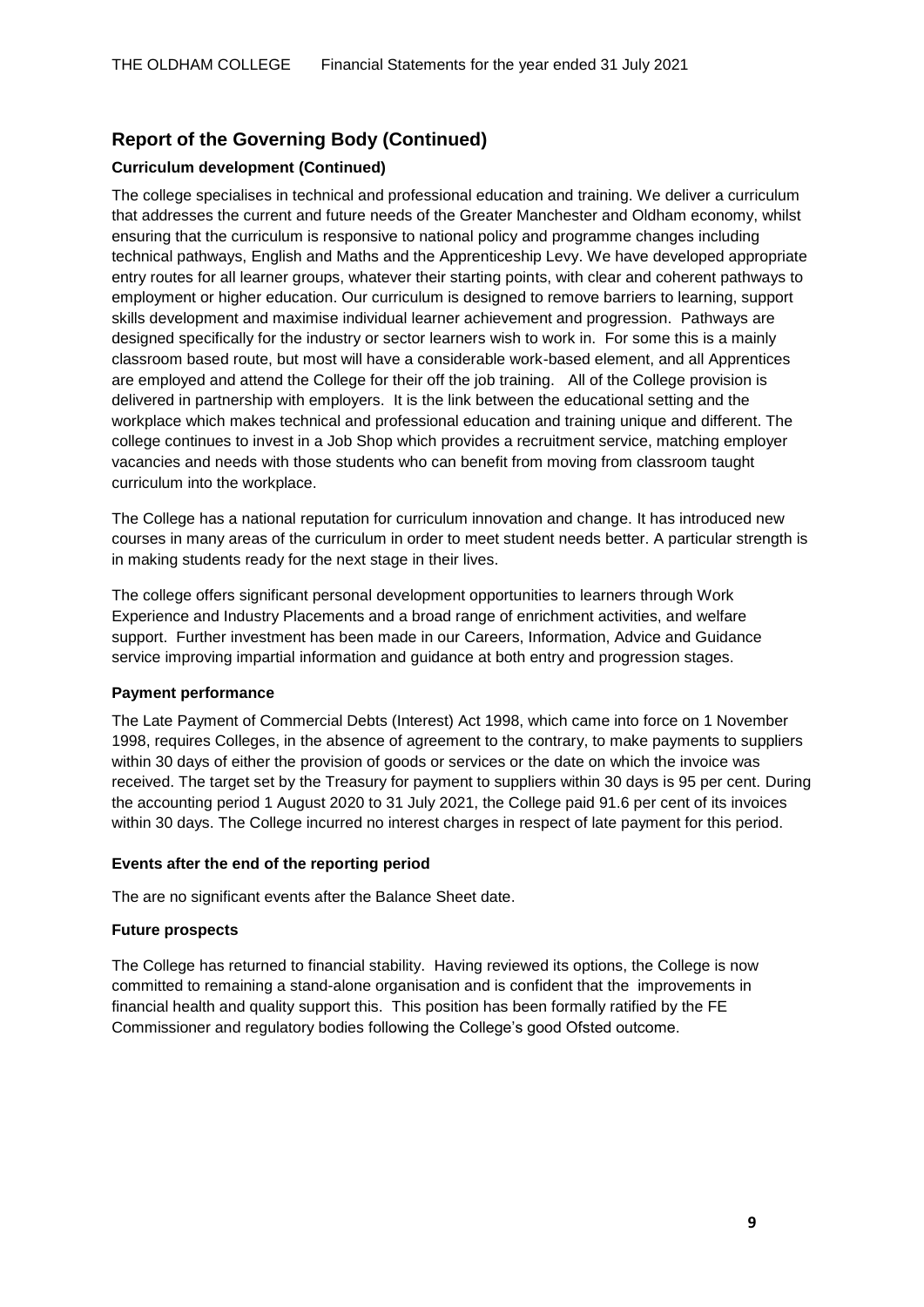# **Report of the Governing Body (Continued) RESOURCES:**

The College has various resources that it can deploy in pursuit of its strategic objectives.

#### **Financial**

At 31 July 2021 the College has £3,948,000 of net assets (2020: £3,790,000) including £18,056,000 pension liability (2020: £17,172,000). The College has loans of £8,170,000 negotiated for 18 year term.

#### **People**

During 2020/21, the College employed an average of 514 people (expressed as headcount), of whom 236 are teaching staff (2019/20: 504 people of whom 239 were teaching staff).

The college's ambition is to be a great place to learn, where teaching, learning and assessment are excellent. We have made a significant investment in teacher and assessor CPD through the creation of our Teaching for Distinction Programme. Teaching for Distinction is a modular programme which gives every teacher and assessor access to key concepts and techniques which define excellent teaching, learning and assessment. The aim of this programme is to place professional development at the centre of our strategy for improvement, providing a framework, common language and forums for developing and sharing best practice and for applying it in different settings

#### **Reputation**

The College has a good reputation locally, regionally and nationally. We work well with local and subregional partners to ensure our plans support and deliver the Greater Manchester Work and Skills Strategy and the Greater Manchester Apprenticeship Strategy.

#### **PRINCIPAL RISKS AND UNCERTAINTIES:**

The College has undertaken further work during the year to develop and embed the system of internal control, including financial, operational and risk management which is designed to protect the College's assets and reputation.

Based on the strategic plan, the senior team undertakes a comprehensive review of the risks to which the College is exposed. They identify systems and procedures, including specific preventable actions which should mitigate any potential impact on the College. The internal controls are then implemented and the subsequent year's appraisal will review their effectiveness and progress against risk mitigation actions. In addition to the annual review, the senior team will also consider any risks which may arise as a result of a new area of work being undertaken by the College.

A risk register is maintained at the College level, which is reviewed at least annually by the Audit Committee and more frequently where necessary. The risk register identifies the key risks, the likelihood of those risks occurring, their potential impact on the College and the actions being taken to reduce and mitigate the risks. Risks are prioritised using a consistent scoring system.

This is supported by a risk management training programme to raise awareness of risk throughout the College.

Outlined below is a description of the principal risk factors that may affect the College. Not all the factors are within the College's control. Other factors besides those listed below may also adversely affect the College.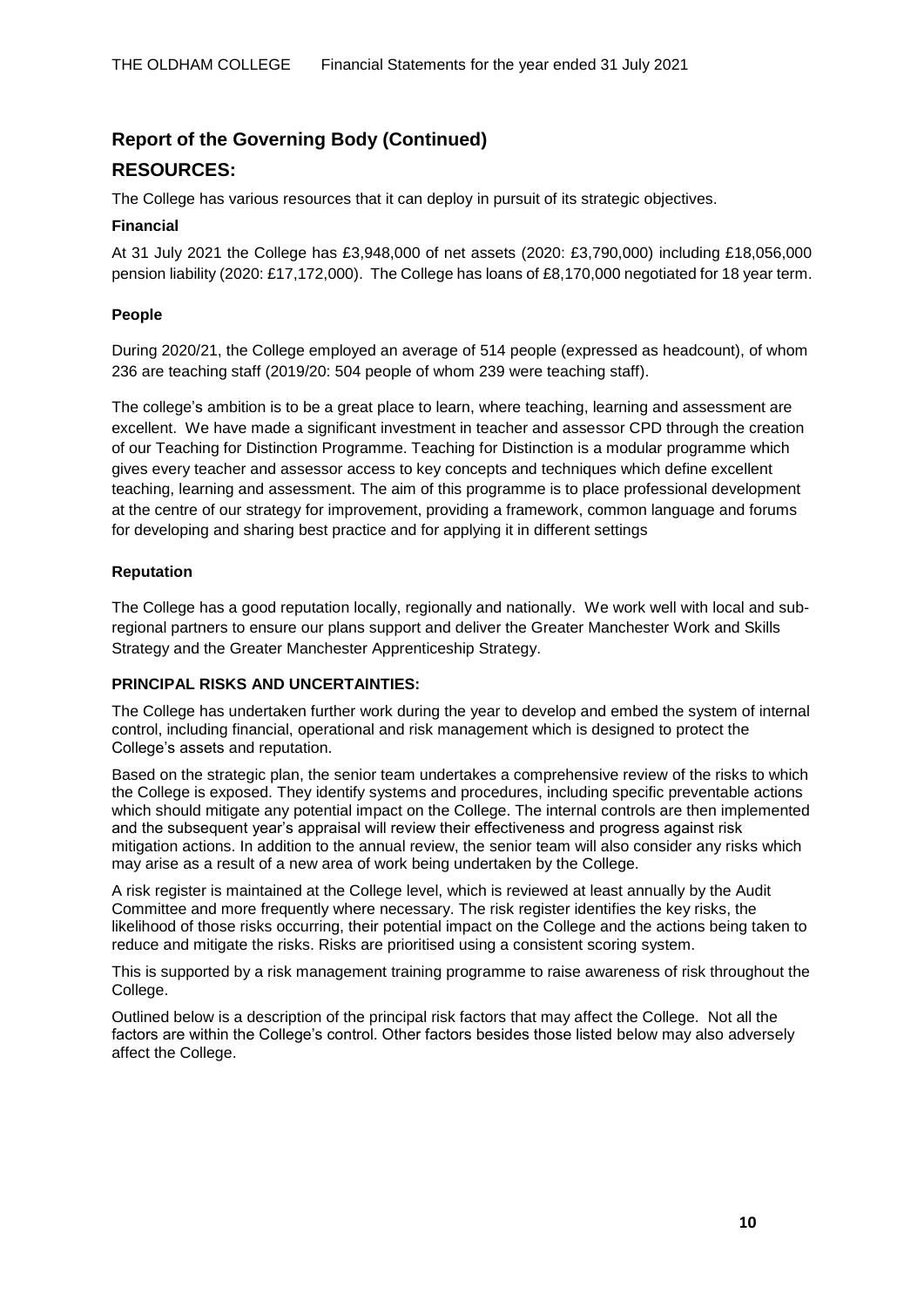#### **1 Government funding**

The College has considerable reliance on continued government funding through the further education sector funding bodies and through HEFCE. In 2020/21, 70.5% of the College's revenue was ultimately publicly funded and this level of requirement is expected to continue. There can be no assurance that government policy or practice will remain the same or that public funding will continue at the same levels or on the same terms.

The College is aware of several issues which may impact on future funding, including apprenticeship reforms and introduction of the Apprenticeship Levy, and the devolution of the adult education budget. The College, in conjunction with its key stakeholders, is developing a strategy for growth in response to the devolution agenda and to the apprenticeships reforms. The introduction of the apprenticeship levy has significantly affected the marketplace and has put pressure on the availability of funding for providers to support non- levy employers. The full implications are not yet known as government policy continues to develop.

The Government reform of apprenticeship includes the introduction of Apprenticeship Standards and the Apprenticeship Levy. This reform, together with the significant changes to funding, both in terms of the routing of funding and the move away from set national rates to funding bands for direct negotiation with employers, has had significant implications for 2018/19 onwards. The college has direct funding arrangements with levy paying employers through the l Apprenticeship Service and a contract through the ESFA for non-levy apprenticeship (and this potentially restricts the amount of non-levy apprenticeship we are able to deliver). Non –levy employers have been able to use the Apprenticeship Service from 2020, and this will run dual run alongside contracts for a transition period.

We will also have direct contracts with employers for their mandatory contribution to apprenticeship which has been set at 5% where co-funding is required.

The above changes to Apprenticeship funding has necessitated significant development of our apprenticeship offer and infrastructure to implement the necessary changes in processes and procedures. The college has a well-developed plan to ensure we maximise our performance in Apprenticeships and continue to offer high quality progression pathways for our residents to enter employment. However, the introduction of the Levy and mandatory financial contributions from employers does create an additional risk to our Apprenticeship strategy that we continue to monitor and manage closely.

This risk is mitigated in a number of ways: Funding is derived through a number of direct and indirect contractual arrangements

- By ensuring the College is rigorous in delivering high quality education and training
- Considerable focus and investment is placed on maintaining and managing key relationships with the various funding bodies
- Ensuring the College is focused on those priority sectors which will continue to benefit from public funding
- Regular dialogue with funding bodies

#### **2 Tuition fee policy**

Ministers have confirmed that the fee assumption remains at 50%. In line with the majority of other colleges, The Oldham College will seek to increase tuition fees in accordance with the fee assumptions. The risk for the College is that demand falls off as fees increase. This will impact on the growth strategy of the College.

This risk is mitigated in a number of ways:

- By ensuring the College is rigorous in delivering high quality education and training, thus ensuring value for money for students
- Close monitoring of the demand for courses as prices change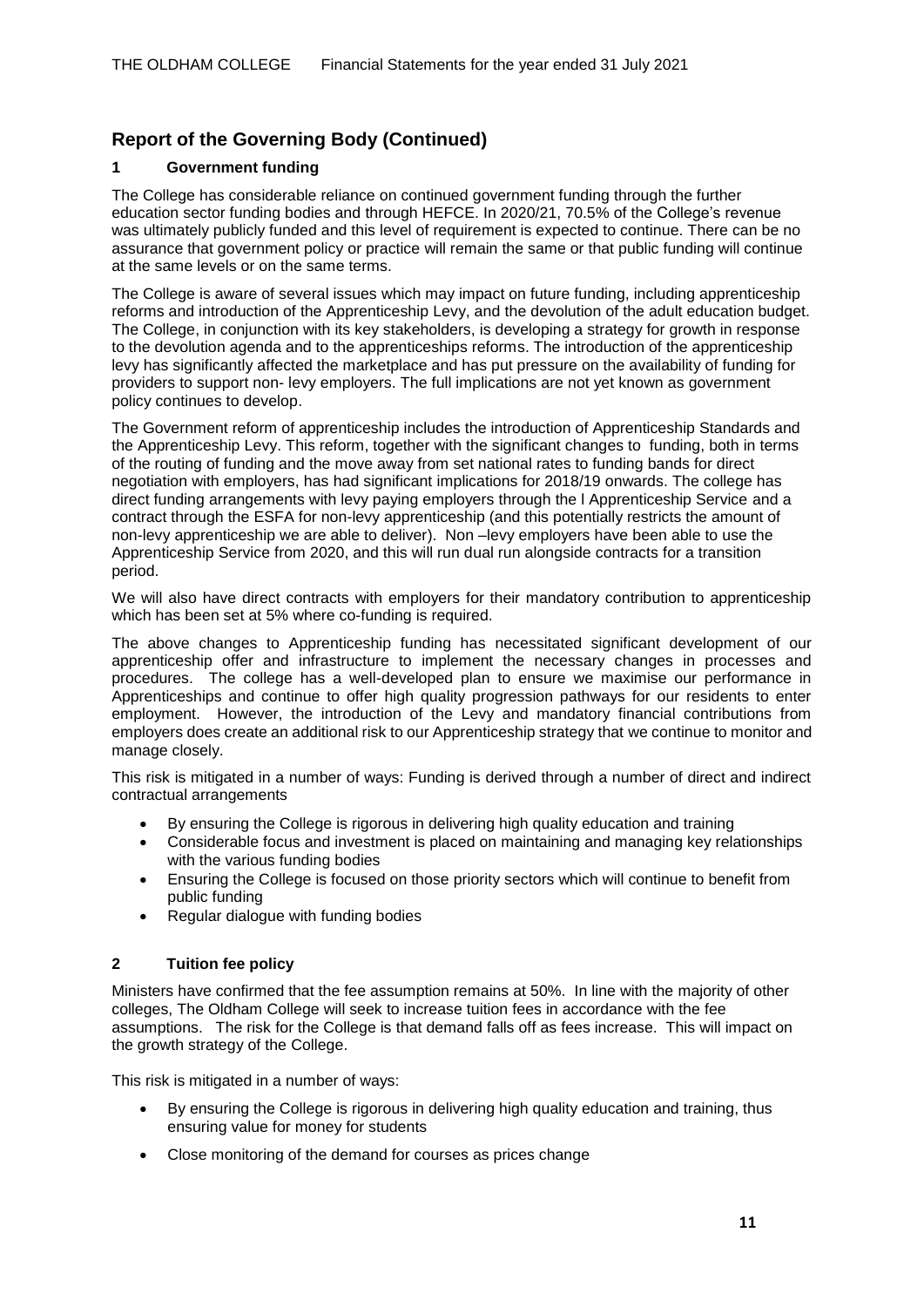#### **3 Maintain adequate funding of pension liabilities**

The financial statements report the share of the Local Government Pension Scheme deficit on the College's balance sheet in line with the requirements of FRS 102.

This risk is mitigated by an agreed deficit recovery plan with the Greater Manchester Local Government Pension Scheme. The fund's triennial valuation was performed in March 2019 and the contribution rate was maintained for three years. The next triennial valuation is due in March 2022 and any change in employer contribution rates will be reflected in future budgets.

#### **4 Failure to maintain the financial viability of the College**

The College's current financial health grade is classified as "good" as described above. The continuing challenge to the College's financial position remains the constraint on further education funding arising from the recent cuts in public sector spending whilst maintaining the student experience. This risk is mitigated in a number of ways:

- By rigorous budget setting procedures and sensitivity analysis
- Regular in year budget monitoring
- Robust financial controls
- Exploring ongoing procurement efficiencies

#### **STAKEHOLDER RELATIONSHIPS**

In line with other colleges and with universities, Oldham College has many stakeholders. These include:

- Students:
- Education sector funding bodies;
- FE Commissioner;
- Staff:
- Local employers (with specific links);
- Local authorities;
- Local Enterprise Partnerships (LEPs);
- The local community;
- Other FE institutions:
- Trade unions:
- Professional bodies.

The College recognises the importance of these relationships and engages in regular communication with them through meetings, targeted marketing and the College internet site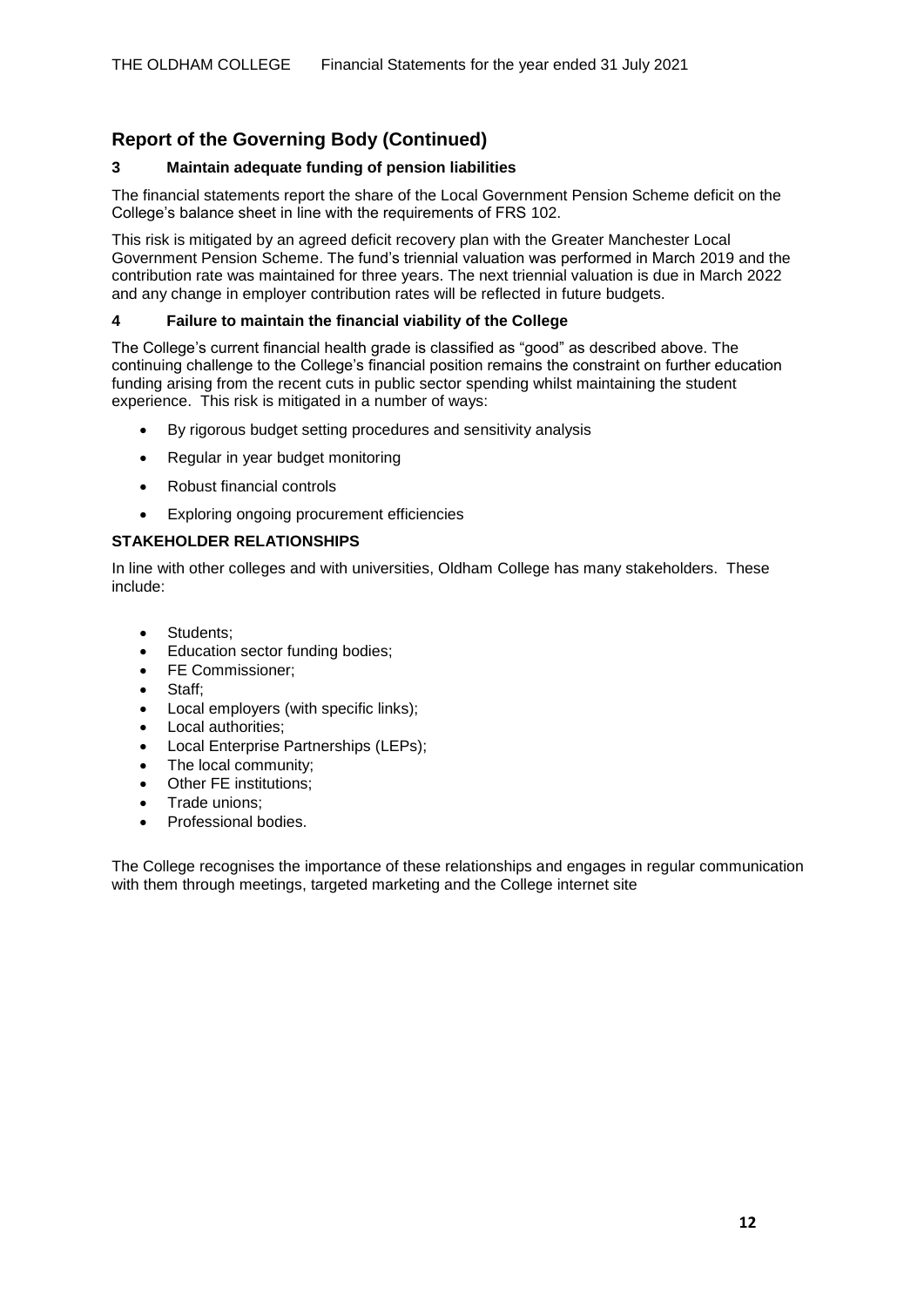#### **Equality**

The Oldham College is committed to ensuring equality of opportunity for all who learn and work here. We respect and value positively differences in race, gender, sexual orientation, disability, religion or belief and age. We strive vigorously to remove conditions which place people at a disadvantage and we will actively combat bigotry. This policy is resourced, implemented and monitored on a planned basis. The College's Equality and Diversity Policy is published on the College's Intranet site.

The College publishes an Annual Equality Report and Equality Objectives to ensure compliance with all relevant equality legislation including the Equality Act 2010. The College undertakes equality impact assessments on all new policies and procedures and publishes the results. Equality impact assessments are also undertaken for existing policies and procedures on a prioritised basis.

The College is a 'Positive about Disabled' employer and has committed to the principles and objectives of the Positive about Disabled standard. The College considers all employment applications from disabled persons, bearing in mind the aptitudes of the individuals concerned, and guarantees an interview to any disabled applicant who meets the essential criteria for the post. Where an existing employee becomes disabled, every effort is made to ensure that employment with the College continues. The College's policy is to provide training, career development and opportunities for promotion which, as far as possible, provide identical opportunities to those of non-disabled employees.

The College has committed to the 'Mindful Employer' initiative to assist the mental health wellbeing of staff. The College has achieved accreditation to the Committed to Equality (C2E) standard at the gold (highest) level. The College has also implemented an updated Equality & Diversity training programme which all staff have attended. Refresher training and training for new starters is carried out on an ongoing basis.

#### **Disability statement**

The College seeks to achieve the objectives set down in the Equality Act 2010:

- a) Within the estates department the College has an expert in this field who ensures that all building works implemented are above the standards required to improve access.
- b) For a number of years the College has facilitated an Access Group, which is informed by students and staff of accessibility issues. The site is continually improving for staff and students and awareness of access issues are raised.
- c) There is a list of specialist equipment, such as radio aids, which the College can make available for use by students and a range of assistive technology is available in the learning centre.
- d) The admissions policy for all students is described in the College charter. Appeals against a decision not to offer a place are dealt with under the complaints policy.
- e) The College has made a significant investment in the appointment of specialist lecturers to support students with learning difficulties and/or disabilities. There are a number of student support assistants who can provide a variety of support for learning. There is a continuing programme of staff development to ensure the provision of a high level of appropriate support for students who have learning difficulties and/or disabilities.
- f) Specialist programmes are described in College prospectuses, and achievements and destinations are recorded and published in the standard College format.
- g) Counselling and welfare services are described in the College Student Guide, which is issued to students together with the Complaints and Disciplinary Procedure leaflets at induction.

#### **Trade union facility time**

The Trade Union (Facility Time Publication Requirements) Regulations 2017 require the college to publish information on facility time arrangements for trade union officials at the college. The College have 6 employees with a total cost of facility time of £25,711 (2020: £12,222), which is 0.001% of total payroll.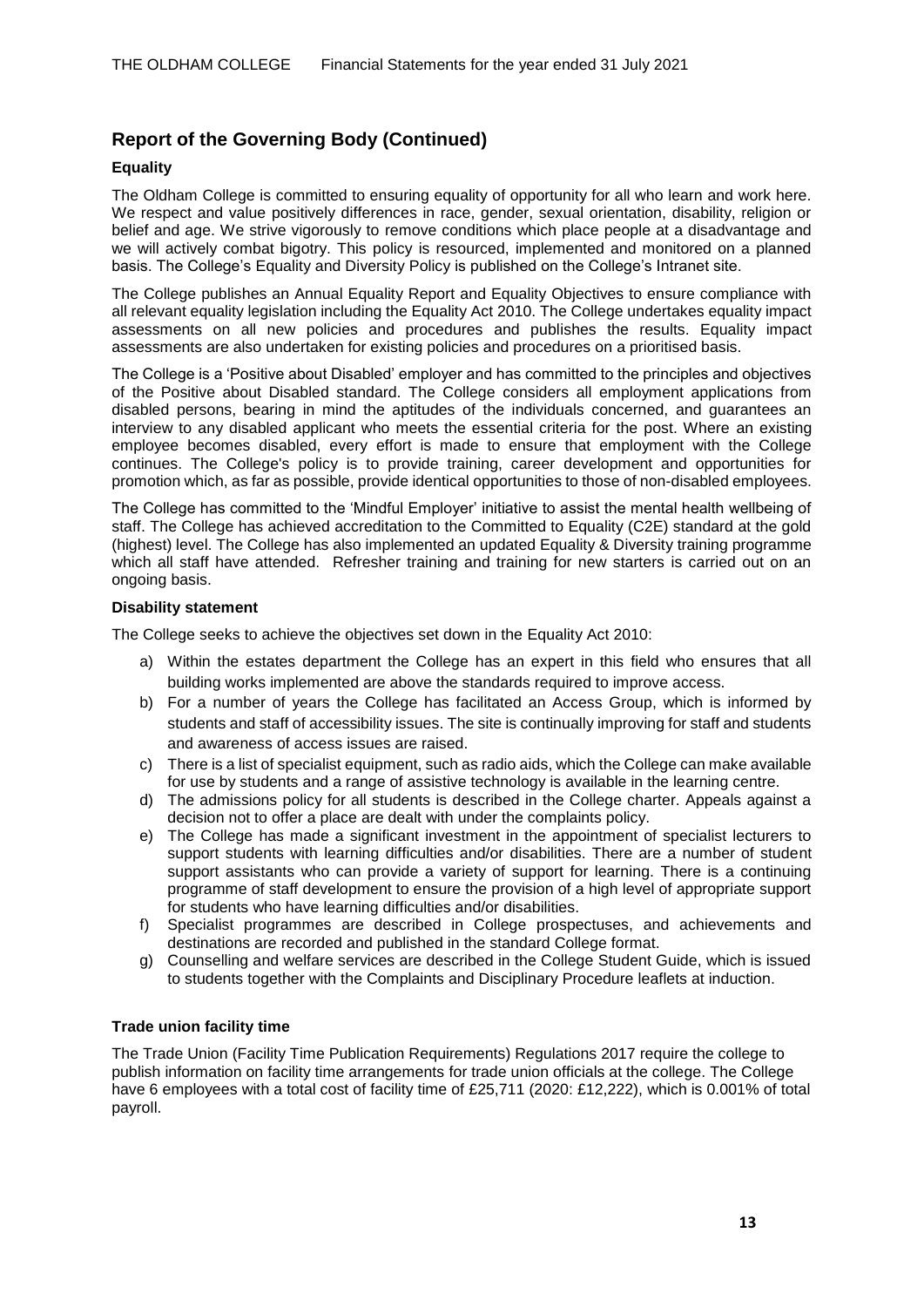#### **Disclosure of information to auditors**

The members who held office at the date of approval of this report confirm that, so far as they are each aware, there is no relevant audit information of which the College's auditors are unaware; and each member has taken all the steps that he or she ought to have taken to be aware of any relevant audit information and to establish that the College's auditors are aware of that information.

#### **Approved by order of the members of the Corporation on 16 December 2021 and signed on its behalf by:**

post the

Jonathan Edwards Chair of Governors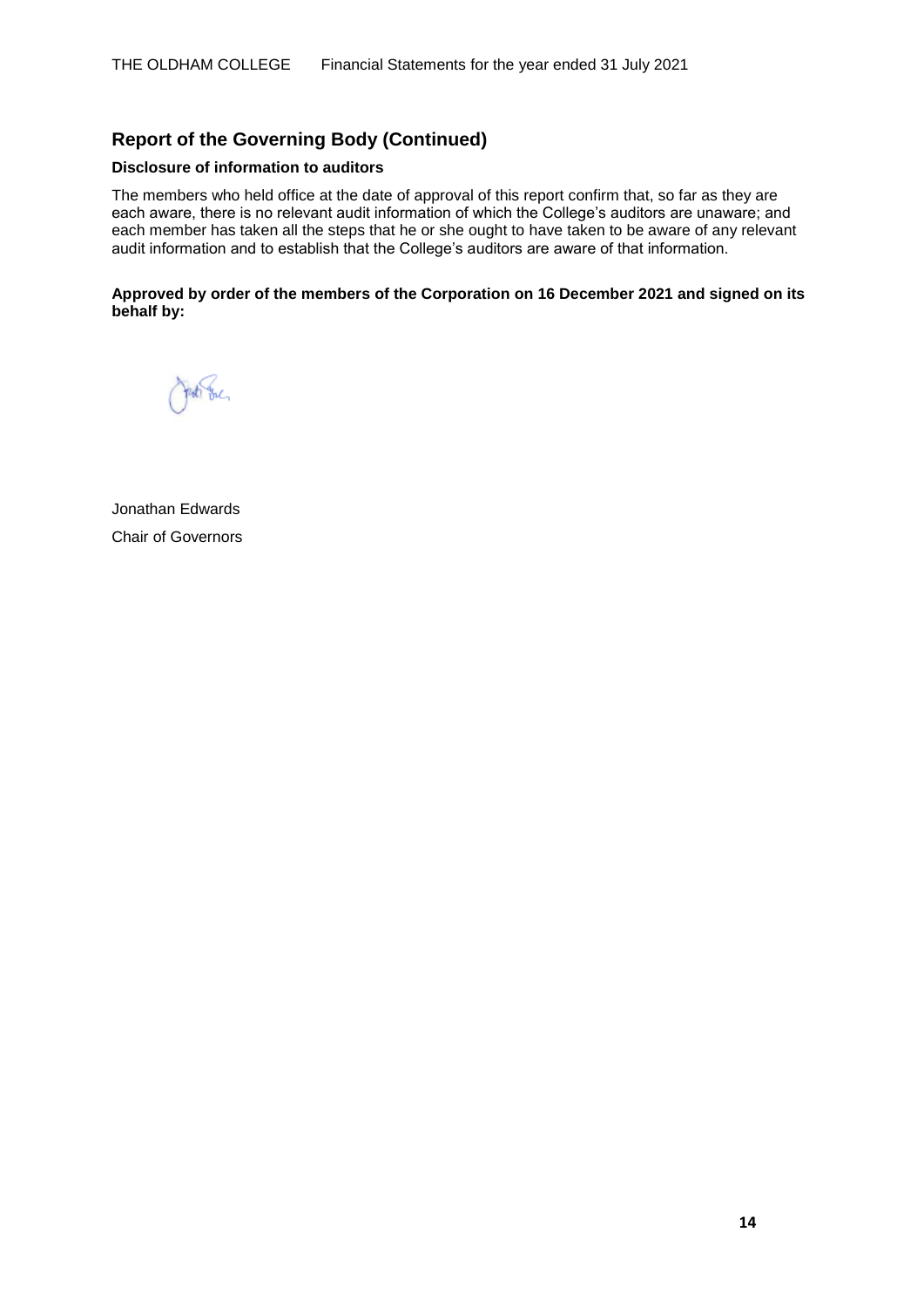### **Statement of Corporate Governance and Internal Control**

The following statement is provided to enable readers of the annual report and accounts of the College to obtain a better understanding of its governance and legal structure. This statement covers the period from 1 August 2020 to 31 July 2021 and up to the date of approval of the annual report and financial statements.

The College endeavours to conduct its business:

- i. in accordance with the seven principles identified by the Committee on Standards in Public Life (selflessness, integrity, objectivity, accountability, openness, honesty and leadership);
- ii. in full accordance with the guidance to colleges from the Association of Colleges in The Code of Good Governance for English Colleges ("the Code");

In the opinion of the Governors, the College complies with all the provisions of the Code, and it has complied throughout the year ended 31 July 2021. This opinion is based on the 2020-21 Annual Member Self-assessment and the review of compliance with the Code reported to the board on 14 December 2020. The Governing Body recognises that, as a body entrusted with both public and private funds, it has a particular duty to observe the highest standards of corporate governance at all times. In carrying out its responsibilities, it takes full account of The Code of Good Governance for English Colleges issued by the Association of Colleges in March 2015, which it formally adopted on 20 October 2015. On 26 March 2019 the Corporation resolved to approve and implement the AoC Senior Staff Remuneration Code as an annex to the Code of Good Governance for English Colleges.

The College endeavours to conduct its business having due regard to the UK Corporate Code 2018 ("the code") insofar as it is applicable to the further education sector.

The College is committed to exhibiting best practice in all aspects of corporate governance. This summary describes the manner in which the College has applied the principles set out in the Code. Its purpose is to help the reader of the accounts understand how the principles have been applied.

The Governing Body recognises that, as a body entrusted with both public and private funds, it has a particular duty to observe the highest standards of corporate governance at all times.

The College is an exempt charity within the meaning of Part 3 of the Charities Act 2011. The Governors, who are also the Trustees for the purposes of the Charities Act 2011, confirm that they have due regard for the Charity Commission's guidance on public benefit and that the required statements appear elsewhere in the financial statements.

#### **The Corporation**

The members who served on the Corporation during the year **and up to the date of signature of this report** were as listed in the table below.

| Name           |        | Date of<br>Appoint-<br>ment             | Term<br>of<br>Office | Date of<br>Resignati<br>on/<br>Retire-<br>ment | Status of<br>Appointment | Committee<br>Served                                                                   | Corporation<br><b>Meetings</b><br>Attendance<br>2020-21 |
|----------------|--------|-----------------------------------------|----------------------|------------------------------------------------|--------------------------|---------------------------------------------------------------------------------------|---------------------------------------------------------|
| <b>Binnder</b> | Joshua | 30 March<br>2021                        | 1 year               | <b>July 2021</b>                               | Student<br>Governor      | C&Q                                                                                   | 2/2                                                     |
| Bradbury       | Graham | <b>July 2014</b><br>Reappt Sept<br>2018 | 4 years              |                                                | <b>Staff Governor</b>    | Resources                                                                             | 6/6                                                     |
| Dixon          | Shauna | 1 December<br>2019                      | 4 years              |                                                | Governor                 | Resources to July<br>21<br>$C&Q - Sept 21$<br>G&S-Sept 21<br>Remuneration-<br>Sept 21 | 6/6                                                     |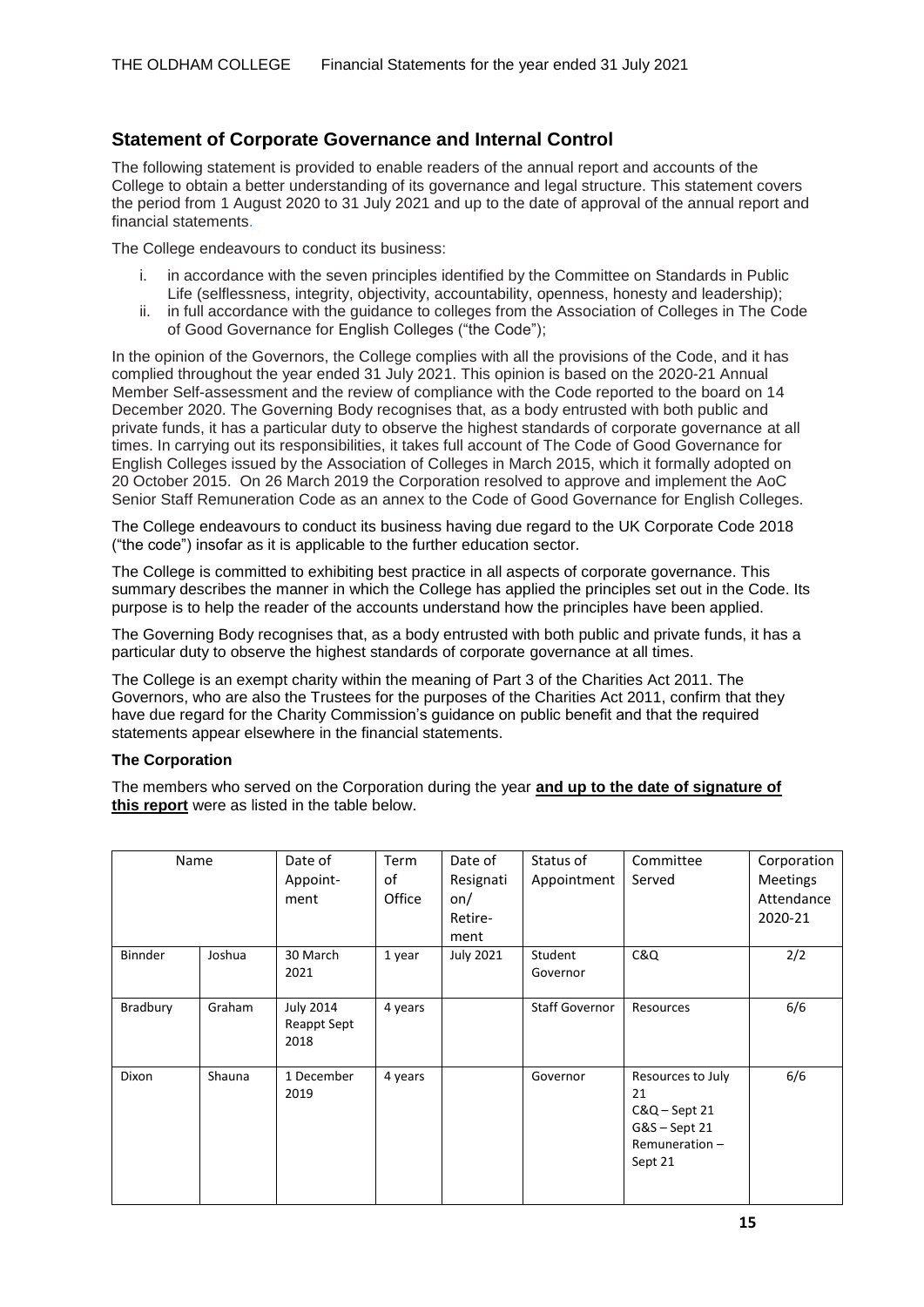| Name                 |                    | Date of<br>Appoint-<br>ment                                                | Term<br>of<br>Office | Date of<br>Resignati<br>on/<br>Retire-<br>ment | Status of<br>Appointment                   | Committee<br>Served                                             | Corporation<br>Meetings<br>Attendance<br>2020-21 |
|----------------------|--------------------|----------------------------------------------------------------------------|----------------------|------------------------------------------------|--------------------------------------------|-----------------------------------------------------------------|--------------------------------------------------|
| Edwards              | Jonathan           | October 2010<br>Reappt<br>September<br>2018                                | 4 years              |                                                | Governor                                   | Chair of the<br>Corporation<br>Resources<br>G&S<br>Remuneration | 6/6                                              |
| Francis              | Alun               |                                                                            |                      |                                                | Ex officio<br>College<br>Principal         | G&S<br>Resources<br>C&Q<br>Remuneration                         | 6/6                                              |
| Gardiner             | Alexandra          | 6 July 2021                                                                | 4 years              |                                                | Governor                                   | Resources - Sept<br>21                                          | 1/1                                              |
| Gornall              | Anne               | October 2014<br>Reappt Oct<br>2018                                         | 4 years              |                                                | Governor<br>(Vice Chair of<br>Corporation) | C&Q (Chair)<br>Remuneration<br>(Vice Chair)<br>G&S (Vice Chair) | 6/6                                              |
| Guy                  | Richard            | 1 December<br>2017                                                         | 4 years              |                                                | Governor                                   | C&Q                                                             | 6/6                                              |
| Hann                 | Katrina            | 1 December<br>2018<br>1 December                                           | 1 year<br>1 year     | Resigned<br><b>July 2021</b>                   | External<br>Member<br>External             | Audit (Chair)                                                   | $\mathbf 0$<br>(Maternity<br>leave)              |
|                      |                    | 2019<br>1 February<br>2020                                                 | 4 years              |                                                | Member<br>Governor                         |                                                                 |                                                  |
| Harrison             | Bob                | December<br>2017                                                           | 4 years              | Resigned<br><b>July 2021</b>                   | Governor                                   | C&Q                                                             | 4/5                                              |
| Jackson-<br>Leafield | Mike               | 1 October<br>2017                                                          | 4 years              | Retired<br>October<br>2021                     | <b>Staff Governor</b>                      | <b>C&amp;Q</b>                                                  | 4/6                                              |
| Kershaw              | Sue                | 1 December<br>2018                                                         | 4 years              |                                                | Governor                                   | Resources (Chair)<br>G&S<br>Remuneration                        | 6/6                                              |
| Mushtaq              | Dr. Shaid          | October 2012<br>Reappointed<br>October 2016<br>Reappointed<br>October 2020 | 4 years              |                                                | Governor                                   | Remuneration<br>(Chair from Oct 21)<br><b>C&amp;Q</b>           | 6/6                                              |
| Newton               | Nigel              | June 2015<br>Reappt July<br>2019                                           | 4 years              |                                                | Governor                                   | Remuneration<br>(Chair) to Oct 2021                             | 3/6                                              |
| Rahman               | Mohamm<br>ed Alaur | October 2021                                                               | 4 years              |                                                | <b>Staff Governor</b>                      | C&Q                                                             | n/a                                              |
| Raza                 | Ali                | 30 March<br>2021                                                           | 1 year               |                                                | Student<br>Governor                        | Resources                                                       | 2/2                                              |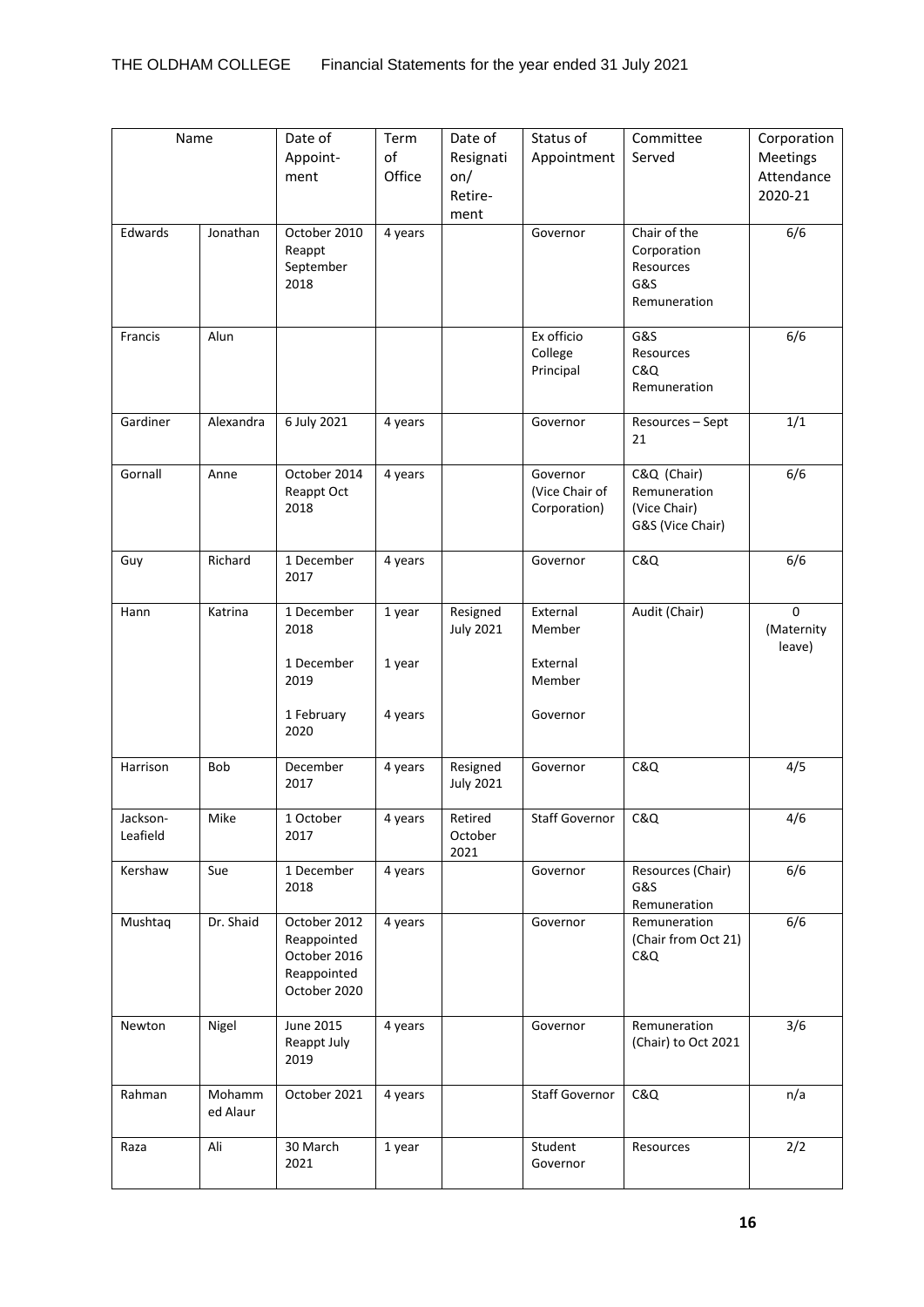| Name       |          | Date of                                               | Term    | Date of                     | Status of          | Committee    | Corporation |
|------------|----------|-------------------------------------------------------|---------|-----------------------------|--------------------|--------------|-------------|
|            |          | Appoint-                                              | of      | Resignati                   | Appointment        | Served       | Meetings    |
|            |          | ment                                                  | Office  | on/                         |                    |              | Attendance  |
|            |          |                                                       |         | Retire-                     |                    |              | 2020-21     |
|            |          |                                                       |         | ment                        |                    |              |             |
| Smart      | Laura    | September<br>2016<br>Reappointed<br>September<br>2020 | 4 years |                             | Governor           | Audit        | 5/6         |
| Shelton    | Jane     | 1 February<br>2020                                    | 1 year  |                             | External<br>member | Audit        | 6/6         |
|            |          | 15 December<br>2020                                   | 4 years |                             | Governor           |              |             |
| Swain      | Andrew   | 1 February                                            | 1 year  |                             | External           | Resources    | 6/6         |
|            |          | 2020                                                  |         |                             | member             |              |             |
|            |          | 15 December<br>2020                                   | 4 years |                             | Governor           |              |             |
| Unwin      | Lorna    | February<br>2018                                      | 1 year  |                             | Governor           | C&Q<br>Audit | 6/6         |
|            |          | December<br>2018                                      | 4 years |                             |                    |              |             |
| Torrington | Dawn     | 15 December<br>2020                                   | 1 year  | Resigned<br>October<br>2021 | External<br>member | Resources    | 5/6         |
| Hoque      | Mashukul | 30 March<br>2021                                      | 1 year  |                             | External<br>Member | Resources    | 2/2         |
| Kay        | David    | 30 March<br>2021                                      | 1 year  |                             | External<br>Member | Audit        | 1/2         |
| Rafique    | Tariq    | 14 December<br>2021                                   | 1 year  |                             | Governor           | Audit        | N/A         |
| Siddique   | Shanaz   | 14 December<br>2021                                   | 1 year  |                             | Governor           | C&Q          | N/A         |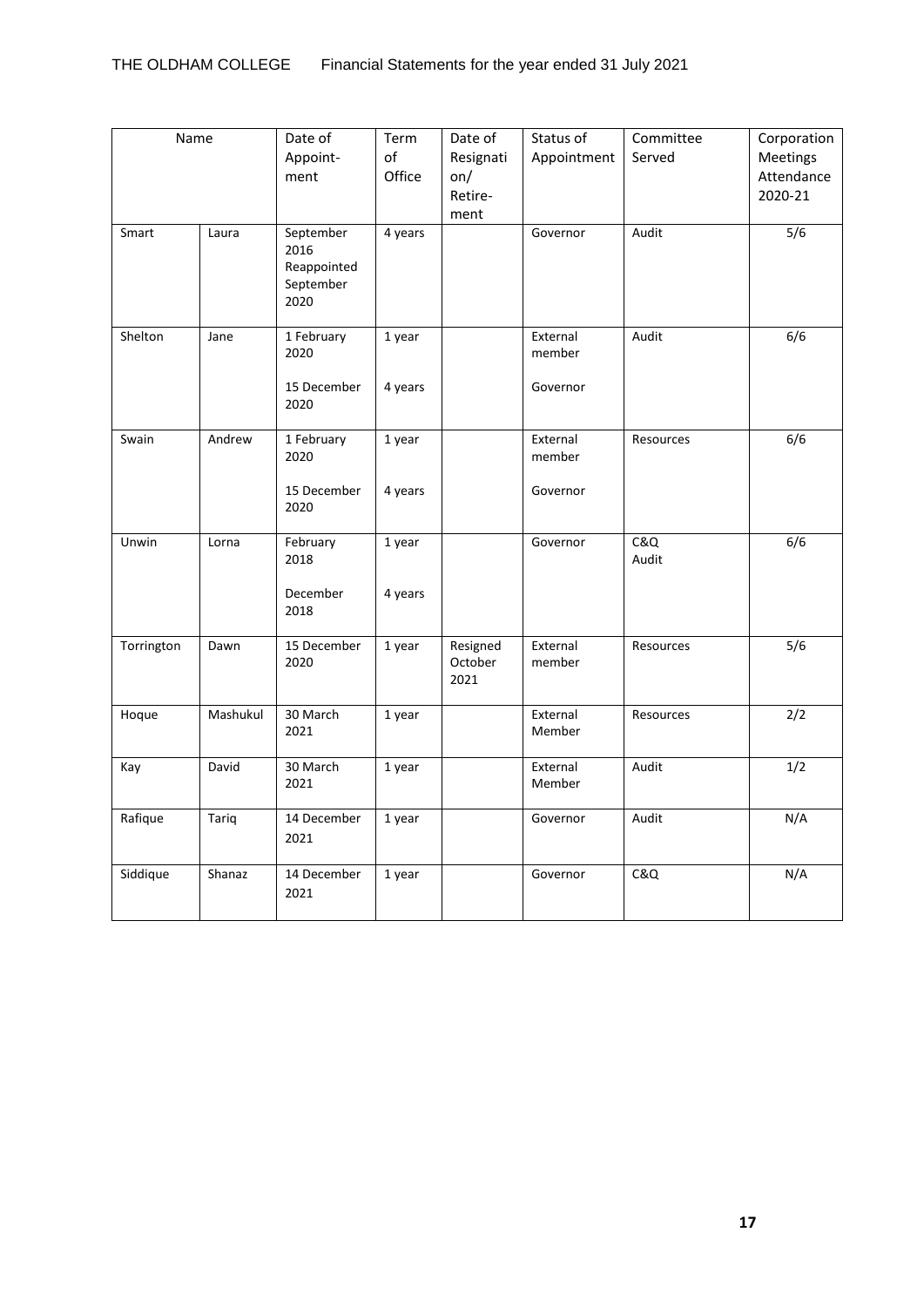### **Statement of Corporate Governance and Internal Control**

It is the Corporation's responsibility to bring independent judgement to bear on issues of strategy, performance, resources and standards of conduct.

The Corporation is provided with regular and timely information on the overall financial performance of the College together with other information such as performance against funding targets, proposed capital expenditure, quality matters and personnel-related matters such as health and safety and environmental issues. The Corporation meets each term.

The Corporation conducts its business through a number of committees. Each committee has terms of reference, which have been approved by the Corporation. These committees are Curriculum and Quality, Governance and Search, Resources, Audit and Remuneration. Full minutes of all meetings, except those deemed to be confidential by the Corporation, are available on the College's website at Oldham.ac.uk or from the Clerk to the Corporation at the College's registered address.

The Clerk to the Corporation maintains a register of financial and personal interests of the governors. The register is available for inspection at the above address.

All governors are able to take independent professional advice in furtherance of their duties at the College's expense and have access to the Clerk to the Corporation, who is responsible to the Board for ensuring that all applicable procedures and regulations are complied with. The appointment, evaluation and removal of the Clerk are matters for the Corporation as a whole.

Formal agendas, papers and reports are supplied to governors in a timely manner, prior to Board meetings. Briefings are provided on an ad hoc basis.

The Corporation has a strong and independent non-executive element and no individual or group dominates its decision-making process. The Corporation considers that each of its non-executive members is independent of management and free from any business or other relationship which could materially interfere with the exercise of their independent judgement.

There is a clear division of responsibility in that the roles of the Chair and Accounting Officer are separate.

#### **COVID-19:**

The Corporation and committee met virtually throughout the lockdown period and the practise of virtual and hybrid meetings post September 2021 have continued. The Corporation continued to conduct its business and fulfil its statutory duties with business not affected due to the changes in the format of business.

#### **Appointments to the Corporation**

Any new appointments to the Corporation are a matter for the consideration of the Corporation as a whole. The Corporation has a Governance and Search Committee, consisting of six members of the Corporation (including the Principal), which is responsible for the selection and nomination of any new member for the Corporation's consideration. The Corporation is responsible for ensuring that appropriate training is provided as required.

Members of the Corporation are appointed for a term of office not exceeding four years.

In considering the Code's statement that governors should not normally serve for more than two terms (or a maximum of eight years) except where subsequently undertaking a new and more senior role, for example as Chair, the Corporation approved one exception during 2019/20. This appointment was made in recognition of the need to maintain a level of experience on the Board where there was a number of new members still serving their first term of office.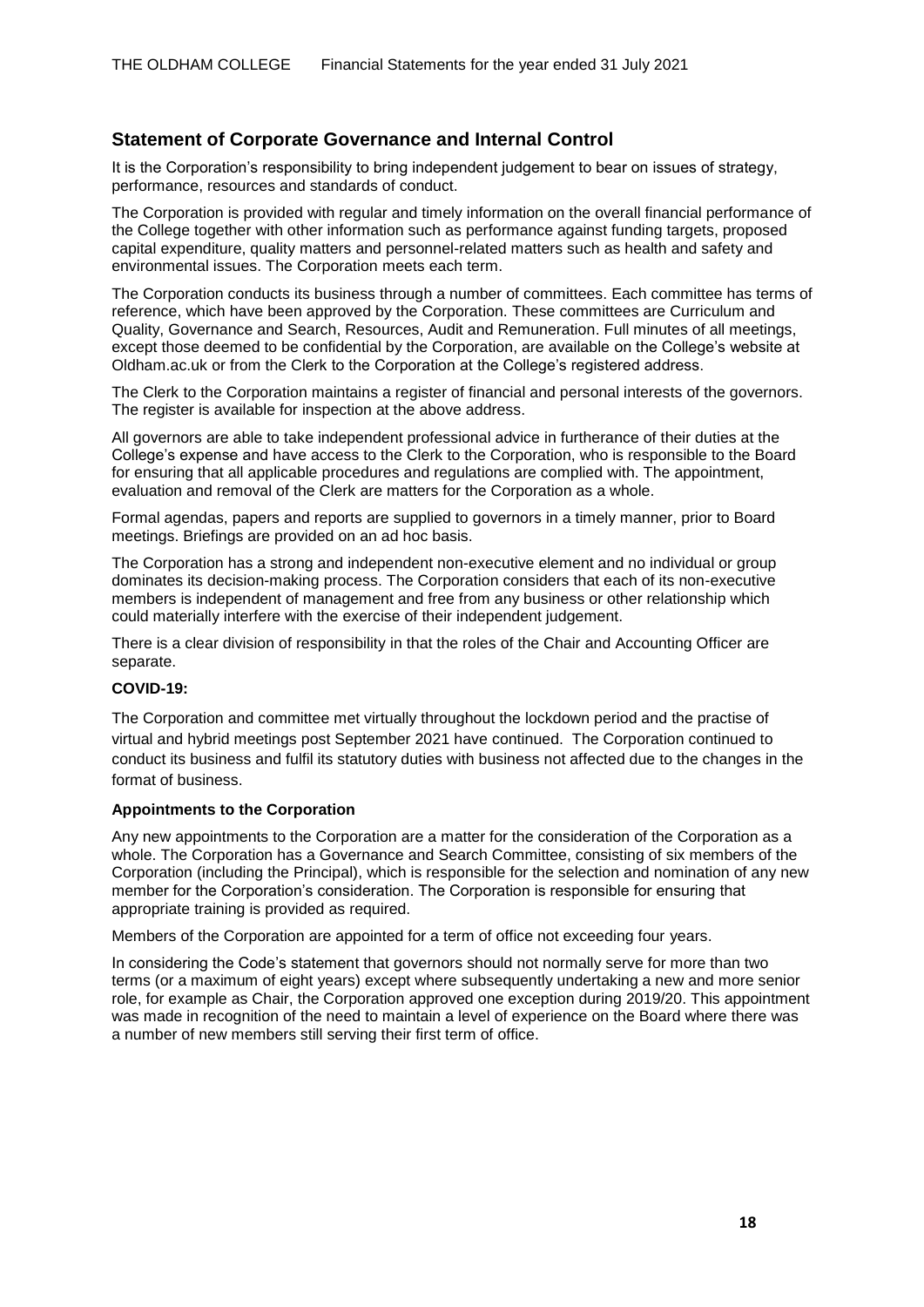#### **Corporation performance**

The corporation meets termly and receives reports on Student Recruitment, Success and Retention, Financial updates and Management Accounts, HR report, Safeguarding report, Equality and Diversity reports, Risk Management reports and Marketing Plans. It agrees budgets, KPI's, policies and strategic plans.

The Corporation carried out a self-assessment of its own performance for the year ended 31 July 2020 and graded itself as good on the Ofsted scale**.**

#### **Going concern**

After making appropriate enquiries, the Corporation considers that the College has adequate resources to continue in operational existence for the foreseeable future. For this reason, it continues to adopt the going concern basis in preparing the financial statements.

The activities of the College, together with the factors likely to affect its future development and performance are set out in the Member's Report. The financial position of the College, its cash flow, liquidity and borrowings are described in the financial statements and accompanying Notes.

The College primarily meets its day to day working capital requirements through cash generated from its day to day operations and an overdraft facility provided by Santander UK plc of £3m. It also has a loan with Santander, which at 31 July 2021 had a balance of £8.17m due for repayment over a period of 18 years.

#### **Remuneration Committee**

The Corporation adopted the AoC Senior Staff Remuneration Code as an annex to the Code of Good Governance for English Colleges March 2019.

Throughout the year ending 31 July 2021 the College's Remuneration Committee comprised five members of the Corporation. The Committee's responsibilities are to make recommendations to the Board on the remuneration and benefits of the Accounting Officer and other key management personnel.

Details of remuneration for the year ended 31 July 2021 are set out in note 6 to the financial statements.

#### **Audit Committee**

The Audit Committee comprised four members of the Corporation (excluding the Accounting Officer (The Principal) and Chair). The Committee operates in accordance with written terms of reference approved by the Corporation.

The Audit Committee meets on a termly basis and provides a forum for reporting by the College's internal, reporting accountants and financial statements auditors, who have access to the Committee for independent discussion, without the presence of College management. The Committee also receives and considers reports from the main FE funding bodies as they affect the College's business.

The College's internal auditors review the systems of internal control, risk management controls and governance processes in accordance with an agreed plan of input and report their findings to management and the Audit Committee.

Management is responsible for the implementation of agreed audit recommendations and internal audit undertakes periodic follow-up reviews to ensure such recommendations have been implemented.

The Audit Committee also advises the Corporation on the appointment of internal, reporting accountants and financial statements auditors and their remuneration for audit and non-audit work as well as reporting annually to the Corporation.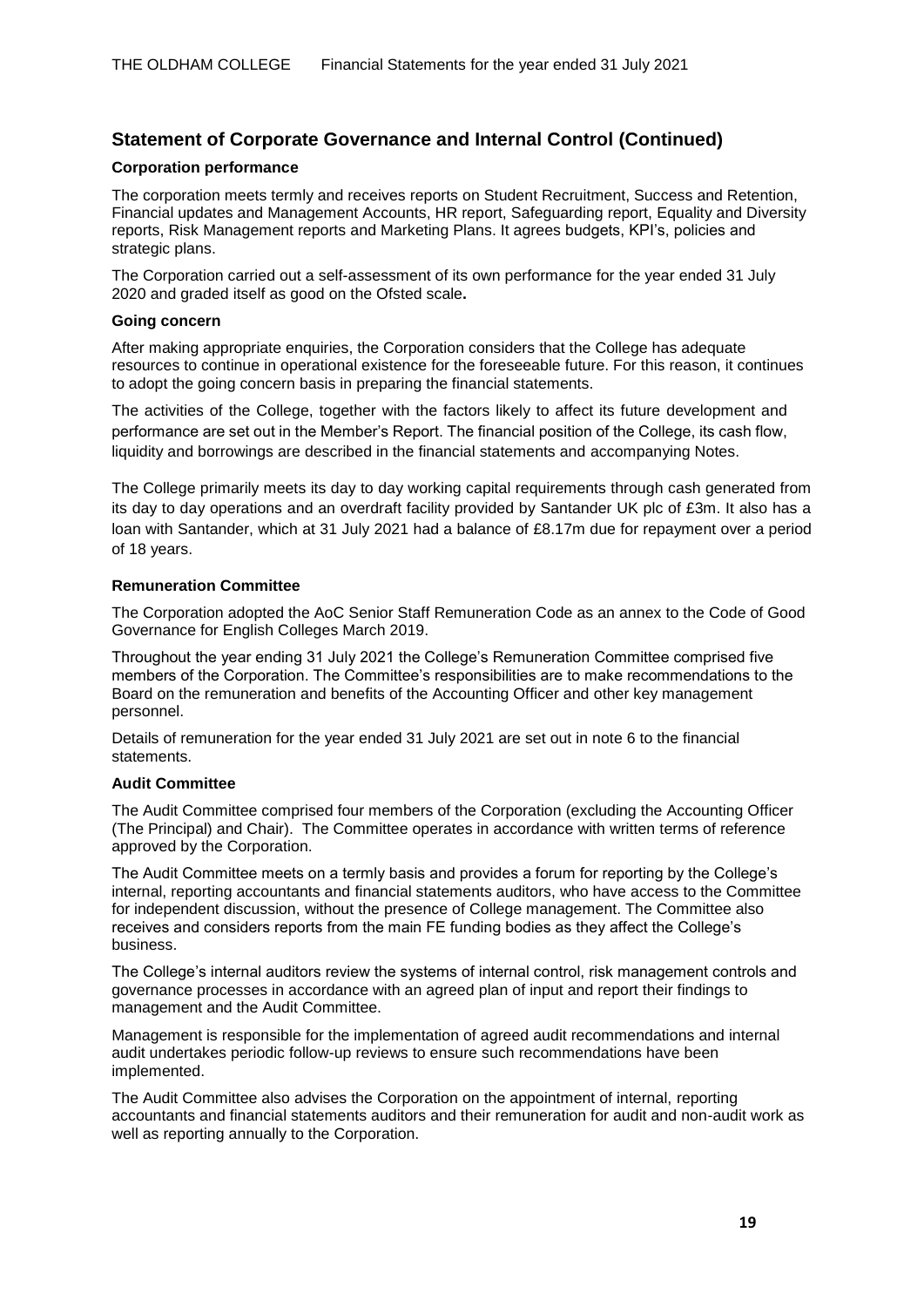#### **Internal control**

#### *Scope of responsibility*

The Corporation is ultimately responsible for the College's system of internal control and for reviewing its effectiveness. However, such a system is designed to manage rather than eliminate the risk of failure to achieve business objectives, and can provide only reasonable and not absolute assurance against material misstatement or loss.

The Corporation has delegated the day-to-day responsibility to the Principal, as Accounting Officer, for maintaining a sound system of internal control that supports the achievement of the College's policies, aims and objectives, whilst safeguarding the public funds and assets for which he is personally responsible, in accordance with the responsibilities assigned to him in the Financial Memorandum between The Oldham College and the funding bodies. He is also responsible for reporting to the Corporation any material weaknesses or breakdowns in internal control.

#### *The purpose of the system of internal control*

The system of internal control is designed to manage risk to a reasonable level rather than to eliminate all risk of failure to achieve policies, aims and objectives; it can therefore only provide reasonable and not absolute assurance of effectiveness. The system of internal control is based on an ongoing process designed to identify and prioritise the risks to the achievement of College policies, aims and objectives, to evaluate the likelihood of those risks being realised and the impact should they be realised, and to manage them efficiently, effectively and economically. The system of internal control has been in place in The Oldham College for the year ended 31 July 2020 and up to the date of approval of the annual report and accounts.

#### *Capacity to handle risk*

The Corporation has reviewed the key risks to which the College is exposed together with the operating, financial and compliance controls that have been implemented to mitigate those risks. The Corporation is of the view that there is a formal ongoing process for identifying, evaluating and managing the College's significant risks that has been in place for the period ending 31 July 2020 and up to the date of approval of the annual report and accounts. This process is regularly reviewed by the Corporation.

#### *The risk and control framework*

The system of internal control is based on a framework of regular management information, administrative procedures including the segregation of duties, and a system of delegation and accountability. In particular, it includes:

- comprehensive budgeting systems with an annual budget, which is reviewed and agreed by the governing body
- regular reviews by the governing body of periodic and annual financial reports which indicate financial performance against forecasts
- setting targets to measure financial and other performance
- clearly defined capital investment control guidelines
- the adoption of formal project management disciplines, where appropriate.

The College has an internal audit service, which operates in accordance with the requirements of the ESFA's *Post 16 Audit Code of Practice*. The work of the internal audit service is informed by an analysis of the risks to which the College is exposed, and annual internal audit plans are based on this analysis. The analysis of risks and the internal audit plans are endorsed by the Corporation on the recommendation of the audit committee. At minimum, annually, the Head of Internal Audit (HIA) provides the governing body with a report on internal audit activity in the College. The report includes the HIA's independent opinion on the adequacy and effectiveness of the College's system of risk management, controls and governance processes.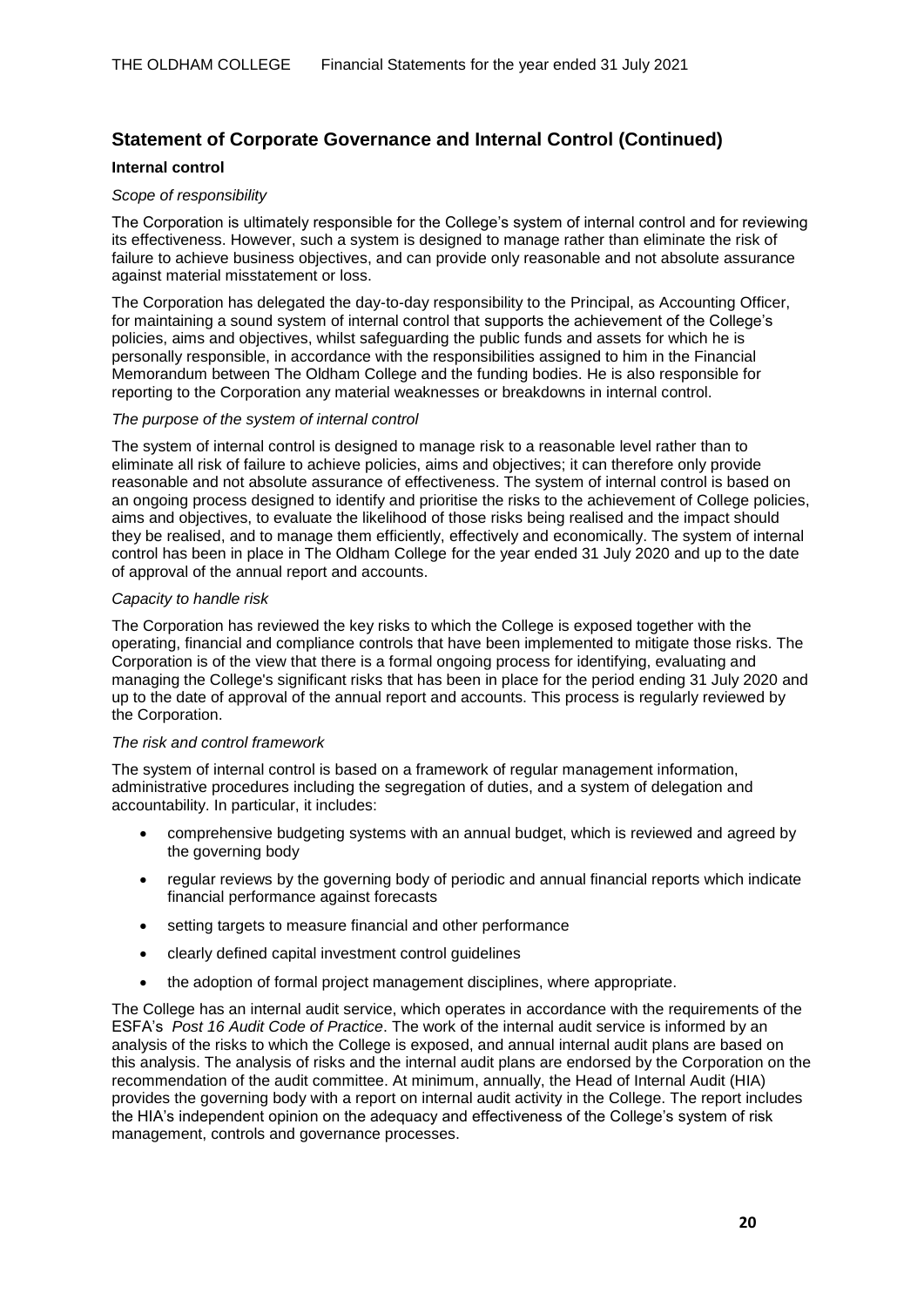#### **Risks faced by the corporation**

Governors have the responsibility for overseeing risk management within the College. The Principal and Senior Management team ensure that the College has a robust process for risk assessment and risk management. They have overall responsibility for the risk management process with a key task of identifying and evaluating the significant risks faced by the College for consideration by the Audit Committee and the Board of Governors.

Through its senior post holder, Principalship, and business review meetings it manages risk and the mitigation of identified risks. The SMT will:

- Take overall responsibility for the administration and implementation of the risk management process:
- Identify and evaluate the significant risks faced by the College for consideration by the Audit Committee and the Board:
- Provide adequate information in a timely manner to the Audit Committee and the Board and other Committees on the status of risks and controls:
- Report on changes to strategic risks and updates to the key operating risk register at each meeting of the Corporation:
- Support the Audit Committee to undertake an annual review of effectiveness of the system of internal control and the risk management process and provide a report to the Board. Under SFA guidance a Statement of Corporate Governance and Internal Control must be included in the audited financial statements of the College.

The Covid pandemic had a major impact on the College's risk profile and all risks were reviewed regarding its impact on them and appropriate actions taken to reduce those risk where possible.

#### **Statement from the audit committee**

The Audit Committee has advised the board of governors that the Corporation has an effective framework for governance and risk management in place and also believes the Corporation has effective internal controls in place.

Based on the work of the internal audit service undertaken during the year, and the implementation by management of previous internal audit recommendations, the audit service can provide the Audit Committee and Corporation with Reasonable Assurance that Oldham College's governance, risk management, and systems of internal control were operating adequately and effectively, and that there were no instances where any breakdown of control resulted in a material discrepancy. In the opinion of the audit service, the College has adequate and effective governance, risk management, and systems of internal control in place to manage the achievement of its objectives and securing economy, efficiency and effectiveness.

No significant control issues were identified in 2020/21 as a result of work undertaken

The Internal audit service successfully delivered the Audit Plan and regularly reported back to the Audit Committee on progress. The Internal Audit Annual Report details the completed eight internal audits carried out in 2020/21. The audits covered a range of systems, business areas and systems of internal control. As a result of this work five 'substantial assurance' opinions and three 'reasonable assurance' opinions were issued. No 'limited assurance' opinions were issued.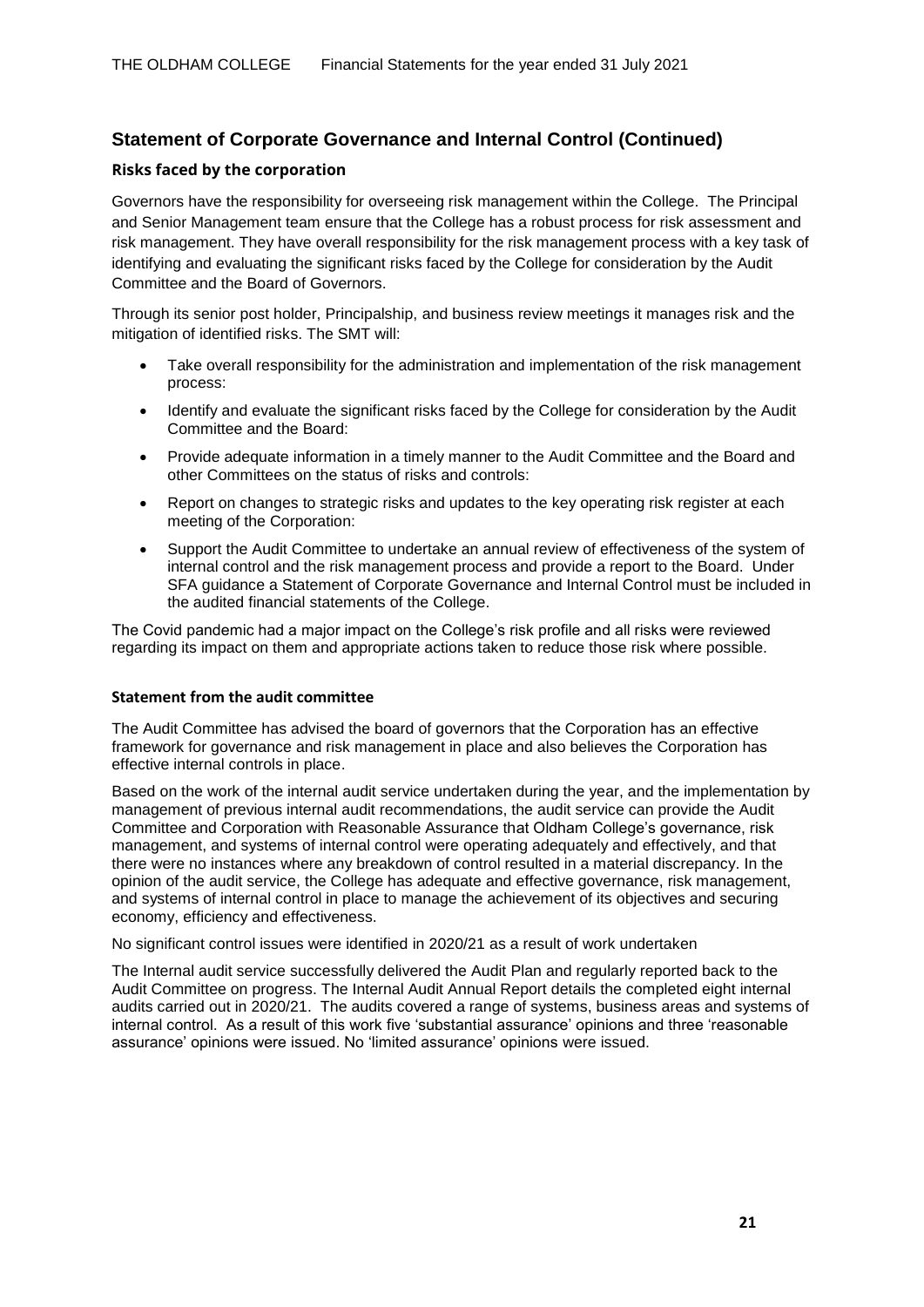The areas of review included:-

|               | Internal Audit Opinions and Recommendations 2020/21 |          |               |             |  |  |
|---------------|-----------------------------------------------------|----------|---------------|-------------|--|--|
|               | <b>Audit Title</b>                                  | Design   | Application / | Overall     |  |  |
|               |                                                     |          | Compliance    | Assurance   |  |  |
| $\mathbf 1$ . | <b>ESFA Mock Funding Audit</b>                      | Good     | Adequate      | Reasonable  |  |  |
| 2.            | Examinations                                        | Good     | Good          | Substantial |  |  |
| 3.            | <b>HE Review</b>                                    | Good     | Good          | Substantial |  |  |
| 4.            | HR and Payroll                                      | Good     | Adequate      | Substantial |  |  |
| 5.            | Student Journey Blended Learning                    | Good     | Adequate      | Reasonable  |  |  |
| 6.            | <b>Marketing Strategy</b>                           | Adequate | Good          | Substantial |  |  |
| 7.            | Follow-up of Previous Internal Audit                | N/A      | N/A           | Reasonable  |  |  |
|               | Recommendations                                     |          |               |             |  |  |

There were no delays to internal audit or other governance procedures due to Covid-19.

#### *Review of effectiveness*

As Accounting Officer, the Principal has responsibility for reviewing the effectiveness of the system of internal control. His review of the effectiveness of the system of internal control is informed by:

- the work of the internal auditors
- the work of the executive managers within the College who have responsibility for the development and maintenance of the internal control framework
- comments made by the College's financial statements auditors, the reporting accountant for regularity assurance, the appointed funding auditors (for colleges subject to funding audit) in their management letters and other reports.

The Accounting Officer (Principal) has been advised on the implications of the result of his review of the effectiveness of the system of internal control by the Audit Committee, which oversees the work of the internal auditor and other sources of assurance, and a plan to address weaknesses and ensure continuous improvement of the system is in place.

The Principal and senior management team receives reports setting out key performance and risk indicators and considers possible control issues brought to their attention by early warning mechanisms, which are embedded within the departments and reinforced by risk awareness training. The senior management team and the Audit Committee also receive regular reports from internal audit and other sources of assurance, which include recommendations for improvement. The Audit Committee's role in this area is confined to a high-level review of the arrangements for internal control. The Corporation's agenda includes a regular item for consideration of risk and control and receives reports thereon from the senior management team and the Audit Committee. The emphasis is on obtaining the relevant degree of assurance and not merely reporting by exception.

Based on the advice of the Audit Committee and the Accounting Officer (the Principal), the Corporation is of the opinion that the College has an adequate and effective framework for governance, risk management and control, and has fulfilled its statutory responsibility for "*the effective and efficient use of resources, the solvency of the institution and the body and the safeguarding of their assets*".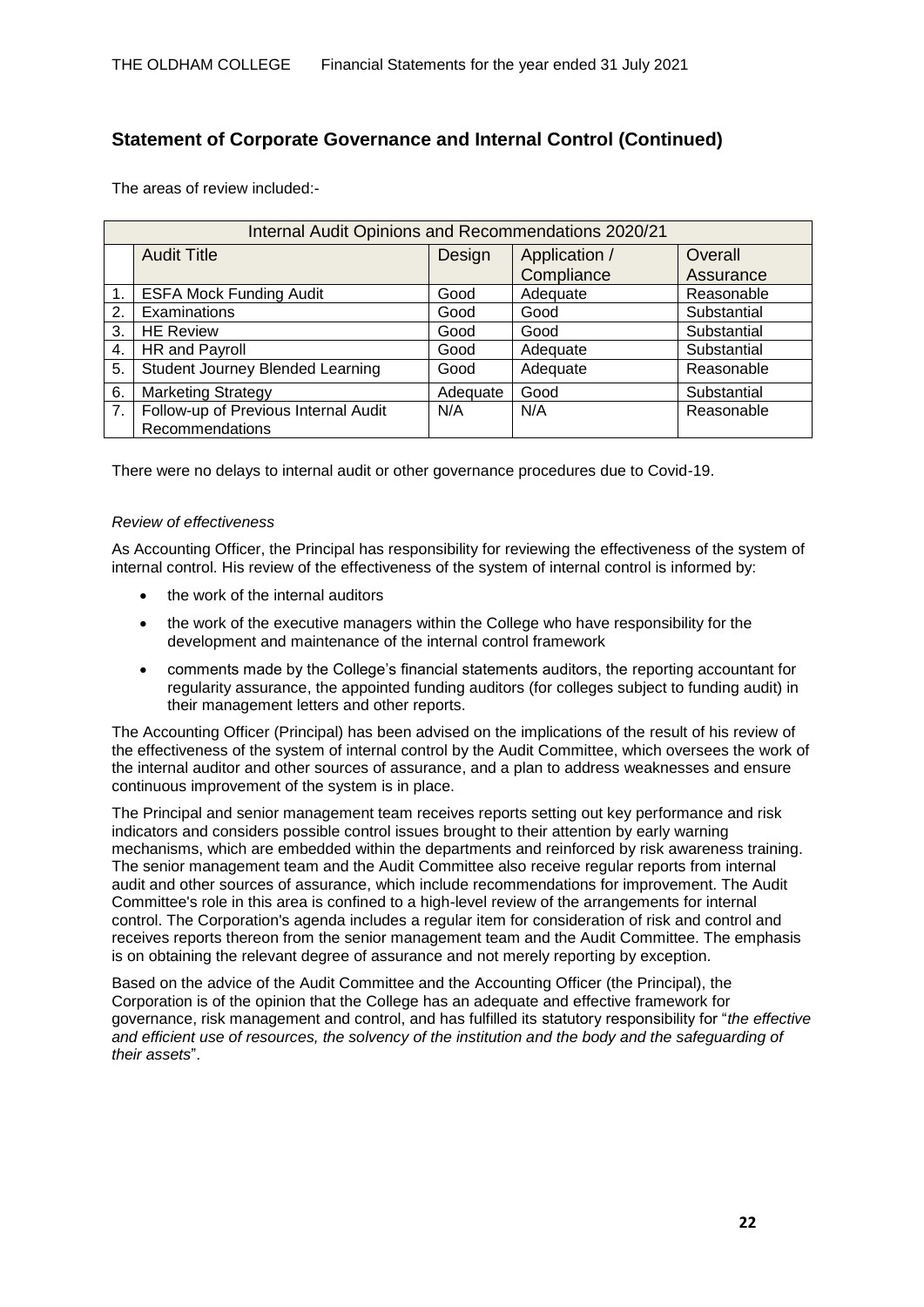**Approved by order of the members of the Corporation on 16 December 2021 and signed on its behalf by:**

**Signed Signed**

 $44.5$ 

fest over

**Alun Francis Jonathan Edwards Accounting Officer Chair of Governors Date 16/12/2021 Date 16/12/2021**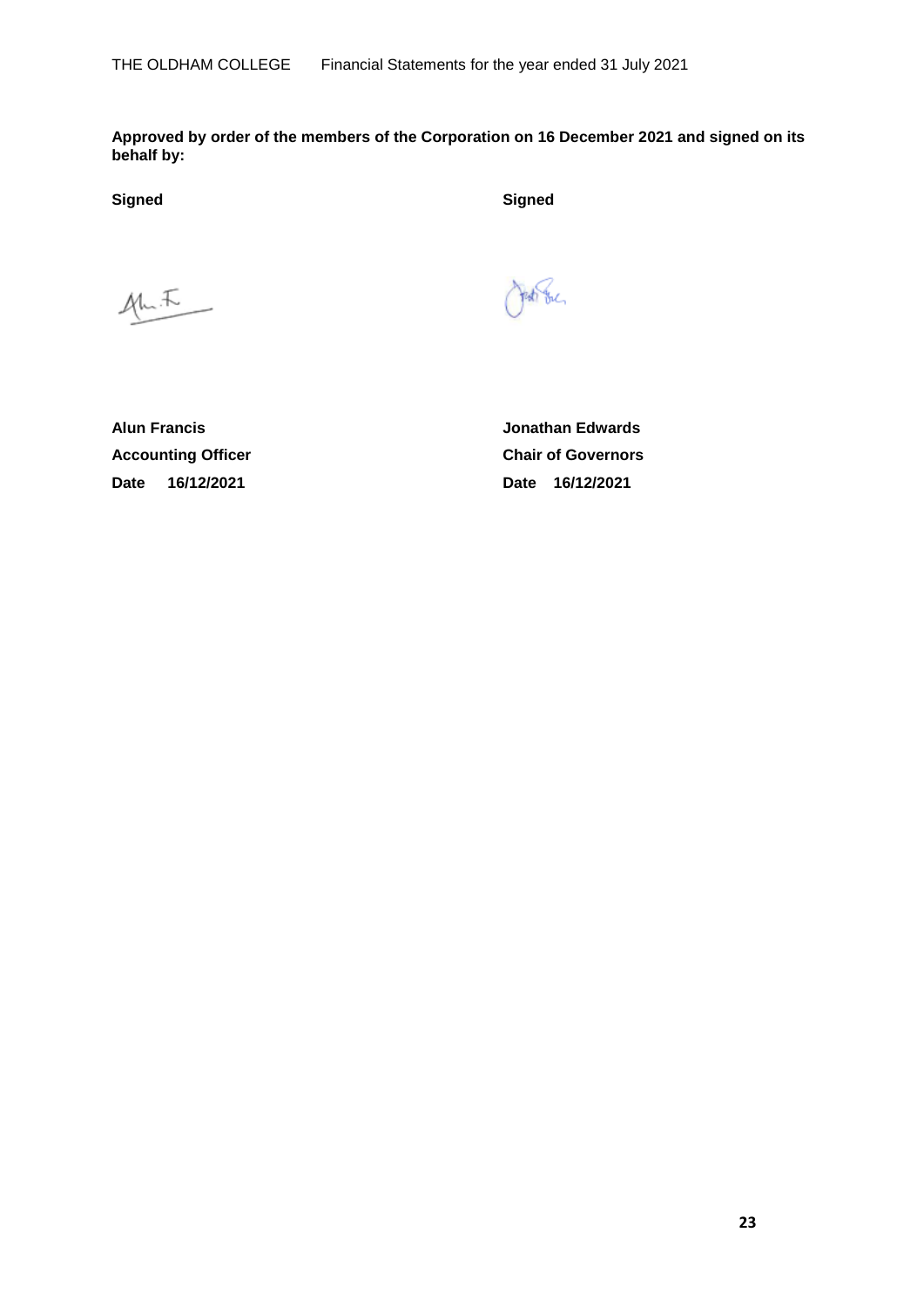### **Statement of Regularity, Propriety and Compliance**

The Corporation has considered its responsibility to notify the Education and Skills Funding Agency (ESFA) of material irregularity, impropriety and non-compliance with terms and conditions of funding, under the college's grant funding agreement and contracts with ESFA. As part of our consideration we have had due regard to the requirements of the grant funding agreements and contracts with ESFA.

We confirm on behalf of the Corporation, that after due enquiry, and to the best of our knowledge, we are able to identify any material irregular or improper use of funds by the College, or material noncompliance with the terms and conditions of funding under the College's grant funding agreements and contracts with the ESFA.

We confirm that no instances of material irregularity, impropriety or funding non-compliance have been discovered to date. If any instances are identified after the date of this statement, these will be notified to the ESFA.

**Signed Signed**

pot the

 $44.5$ 

**Accounting Officer Chair of Governors Date 16/12/2021 Date 16/12/2021**

**Alun Francis Jonathan Edwards**

 **24**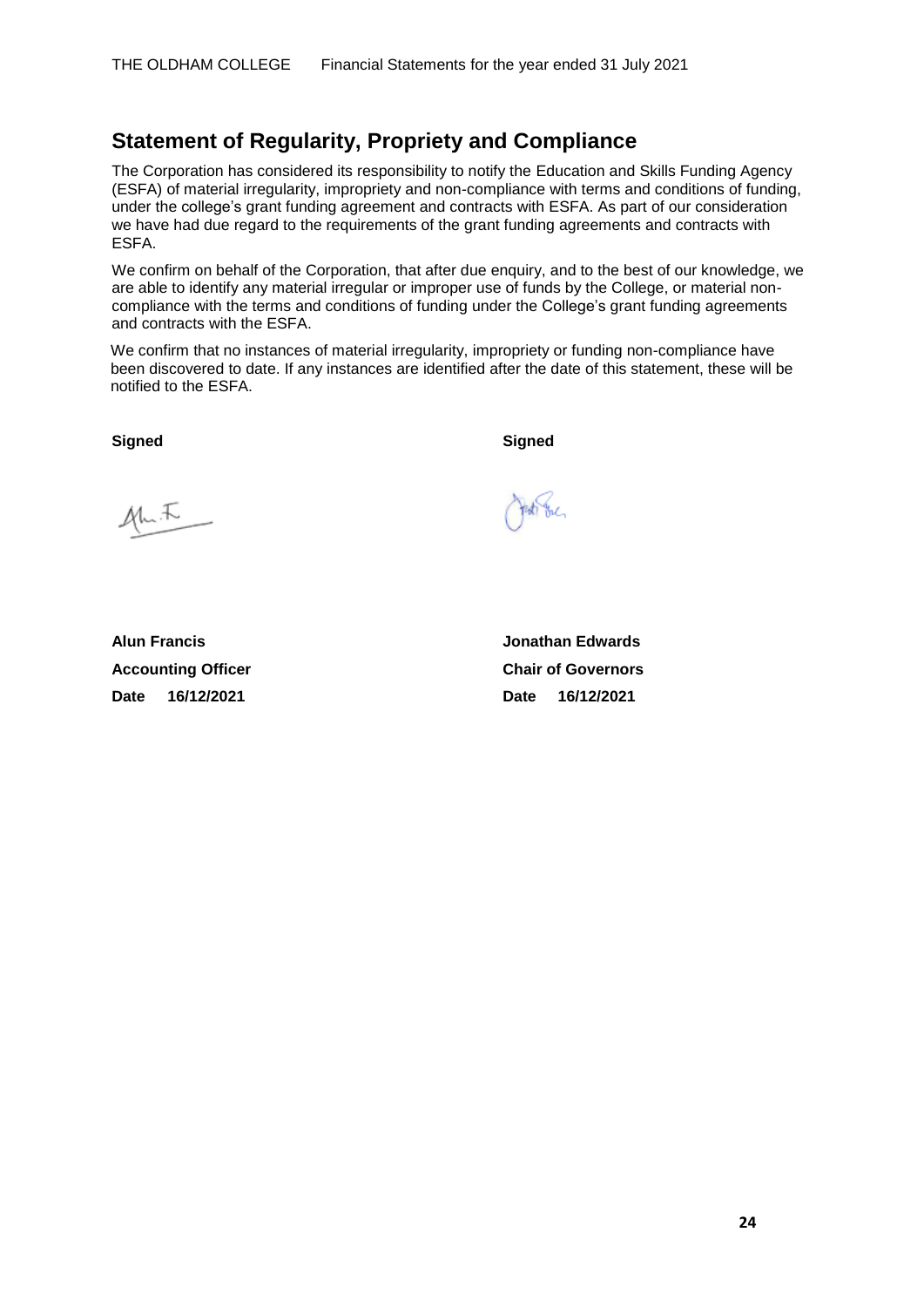### **Statement of Responsibilities of the Members of the Corporation**

The members of the Corporation, as charity trustees, are required to present audited financial statements for each financial year.

Within the terms and conditions of the college's grant funding agreements and contracts with ESFA, the corporation – through its accounting officer – is required to prepare financial statements and an operating and financial review for each financial year in accordance with the 2015 Statement of Recommended Practice – Accounting for Further and Higher Education, ESFA's college accounts direction and the UK's Generally Accepted Accounting Practice, and which give a true and fair view of the state of affairs of the college and its surplus / deficit of income over expenditure for that period.

In preparing the financial statements, the Corporation is required to:

- select suitable accounting policies and apply them consistently
- make judgements and estimates that are reasonable and prudent
- state whether applicable Accounting Standards have been followed, subject to any material departures disclosed and explained in the financial statements
- prepare financial statements on the going concern basis, unless it is inappropriate to assume that the College will continue in operation.

The corporation is also required to prepare a Members' Report which describes what it is trying to do and how it is going about it, including information about the legal and administrative status of the college.

The corporation is responsible for keeping proper accounting records which disclose, with reasonable accuracy at any time, the financial position of the college and which enable it to ensure that the financial statements are prepared in accordance with relevant legislation including the Further and Higher Education Act 1992 and Charities Act 2011, and relevant accounting standards. It is responsible for taking steps that are reasonably open to it to safeguard its assets and to prevent and detect fraud and other irregularities.

The corporation is responsible for the maintenance and integrity of the college's website; the work carried out by auditors does not involve consideration of these matters and, accordingly, the auditors accept no responsibility for any changes that may have occurred to the financial statements since they were initially presented on the website. Legislation in the United Kingdom governing the preparation and dissemination of financial statements may differ from legislation in other jurisdictions.

Members of the corporation are responsible for ensuring that expenditure and income are applied for the purposes intended by Parliament and that the financial transactions conform to the authorities that govern them. In addition, they are responsible for ensuring that funds from ESFA are used only in accordance with ESFA's grant funding agreements and contracts and any other conditions that may be prescribed from time to time. Members of the corporation must ensure that there are appropriate financial and management controls in place to safeguard public and other funds and ensure they are used properly. In addition, members of the corporation are responsible for securing economical, efficient and effective management of the college's resources and expenditure so that the benefits that should be derived from the application of public funds from ESFA are not put at risk.

Approved by order of the members of the Corporation on 16 December 2021 and signed on its behalf by

**Jonathan Edwards Chair of Governors**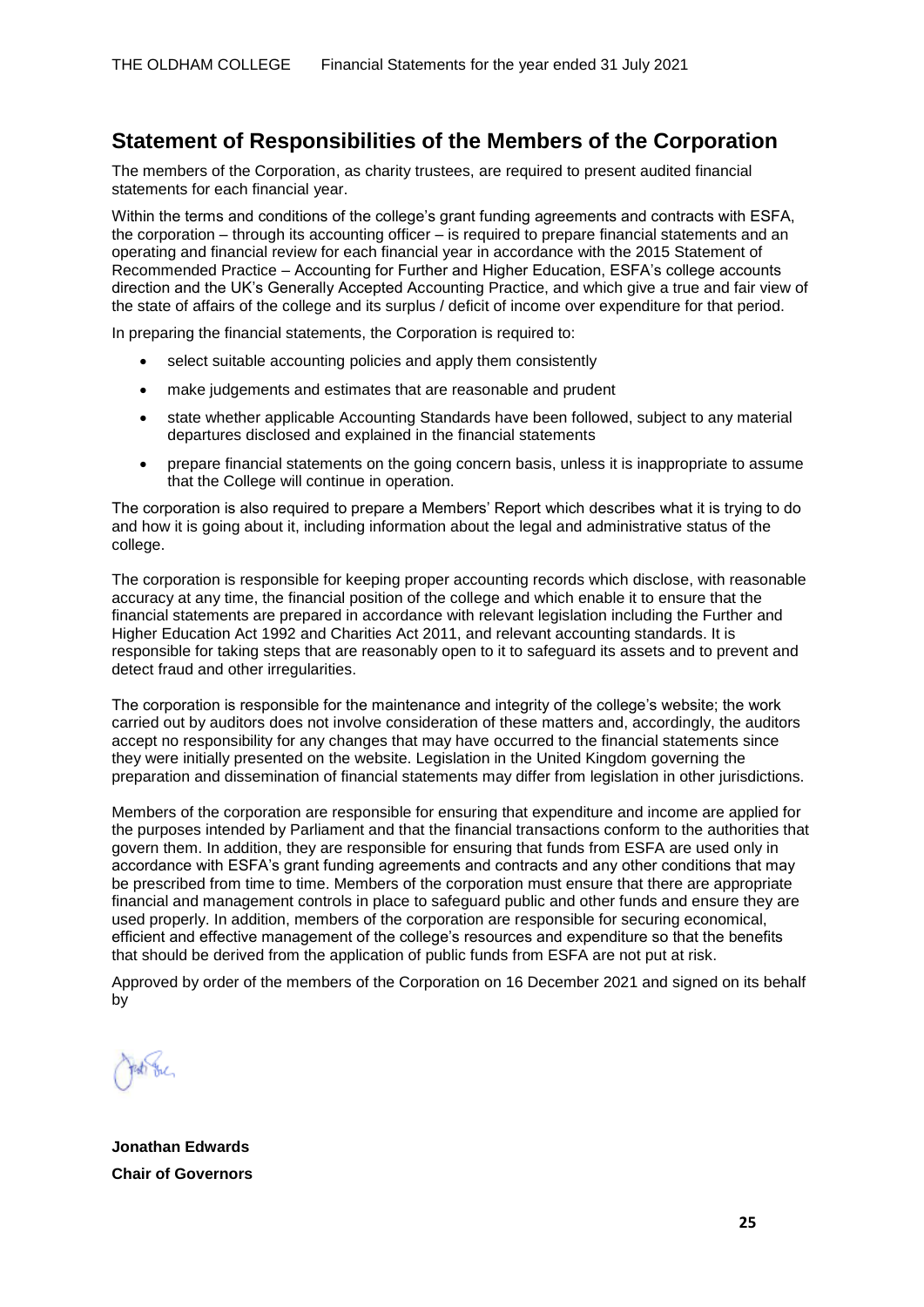## **Independent auditor's report to the members of Oldham College Opinion**

We have audited the financial statements of Oldham College (the 'College') for the year ended 31 July 2021 which comprise the Statement of Comprehensive Income and Expenditure, the Statement of Changes in Reserves, the Balance Sheet, the Statement of Cash Flows and notes to the financial statements, including a summary of significant accounting policies. The financial reporting framework that has been applied in their preparation is applicable law and United Kingdom Accounting Standards, including FRS 102 "The Financial Reporting Standard applicable in the UK and Republic of Ireland" (United Kingdom Generally Accepted Accounting Practice) and the 2019 Statement of Recommended Practice: Accounting for Further and Higher Education.

In our opinion, the financial statements:

- give a true and fair view of the state of the College's affairs as at 31 July 2021 and of its deficit of expenditure over income for the year then ended;
- have been properly prepared in accordance with United Kingdom Generally Accepted Accounting Practice.

#### **Basis for opinion**

We conducted our audit in accordance with International Standards on Auditing (UK) (ISAs (UK)) and applicable law. Our responsibilities under those standards are further described in the Auditor's responsibilities for the audit of the financial statements section of our report. We are independent of the College in accordance with the ethical requirements that are relevant to our audit of the financial statements in the UK, including the FRC's Ethical Standard, and we have fulfilled our other ethical responsibilities in accordance with these requirements. We believe that the audit evidence we have obtained is sufficient and appropriate to provide a basis for our opinion.

#### **Conclusions relating to going concern**

In auditing the financial statements, we have concluded that the Members of the Corporation's use of the going concern basis of accounting in the preparation of the financial statements is appropriate.

Based on the work we have performed, we have not identified any material uncertainties relating to events or conditions that, individually or collectively, may cast significant doubt on the College's ability to continue as a going concern for a period of at least twelve months from when the financial statements are authorised for issue.

Our responsibilities and the responsibilities of the Members of the Corporation with respect to going concern are described in the relevant sections of this report.

#### **Other information**

The other information comprises the information included in the annual report, other than the financial statements and our auditor's report thereon. The Corporation is responsible for the other information contained within the annual report. Our opinion on the financial statements does not cover the other information and, except to the extent otherwise explicitly stated in our report, we do not express any form of assurance conclusion thereon.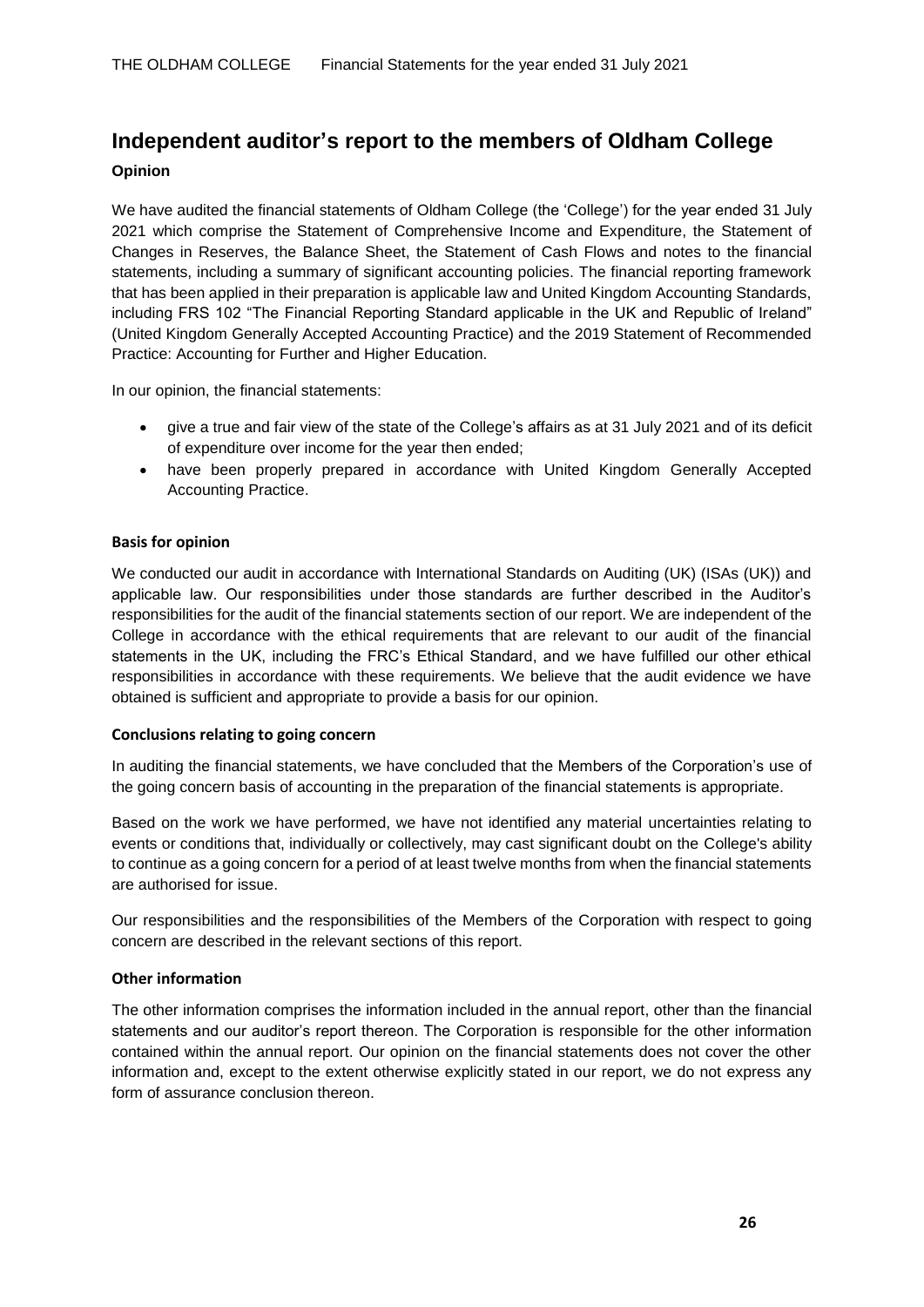# **Independent auditor's report to the Corporation of Oldham College (Continued)**

In connection with our audit of the financial statements, our responsibility is to read the other information and, in doing so, consider whether the other information is materially inconsistent with the financial statements or our knowledge obtained in the course of the audit, or otherwise appears to be materially misstated. If we identify such material inconsistencies or apparent material misstatements, we are required to determine whether there is a material misstatement in the financial statements or a material misstatement of the other information. If, based on the work we have performed, we conclude that there is a material misstatement of this other information, we are required to report that fact.

We have nothing to report in this regard.

#### **Matters on which we are required to report by exception**

We have nothing to report in respect of the following matters where the Post 16 Audit Code of Practice issued by the Education and Skills Funding Agency requires us to report to you if, in our opinion:

- adequate accounting records have not been kept, or returns adequate for our audit have not been received from branches not visited by us; or
- the financial statements are not in agreement with the accounting records and returns; or
- the information given in the report of the Members of the Corporation, including the operating and financial review and statement of corporate governance, is inconsistent with the financial statements; or
- we have not received all the information and explanations we require for our audit.

#### **Responsibilities of Corporation**

As explained more fully in the Statement of Responsibilities of the Members of the Corporation set out on page 25, the Corporation is responsible for the preparation of the financial statements and for being satisfied that they give a true and fair view, and for such internal control as the Corporation determine is necessary to enable the preparation of financial statements that are free from material misstatement, whether due to fraud or error.

In preparing the financial statements, the Corporation is responsible for assessing the College's ability to continue as a going concern, disclosing, as applicable, matters related to going concern and using the going concern basis of accounting unless the Corporation either intend to liquidate the College or to cease operations, or have no realistic alternative but to do so.

#### **Auditor's responsibilities for the audit of the financial statements**

Our objectives are to obtain reasonable assurance about whether the financial statements as a whole are free from material misstatement, whether due to fraud or error, and to issue an auditor's report that includes our opinion. Reasonable assurance is a high level of assurance but is not a guarantee that an audit conducted in accordance with ISAs (UK) will always detect a material misstatement when it exists. Misstatements can arise from fraud or error and are considered material if, individually or in the aggregate, they could reasonably be expected to influence the economic decisions of users taken on the basis of the financial statements.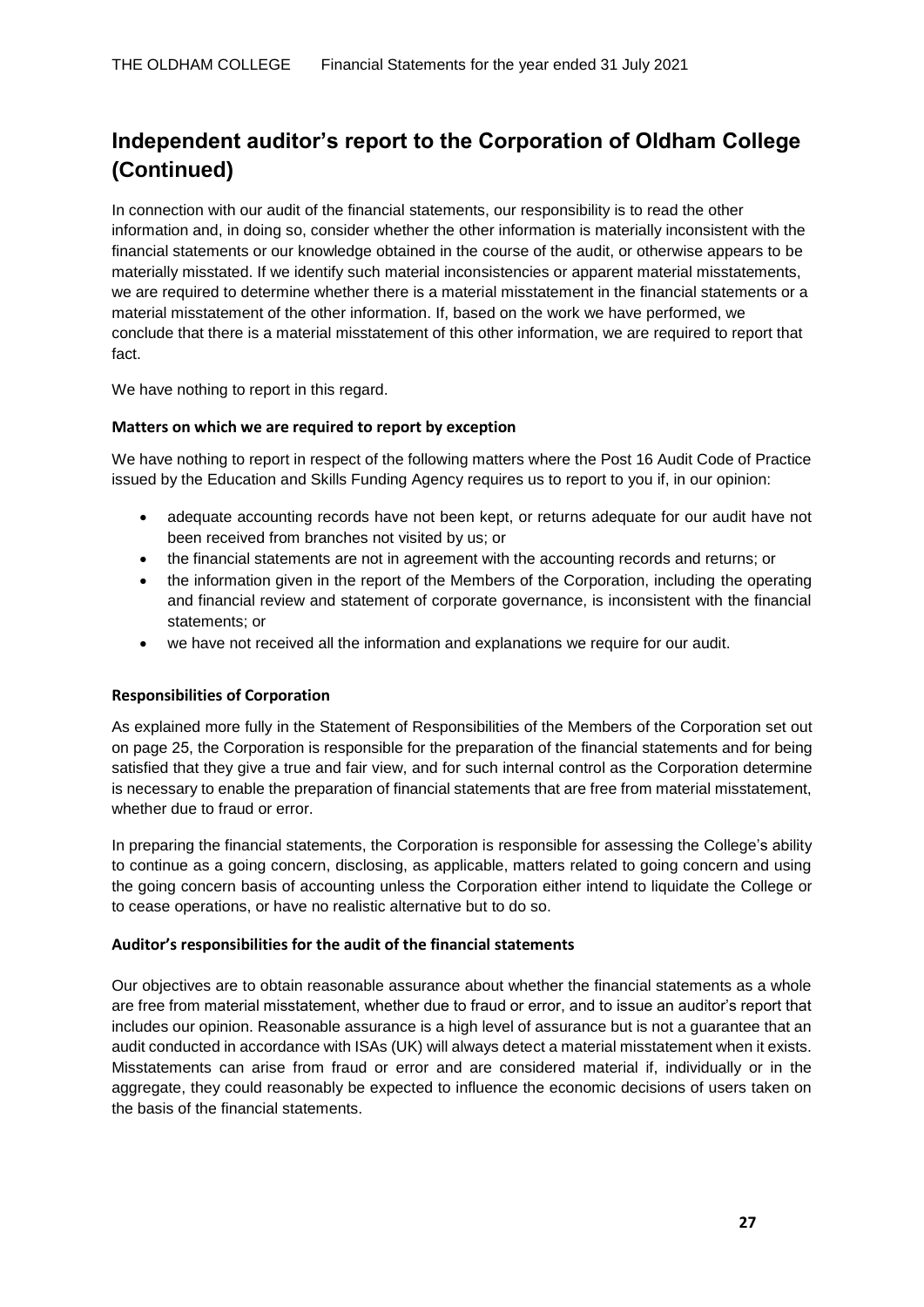# **Independent auditor's report to the Corporation of Oldham College (Continued)**

Irregularities, including fraud, are instances of non-compliance with laws and regulations. We design procedures in line with our responsibilities, outlined above, to detect material misstatements in respect of irregularities, including fraud. Based on our understanding of the College and its industry, we identified that the principal risks of non-compliance with laws and regulations related to compliance with the ESFA funding agreements, the OFS regulatory framework, the OFSTED regulatory framework, safeguarding, pensions legislation, employment regulation and health and safety regulation, antibribery, corruption and fraud, money laundering, non-compliance with implementation of government support schemes relating to COVID-19, and we considered the extent to which non-compliance might have a material effect on the financial statements. We also considered those laws and regulations that have a direct impact on the preparation of the financial statements.

We evaluated the Members of the Corporation and management's incentives and opportunities for fraudulent manipulation of the financial statements (including the risk of override of controls) and determined that the principal risks were related to posting manual journal entries to manipulate financial performance, management bias through judgements and assumptions in significant accounting estimates, in particular in relation to loss reserves, and significant one-off or unusual transactions.

Our audit procedures were designed to respond to those identified risks, including non-compliance with laws and regulations (irregularities) and fraud that are material to the financial statements. Our audit procedures included but were not limited to:

- Discussing with the Members of the Corporation and management their policies and procedures regarding compliance with laws and regulations;
- Communicating identified laws and regulations throughout our engagement team and remaining alert to any indications of non-compliance throughout our audit; and
- Considering the risk of acts by the College which were contrary to applicable laws and regulations, including fraud.

Our audit procedures in relation to fraud included but were not limited to:

- Making enquiries of the Members of the Corporation and management on whether they had knowledge of any actual, suspected or alleged fraud;
- Gaining an understanding of the internal controls established to mitigate risks related to fraud;
- Discussing amongst the engagement team the risks of fraud; and
- Addressing the risks of fraud through management override of controls by performing journal entry testing.

There are inherent limitations in the audit procedures described above and the primary responsibility for the prevention and detection of irregularities including fraud rests with management. As with any audit, there remained a risk of non-detection of irregularities, as these may involve collusion, forgery, intentional omissions, misrepresentations or the override of internal controls.

A further description of our responsibilities for the audit of the financial statements is located on the Financial Reporting Council's website a[t www.frc.org.uk/auditorsresponsibilities.](http://www.frc.org.uk/auditorsresponsibilities) This description forms part of our auditor's report.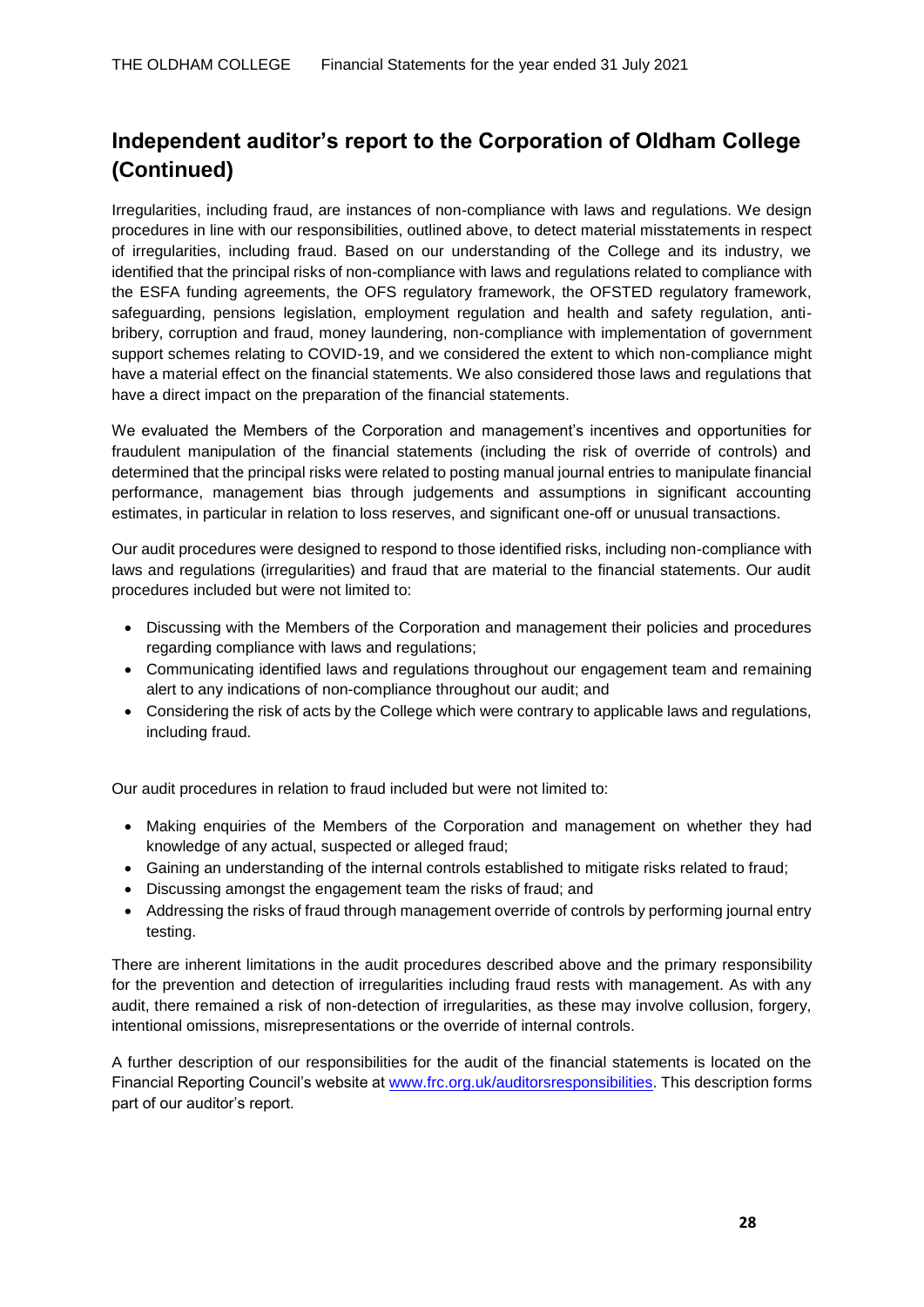# **Independent auditor's report to the Corporation of Oldham College (Continued)**

#### **Other required reporting**

#### **Opinion on other matters prescribed in the OfS Audit Code of Practice issued under the Further and Higher Education Act 1992**

In our opinion, in all material respects:

- funds provided by the OfS and UK Research and Innovation (including Research England) have been applied in accordance with the relevant terms and conditions attached to them; and
- the requirements of OfS's accounts direction have been met.

#### **Matters on which we are required to report by exception**

We have nothing to report in respect of the following matters in relation to which the OfS Audit Code of Practice requires us to report to you if, in our opinion:

- the provider's grant and fee income, as disclosed in the notes to the financial statements, has been materially misstated; or
- the provider's expenditure on access and participation activities, as disclosed in the financial statements, has been materially misstated.

#### **Use of the audit report**

This report is made solely to the Corporation as a body in accordance with Article 22 of the College's Articles of Government. Our audit work has been undertaken so that we might state to the Corporation those matters we are required to state to them in an auditor's report and for no other purpose. To the fullest extent permitted by law, we do not accept or assume responsibility to anyone other than the College and the Corporation as a body for our audit work, for this report, or for the opinions we have formed.

Mazars CUP

Mazars LLP Chartered Accountants and Statutory Auditor One St Peter's Square Manchester M2 3DE Date: 16 December 2021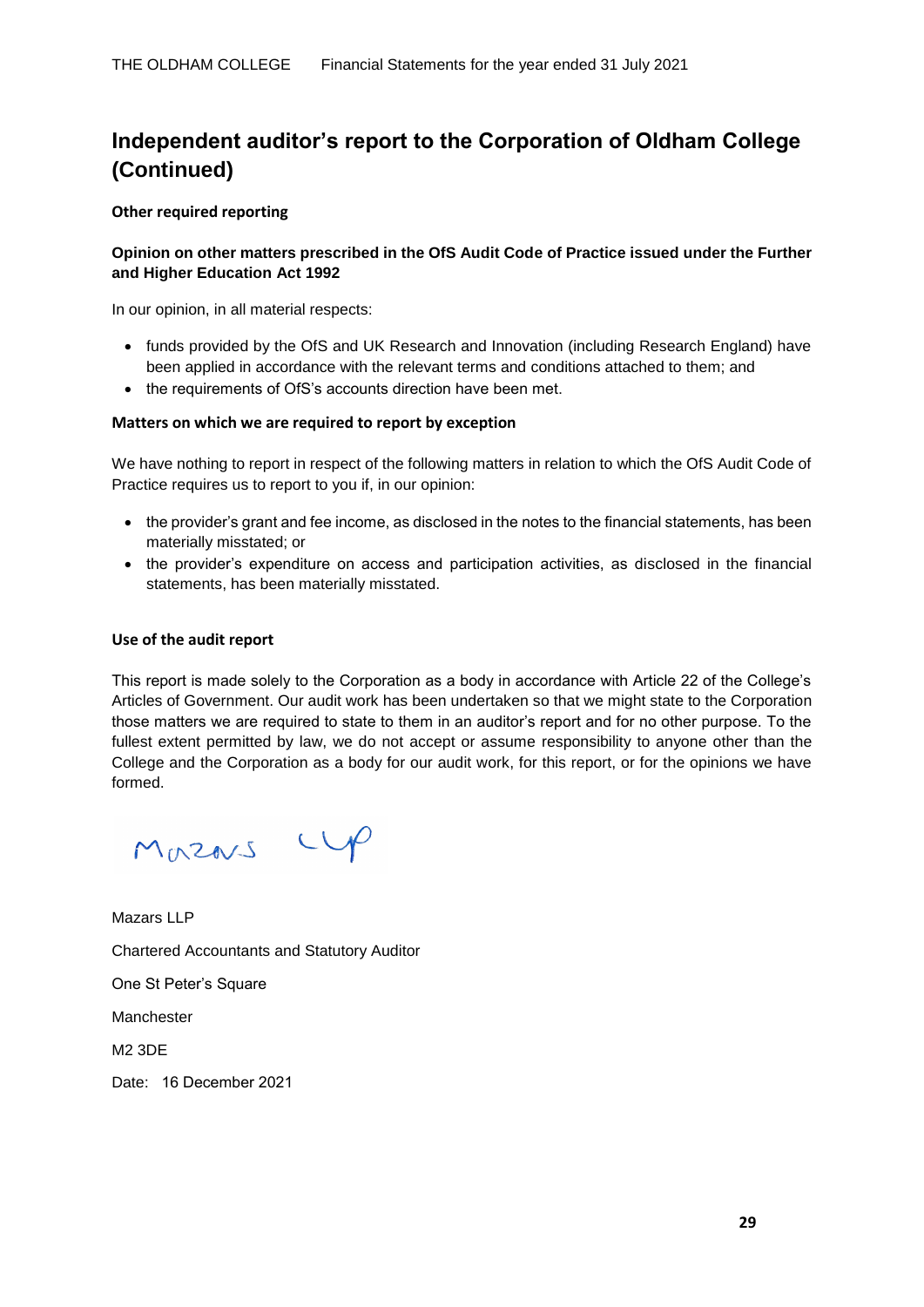# **To: The corporation of Oldham College and Secretary of State for Education acting through Education and Skills Funding Agency ("ESFA")**

In accordance with the terms of our engagement letter dated 25 October 2021 and further to the requirements and conditions of funding in the ESFA's grant funding agreements and contracts, or those of any other public funder, we have carried out an engagement to obtain limited assurance about whether anything has come to our attention that would suggest, in all material respects, the expenditure disbursed and income received by Oldham College during the period 1 August 2020 to 31 July 2021 have not been applied to the purposes identified by Parliament and the financial transactions do not conform to the authorities which govern them.

The framework that has been applied is set out in the Post-16 Audit Code of Practice (the Code) issued by the ESFA and in any relevant conditions of funding concerning adult education notified by a relevant funder. In line with this framework, our work has specifically not considered income received from the main funding grants generated through the Individualised Learner Record data returns, for which the ESFA has other assurance arrangements in place.

This report is made solely to the corporation of Oldham College and the ESFA in accordance with the terms of our engagement letter. Our work has been undertaken so that we might state to the corporation of Oldham College and the ESFA those matters we are required to state in a report and for no other purpose. To the fullest extent permitted by law, we do not accept, or assume, responsibility to anyone other than the corporation of Oldham College and the ESFA for our work, for this report, or for the conclusion we have formed.

#### **Respective responsibilities of Oldham College and the reporting accountant**

The corporation of Oldham College is responsible, under the requirements of the Further & Higher Education Act 1992, subsequent legislation and related regulations and guidance, for ensuring that expenditure disbursed, and income received, are applied for the purposes intended by Parliament, and the financial transactions conform to the authorities that govern them.

Our responsibilities for this engagement are established in the United Kingdom by our profession's ethical guidance and are to obtain limited assurance and report in accordance with our engagement letter and the requirements of the Code. We report to you whether anything has come to our attention in carrying out our work which suggests that in all material respects, expenditure disbursed and income received, during the period 1 August 2020 to 31 July 2021 have not been applied to purposes intended by Parliament or that the financial transactions do not conform to the authorities which govern them.

#### **Approach**

We conducted our engagement in accordance with the Code issued by the ESFA. We performed a limited assurance engagement as defined in that framework.

The objective of a limited assurance engagement is to perform such procedures as to obtain information and explanations in order to provide us with sufficient appropriate evidence to express a negative conclusion on regularity.

A limited assurance engagement is more limited in scope than a reasonable assurance engagement and consequently does not enable us to obtain assurance that we would become aware of all significant matters that might be identified in a reasonable assurance engagement. Accordingly, we do not express a positive opinion.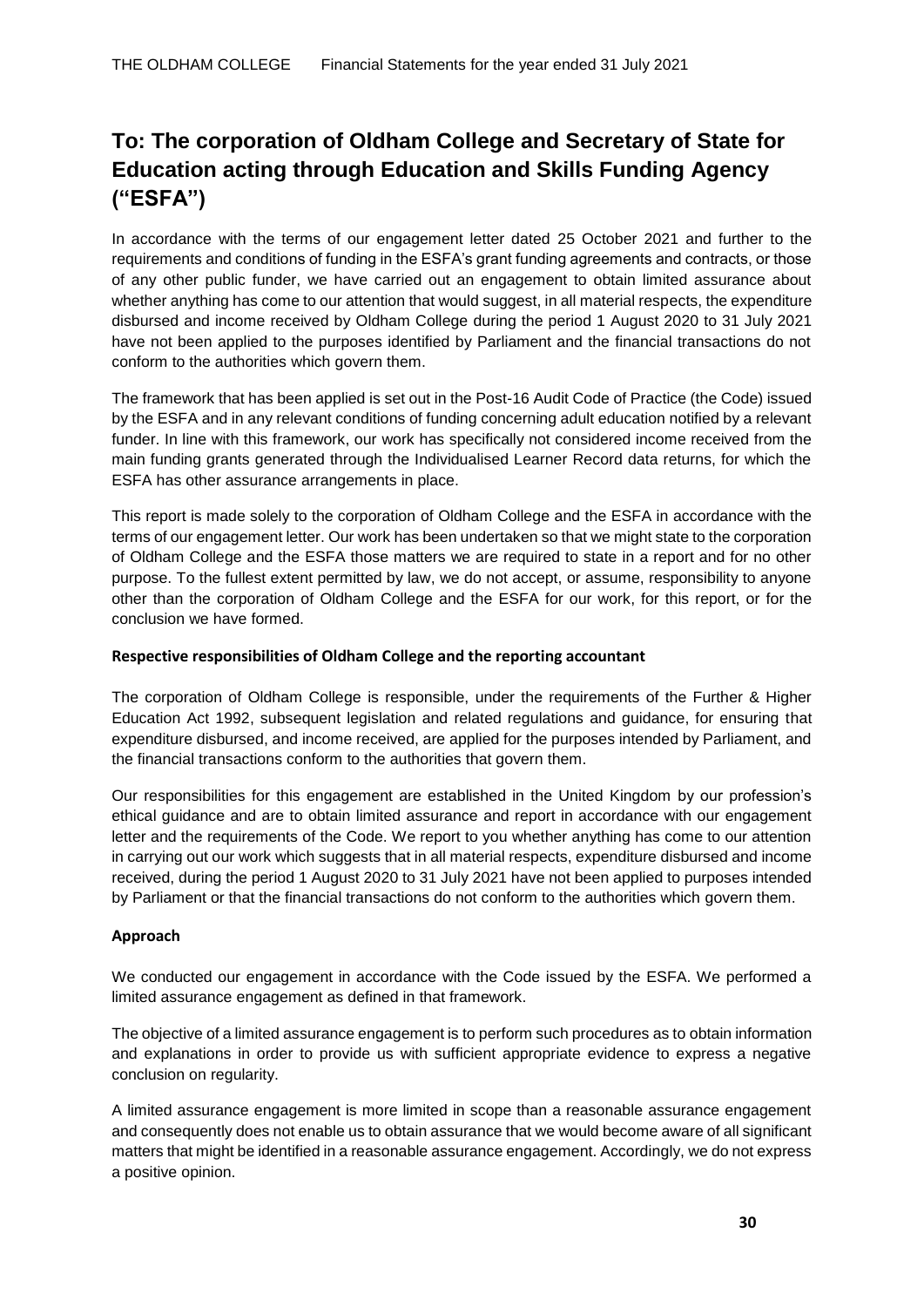### **To: The corporation of Oldham College and Secretary of State for Education acting through Education and Skills Funding Agency ("ESFA") and Greater Manchester Combined Authority (Continued)**

Our engagement includes examination, on a test basis, of evidence relevant to the regularity of the corporation's income and expenditure.

The work undertaken to draw to our conclusion includes:

- Reviewed the statement on the College's regularity, propriety and compliance with Funding body terms and conditions of funding.
- Reviewed the College's completed self-assessment questionnaire on regularity.
- Read the funding agreement with the ESFA.
- Tested a sample of expenditure disbursed and income received to consider whether they have been applied to purposes intended by Parliament and in accordance with funding agreements where relevant.
- Reviewed all payments to senior post holders on termination of employment or in respect of claims made in the year.
- Reviewed approved policies and procedures operating during the year for each funding stream that has specific terms attached.
- Obtained the policy for personal gifts and/or hospitality.
- Obtained the register of personal interests.
- Obtained the financial regulations/financial procedures.
- Obtained the College's whistleblowing policy.

#### **Conclusion**

In the course of our work, nothing has come to our attention which suggests that in all material respects, the expenditure disbursed and income received during the period 1 August 2020 to 31 July 2021 has not been applied to purposes intended by Parliament, and the financial transactions do not conform to the authorities that govern them.

Mazars CUP

Mazars LLP One St Peter's Square Manchester M2 3DE

Date: 16 December 2021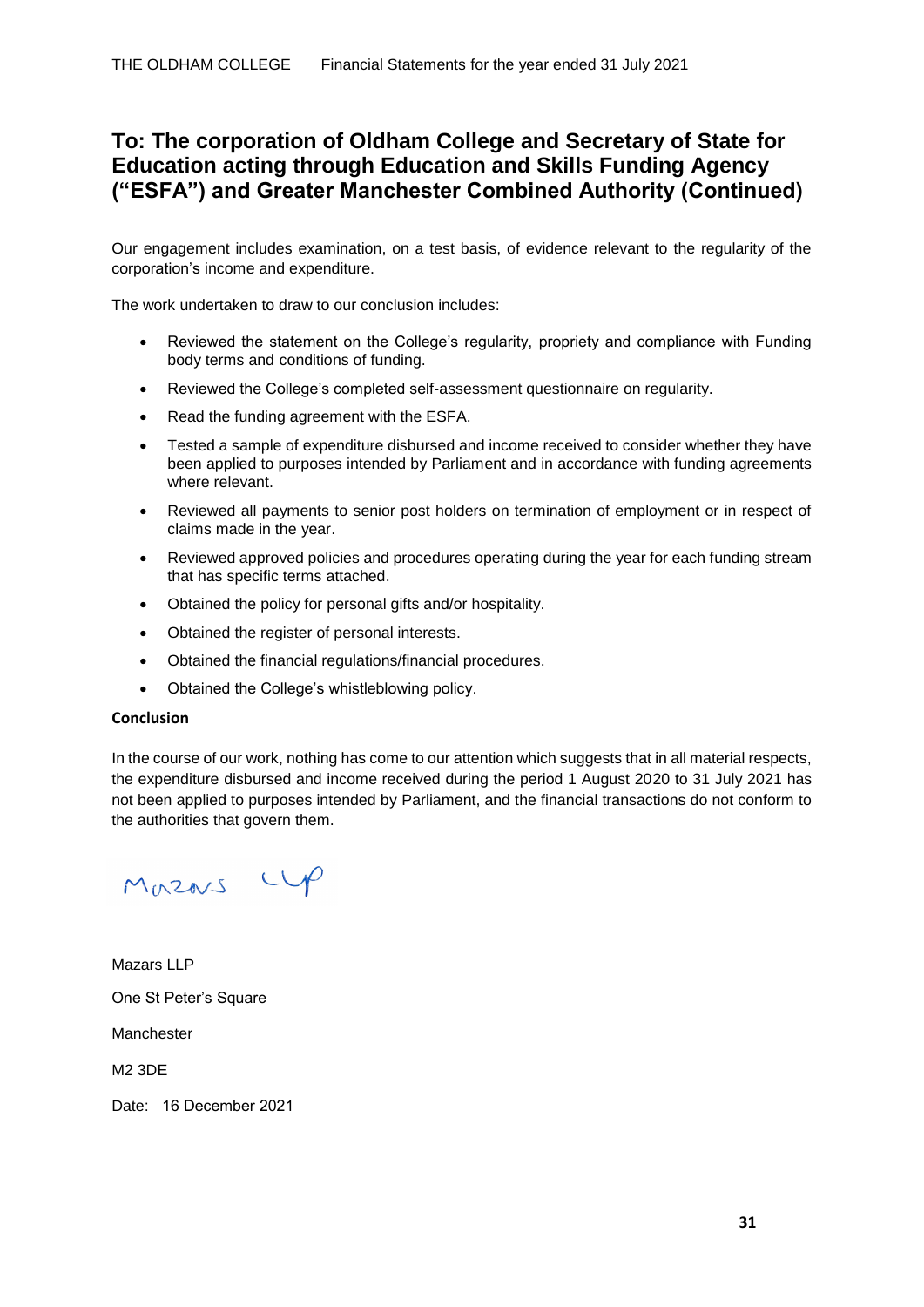# **Statements of Comprehensive Income and Expenditure**

|                                                      | <b>Notes</b> | Year ended<br>31 July<br>2021 | Year ended<br>31 July<br>2020 |
|------------------------------------------------------|--------------|-------------------------------|-------------------------------|
|                                                      |              | £'000                         | £'000                         |
| <b>INCOME</b>                                        |              |                               |                               |
| Funding body grants                                  | 2            | 18,819                        | 17,245                        |
| Tuition fees and education contracts                 | 3            | 6,503                         | 6,445                         |
| Other grants and contracts                           | 4            | 648                           | 908                           |
| Other income                                         | 5            | 712                           | 787                           |
| <b>Total income</b>                                  |              | 26,682                        | 25,385                        |
| <b>EXPENDITURE</b>                                   |              |                               |                               |
| Staff costs                                          | 6            | 19,030                        | 18,031                        |
| Other operating expenses                             | 7            | 6,323                         | 6,036                         |
| Depreciation                                         | 10           | 1,494                         | 1,488                         |
| Interest and other finance costs                     | 8            | 740                           | 801                           |
| <b>Total expenditure</b>                             |              | 27,587                        | 26,356                        |
| Deficit before other gains and losses                |              | (905)                         | (971)                         |
| Loss on disposal of assets                           |              | (2)                           |                               |
| Deficit before tax                                   |              | (907)                         | (971)                         |
| Taxation                                             | 9            |                               |                               |
| Deficit for the year                                 |              | (907)                         | (971)                         |
| Actuarial gain/(loss) in respect of pensions schemes | 15 & 21      | 1,065                         | (3, 351)                      |
| Total comprehensive income for the year              |              | 158                           | (4, 322)                      |

The statement of comprehensive income is in respect of continuing activities.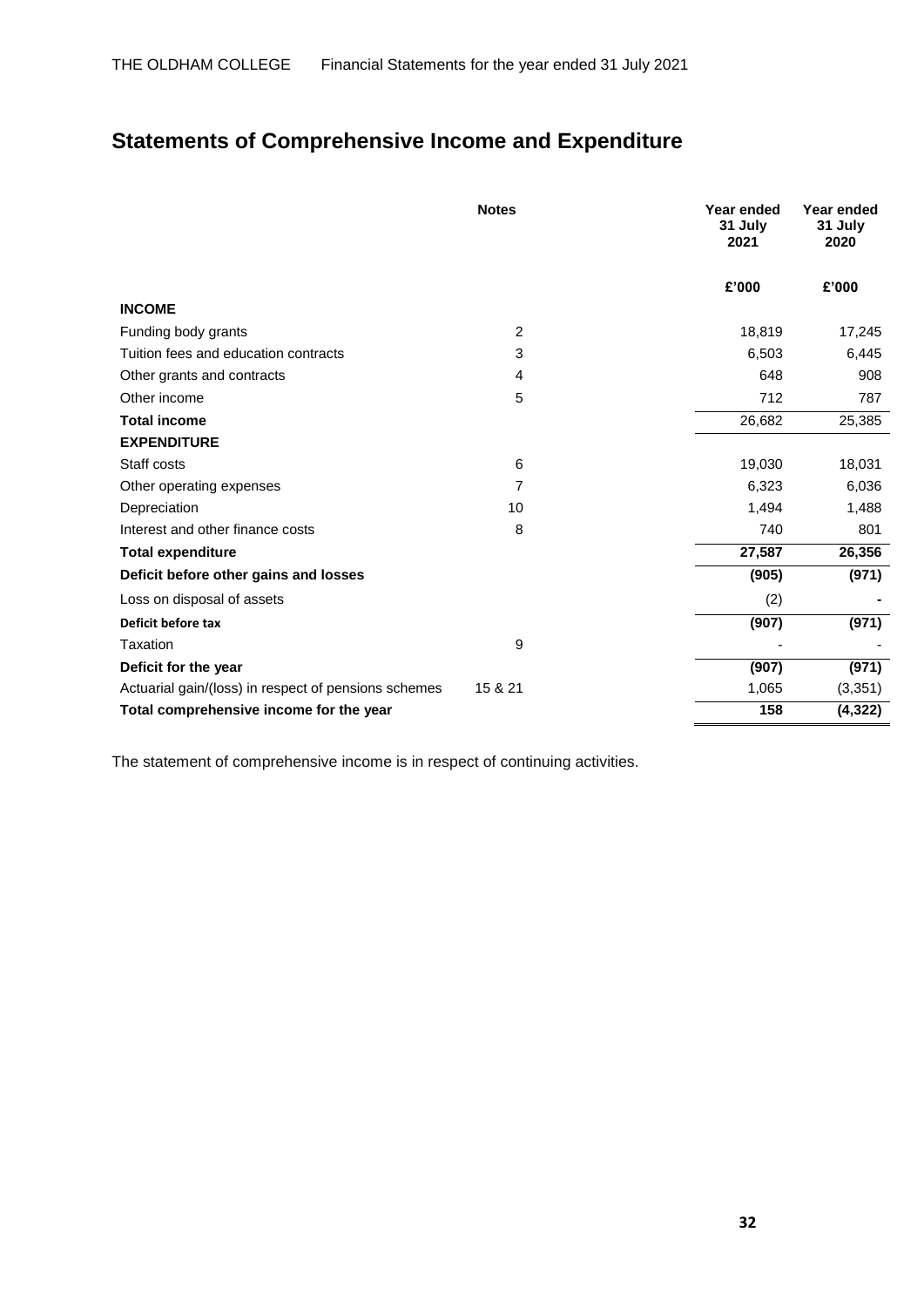# **Statement of Changes in Reserves**

|                                                                      | Income and<br>expenditure<br>account | <b>Revaluation</b><br>reserve | <b>Total</b> |
|----------------------------------------------------------------------|--------------------------------------|-------------------------------|--------------|
|                                                                      | £'000                                | £'000                         | £'000        |
| <b>Balance at 1 August 2019</b>                                      | (3,679)                              | 11,791                        | 8,112        |
| Deficit from the income and expenditure<br>account                   | (971)                                |                               | (971)        |
| Other comprehensive income                                           | (3, 351)                             |                               | (3, 351)     |
| Transfers between revaluation and<br>income and expenditure reserves | 252                                  | (252)                         |              |
|                                                                      | (4,070)                              | (252)                         | (4, 322)     |
| Balance at 31 July 2020                                              | (7, 749)                             | 11,539                        | 3,790        |
| Deficit from the income and expenditure<br>account                   | (907)                                |                               | (907)        |
| Other comprehensive income                                           | 1,065                                |                               | 1,065        |
| Transfers between revaluation and<br>income and expenditure reserves | 252                                  | (252)                         |              |
|                                                                      | 410                                  | (252)                         | 158          |
| Balance at 31 July 2021                                              | (7, 339)                             | 11,287                        | 3,948        |
|                                                                      |                                      |                               |              |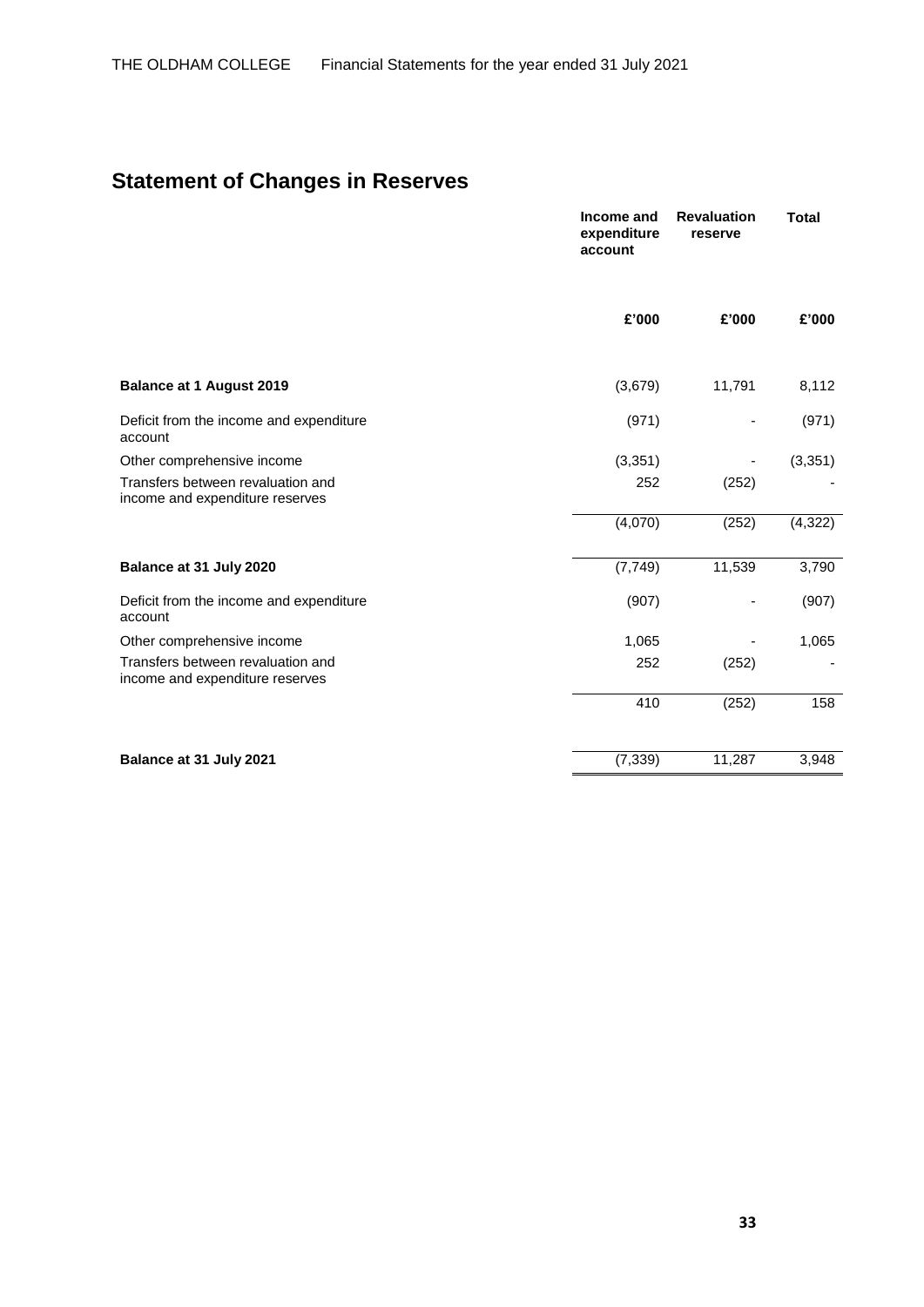### **Balance sheet as at 31 July**

**Notes**

|                                                             |    | 2021      | 2020      |
|-------------------------------------------------------------|----|-----------|-----------|
|                                                             |    | £'000     | £'000     |
| <b>Fixed assets</b>                                         |    |           |           |
| Tangible Fixed assets                                       | 10 | 52,016    | 46,714    |
|                                                             |    | 52,016    | 46,714    |
| <b>Current assets</b>                                       |    |           |           |
| <b>Stocks</b>                                               |    | 12        | 12        |
| Trade and other receivables                                 | 11 | 971       | 1,760     |
| Cash and cash equivalents                                   | 16 | 2,801     | 1,492     |
|                                                             |    | 3,784     | 3,264     |
| Less: creditors - amounts falling due within                | 12 | (5,298)   | (4,501)   |
| one year<br><b>Net current liabilities</b>                  |    | (1, 514)  | (1, 237)  |
| <b>Total assets less current liabilities</b>                |    | 50,502    | 45,477    |
| Creditors – amounts falling due after more than<br>one year | 13 | (27, 192) | (23, 133) |
| <b>Provisions</b>                                           |    |           |           |
| Defined benefit obligations                                 | 21 | (18,056)  | (17, 172) |
| Other provisions                                            | 15 | (1,306)   | (1, 382)  |
| <b>Total net assets</b>                                     |    | 3,948     | 3,790     |
| <b>Unrestricted reserves</b>                                |    |           |           |
| Income and expenditure account                              |    | (7, 339)  | (7, 749)  |
| <b>Revaluation reserve</b>                                  |    | 11,287    | 11,539    |
| <b>Total unrestricted reserves</b>                          |    | 3,948     | 3,790     |

The financial statements on pages 32 to 57 were approved and authorised for issue by the Corporation on 16 December 2021 and were signed on its behalf on that date by:

fest the

 $44.5$ 

**Jonathan Edwards Alun Francis Chair of Governors Chair Covernors Accounting Officer**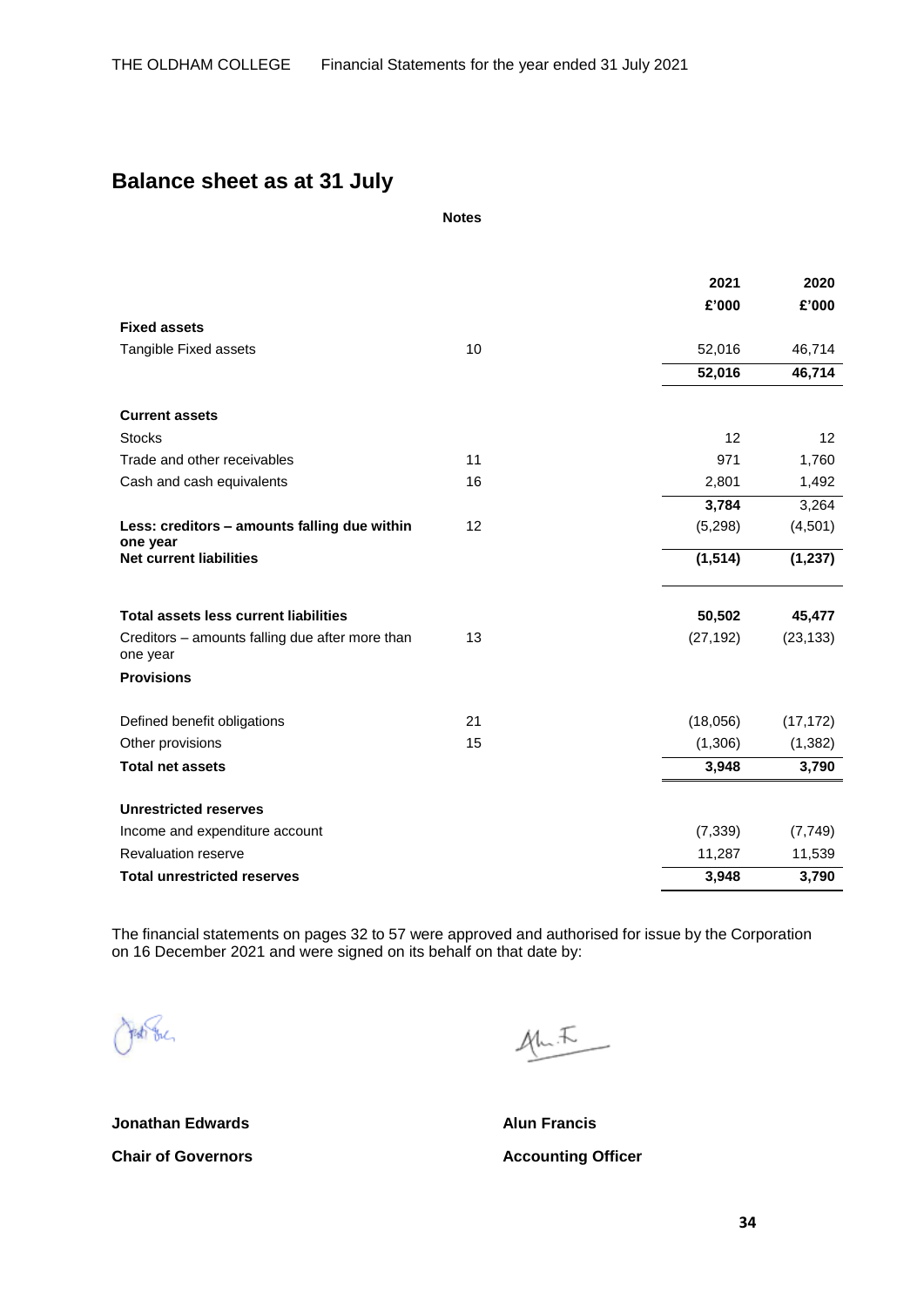# **Statement of Cash Flows**

|                                                    | <b>Notes</b> | 2021    | 2020     |
|----------------------------------------------------|--------------|---------|----------|
|                                                    |              | £'000   | £'000    |
| Cash flow from operating activities                |              |         |          |
| Deficit for the year                               |              | (907)   | (971)    |
| Adjustment for non-cash items                      |              |         |          |
| Depreciation                                       | 10           | 1,494   | 1,488    |
| Increase in stocks                                 |              |         |          |
| Increase in debtors                                | 11           | 789     | (850)    |
| Increase in creditors due within one year          | 12           | 797     | 1,383    |
| Increase in creditors due after one year           | 13           | 4,539   | 2,070    |
| (Decrease)/ Increase in provisions                 | 15           | (76)    | 85       |
| Pensions costs less contributions payable          |              | 1,949   | 1,538    |
| Adjustment for investing or financing activities   |              |         |          |
| Interest payable                                   | 8            | 470     | 503      |
| Loss on sale of fixed assets                       | 10           | 2       |          |
| Net cash flow from operating activities            |              | 9,057   | 5,246    |
| Cash flows from investing activities               |              |         |          |
| Payments made to acquire fixed assets              | 10           | (6,798) | (3, 410) |
|                                                    |              | (6,798) | (3, 410) |
| Cash flows from financing activities               |              |         |          |
| Interest paid                                      | 8            | (470)   | (503)    |
| Repayments of amounts borrowed                     |              | (480)   | (480)    |
|                                                    |              | (950)   | (983)    |
| Increase in cash and cash equivalents in the year  |              | 1,309   | 853      |
|                                                    |              |         |          |
| Cash and cash equivalents at beginning of the year | 16           | 1,492   | 639      |
| Cash and cash equivalents at end of the year       | 16           | 2,801   | 1,492    |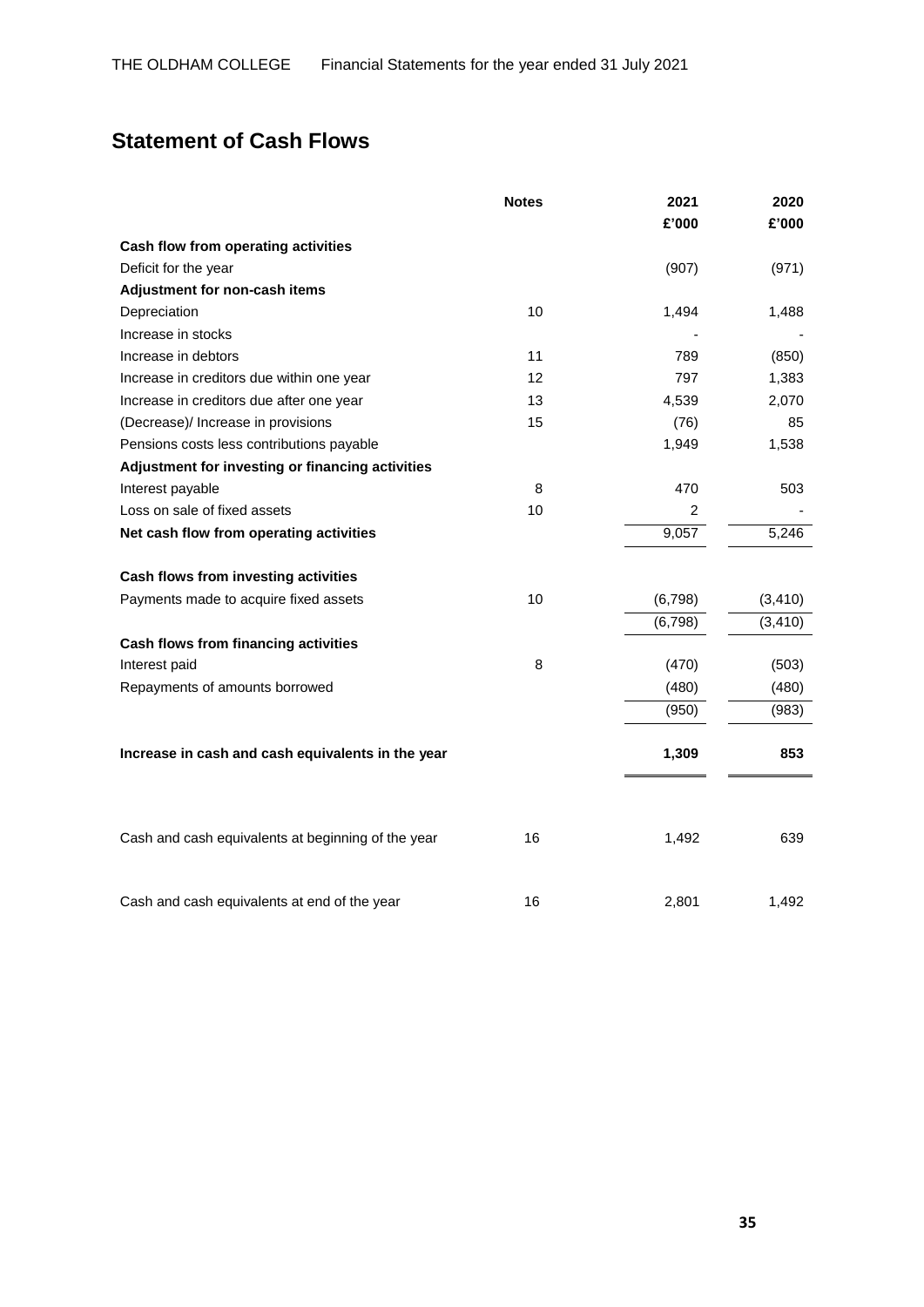### **Notes to the Accounts**

#### **1. Statement of accounting policies and estimation techniques**

The following accounting policies have been applied consistently in dealing with items which are considered material in relation to the financial statements.

#### **Legal Status**

The Corporation was established under the Further and Higher Education Act 1992 for the purpose of conducting The Oldham College. The College is an exempt charity for the purposes of the Part 3 of the Charities Act 2011. The Corporation was incorporated as The Oldham College.

#### **Principal Activities**

Oldham College is a vocational college and is committed to delivering work relevant and employment focussed education and training, to the highest academic, technical and professional standards.

#### **Basis of preparation**

These financial statements have been prepared in accordance with the *Statement of Recommended Practice: Accounting for Further and Higher Education 2015* (the 2015 FE HE SORP), the *College Accounts Direction for 2020 to 2021* and in accordance with Financial Reporting Standard 102 – *"The Financial Reporting Standard applicable in the United Kingdom and Republic of Ireland"* (FRS 102). The College is a public benefit entity and has therefore applied the relevant public benefit requirements of FRS 102.

The preparation of financial statements in compliance with FRS 102 requires the use of certain critical accounting estimates. It also requires management to exercise judgement in applying the College's accounting policies.

#### **Basis of accounting**

The financial statements are prepared in accordance with the historical cost convention modified by the revaluation of certain fixed assets.

#### **Going concern**

The College primarily meets its day to day working capital requirements through cash generated from its day to day operations and an overdraft facility provided by Santander of £3m. It also has a loan with Santander, which at 31 July 2021 had a balance of £8.17m due for repayment over a period of 18 years. Despite the Balance Sheet showing net current liabilities, the College's forecasts and financial projections indicate that it will be able to operate within this existing facility and covenants for the foreseeable future.

Accordingly, the College has a reasonable expectation that it has adequate resources to continue in operational existence for the foreseeable future, and for this reason will continue to adopt the going concern basis in the preparation of its Financial Statements.

The College going concern has not been significantly impacted by Covid.

#### **Recognition of income**

#### *Revenue grant funding*

Government revenue grants include funding body recurrent grants and other grants and are accounted for under the accrual model as permitted by FRS 102. Funding body recurrent grants are measured in line with best estimates for the period of what is receivable and depend on the particular income stream involved. Any under achievement for the Adult Education Budget is adjusted for and reflected in the level of recurrent grant recognised in the income and expenditure account. The final grant income is normally determined with the conclusion of the year end reconciliation process with the funding body following the year end, and the results of any funding audits. 16-18 funding is not subject to reconciliation and is therefore not subject to contract adjustments.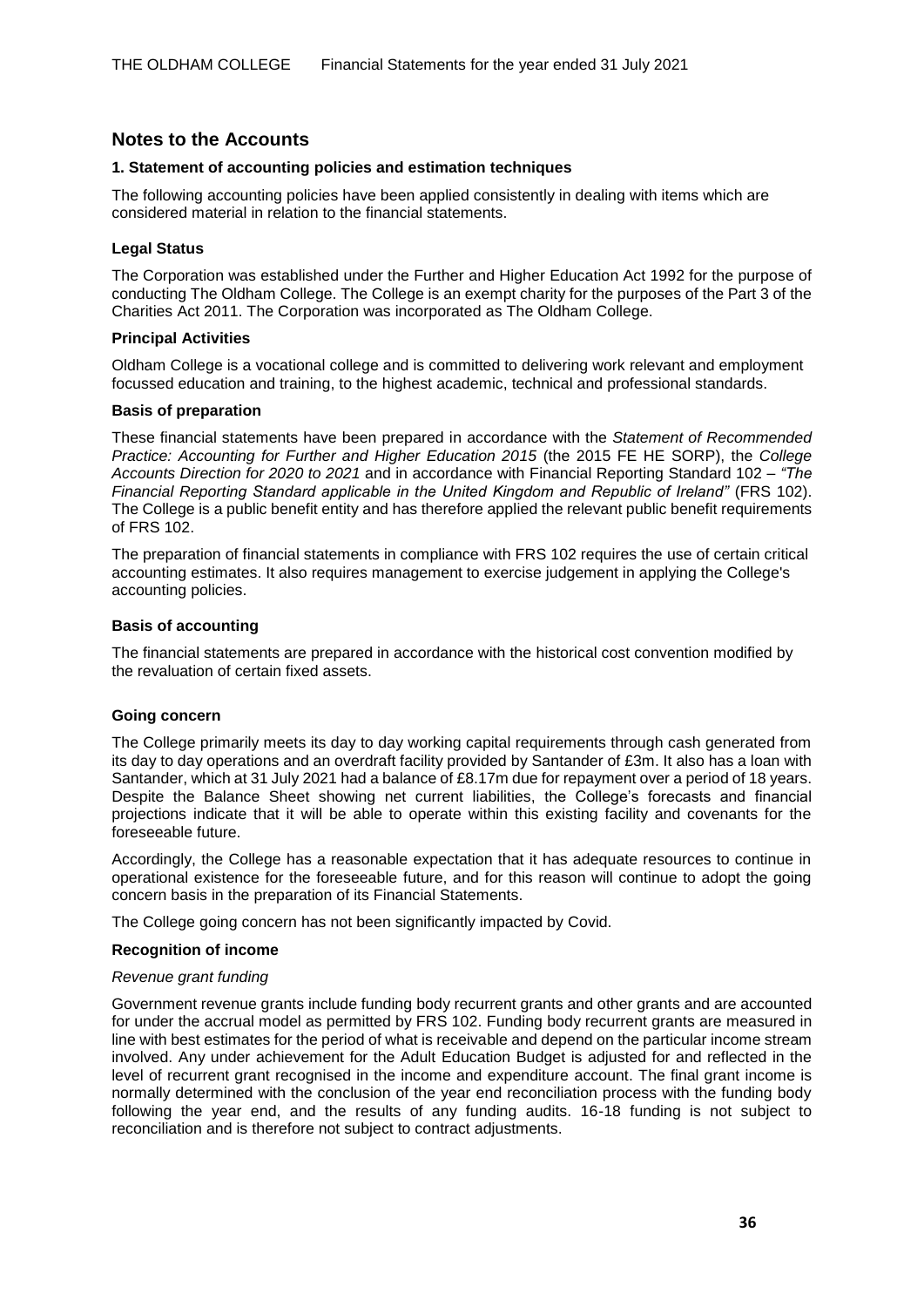The recurrent grant from OFS represents the funding allocations attributable to the current financial year and is credited direct to the Statement of Comprehensive Income.

Where part of a government grant is deferred, the deferred element is recognised as deferred income within creditors and allocated between creditors due within one year and creditors due after more than one year as appropriate.

#### *Revenue grant funding (continued)*

Grants (including research grants) from non-government sources are recognised in income when the College is entitled to the income and performance related conditions have been met. Income received in advance of performance related conditions being met is recognised as deferred income within creditors on the balance sheet and released to income as the conditions are met.

#### *Capital grant funding*

Government capital grants are capitalised, held as deferred income and recognised in income over the expected useful life of the asset, under the accrual model as permitted by FRS 102. Other, nongovernmental, capital grants are recognised in income when the College is entitled to the funds subject to any performance related conditions being met. Income received in advance of performance related conditions being met is recognised as deferred income within creditors on the Balance Sheet and released to income as conditions are met.

#### *Non-capital grant funding*

Non-capital Government grants are recognised in line with FRS102 when there is reasonable assurance that the College will comply with any conditions attached to the grant and that the grant will be received. The grant is then recognised as income over the period necessary to match them with related costs for which they intended to compensate, on a systematic basis.

#### *Fee income*

Income from tuition fees is stated gross of any expenditure which is not a discount and is recognised in the period for which it is received.

#### *Investment income*

All income from short-term deposits is credited to the income and expenditure account in the period in which it is earned on a receivable basis.

#### *Agency arrangements*

The College acts as an agent in the collection and payment of certain discretionary support funds. Related payments received from the funding bodies and subsequent disbursements to students are excluded from the income and expenditure of the College where the College is exposed to minimal risk or enjoys minimal economic benefit related to the transaction.

#### **Accounting for post-employment benefits**

Post-employment benefits to employees of the College are principally provided by the Teachers' Pension Scheme (TPS) and the Local Government Pension Scheme (LGPS). These are defined benefit plans, which are externally funded and contracted out of the State Second Pension.

#### *Teachers' Pension Scheme (TPS)*

The TPS is an unfunded scheme. Contributions to the TPS are calculated so as to spread the cost of pensions over employees' working lives with the College in such a way that the pension cost is a substantially level percentage of current and future pensionable payroll. The contributions are determined by qualified actuaries on the basis of valuations using a prospective benefit method.

The TPS is a multi-employer scheme and there is insufficient information available to use defined benefit accounting. The TPS is therefore treated as a defined contribution plan and the contributions recognised as an expense in the income statement in the periods during which services are rendered by employees.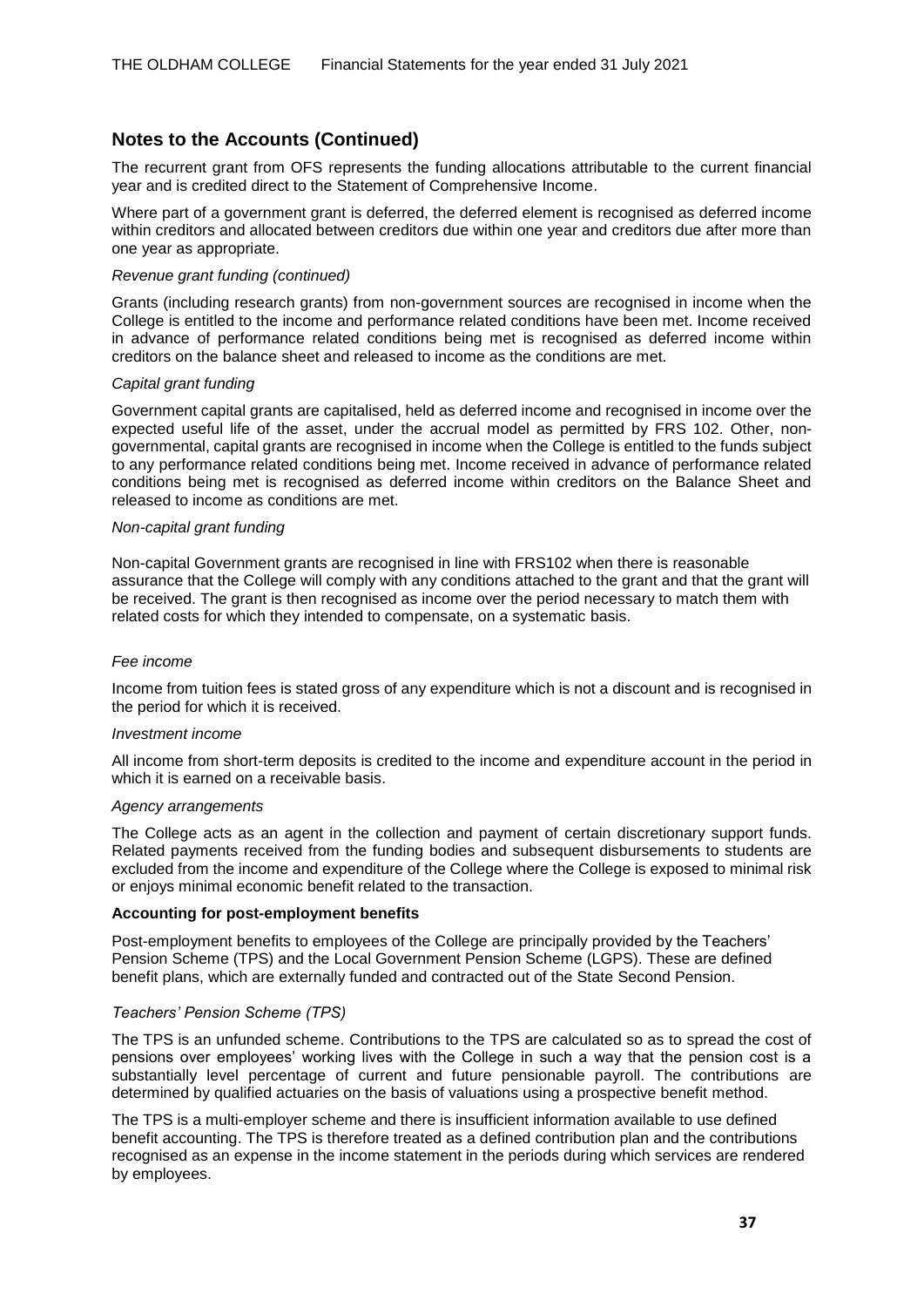#### *Greater Manchester Government Pension Scheme (LGPS)*

The LGPS is a funded scheme. The assets of the LGPS are measured using closing fair values. LGPS liabilities are measured using the projected unit credit method and discounted at the current rate of return on a high quality corporate bond of equivalent term and currency to the liabilities. The actuarial valuations are obtained at least triennially and are updated at each balance sheet date. The amounts charged to operating surplus are the current service costs and the costs of scheme introductions, benefit changes, settlements and curtailments. They are included as part of staff costs as incurred.

Greater Manchester Government Pension Scheme (LGPS) (Continued)

Net interest on the net defined benefit liability/asset is also recognised in the Statement of Comprehensive Income and comprises the interest cost on the defined benefit obligation and interest income on the scheme assets, calculated by multiplying the fair value of the scheme assets at the beginning of the period by the rate used to discount the benefit obligations. The difference between the interest income on the scheme assets and the actual return on the scheme assets is recognised in other comprehensive income.

Actuarial gains and losses are recognised immediately in actuarial gains and losses.

#### **Short term Employment benefits**

Short term employment benefits such as salaries and compensated absences (holiday pay) are recognised as an expense in the year in which the employees render service to the College. Any unused benefits are accrued and measured as the additional amount the College expects to pay as a result of the unused entitlement.

#### **Enhanced Pensions**

The actual cost of any enhanced ongoing pension to a former member of staff is paid by a college annually. An estimate of the expected future cost of any enhancement to the ongoing pension of a former member of staff is charged in full to the College's income in the year that the member of staff retires. In subsequent years a charge is made to provisions in the balance sheet using the enhanced pension spreadsheet provided by the funding bodies.

#### **Non-current Assets - Tangible fixed assets**

All Land and buildings inherited from the Local Education Authority are stated in the balance sheet at deemed cost on a frozen valuation on the basis of depreciated replacement cost as the open market value for existing use is not readily obtainable. The associated credit is included in the revaluation reserve. The difference between depreciation charged on the historic cost of assets and the actual charge for the year calculated on the revalued amount is released to the income and expenditure account reserve on an annual basis.

#### *Land and buildings*

Freehold land is not depreciated as it is considered to have an infinite useful life.

Freehold buildings are depreciated over their expected useful economic life to the College of between 5 and 64 years. The College has a policy of depreciating major adaptations to buildings over the period of their useful economic life of between 20 and 60 years.

Where land and buildings are acquired with the aid of specific grants, they are capitalised and depreciated as above. The related grants are credited to a deferred income account within creditors, and are released to the income and expenditure account over the expected useful economic life of the related asset on a systematic basis consistent with the depreciation policy. The deferred income is allocated between creditors due within one year and those due after more than one year.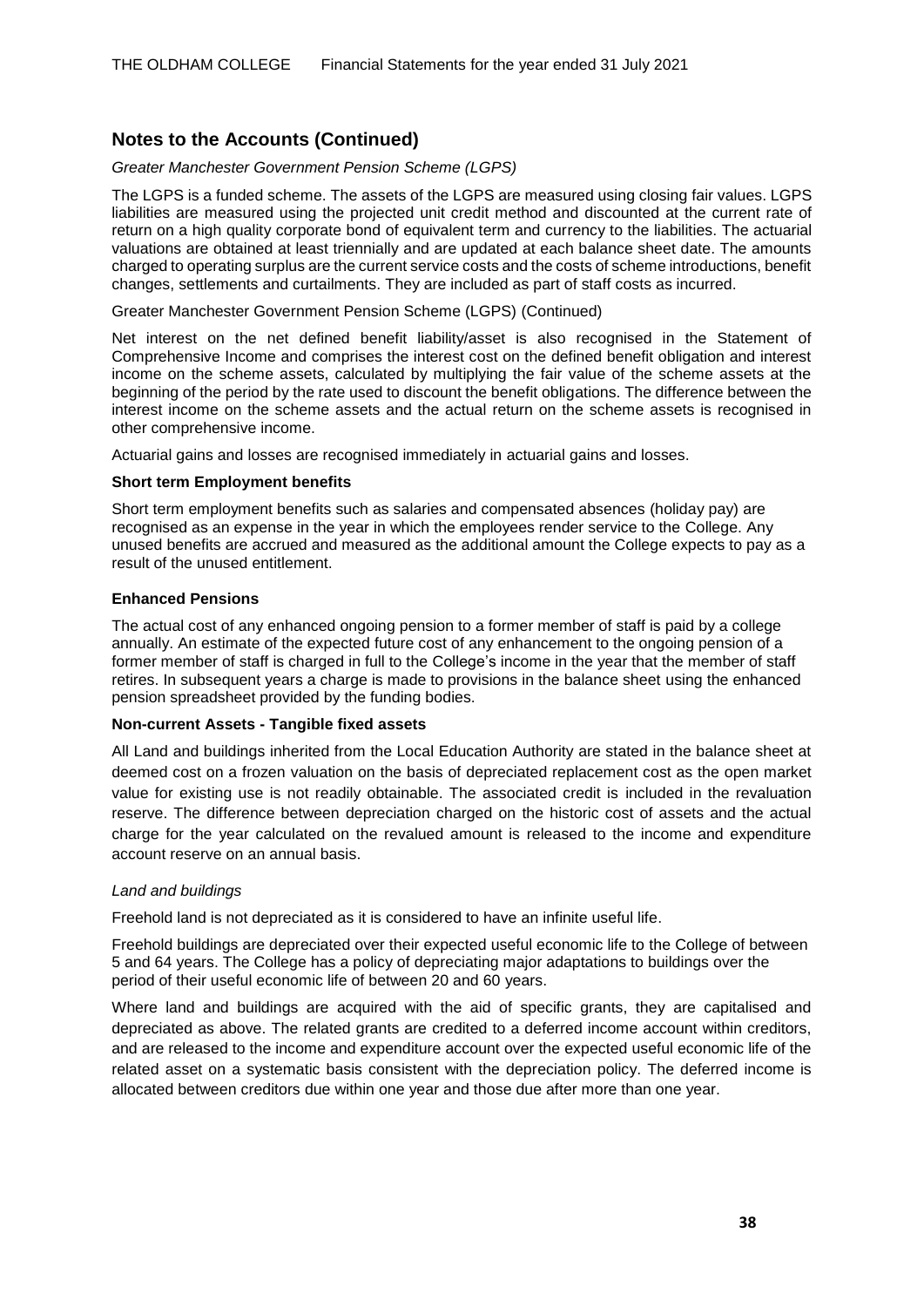A review for impairment of a fixed asset is carried out if events or changes in circumstances indicate that the carrying amount of any fixed asset may not be recoverable.

On adoption of FRS 102, the College followed the transitional provision to retain the book value of land and buildings, which were revalued in 2015, as deemed cost but not to adopt a policy of revaluations of these properties in the future.

#### *Assets under construction*

Assets under construction are accounted for at cost, based on the value of architects' certificates and other direct costs, incurred to 31 July. They are not depreciated until they are brought into use.

#### *Subsequent expenditure on existing fixed assets*

Where significant expenditure is incurred on tangible fixed assets after initial purchase it is charged to revenue expenditure in the period it is incurred, unless it increases the future benefits to the College, in which case it is capitalised and depreciated on the relevant basis.

#### *Equipment*

Equipment costing less than £1,000 per individual item is recognised as expenditure in the period of acquisition. All other equipment is capitalised at cost.

Capitalised equipment is depreciated on a straight-line basis over its remaining useful economic life as follows:

- plant and machinery 10 years
- motor vehicles 5 years
- computer equipment 3 8 years
- furniture, fixtures and fittings 5 7 years

A review for impairment of a fixed asset is carried out if events or changes in circumstances indicate that the carrying value of any fixed asset may not be recoverable. Shortfalls between the carrying value of fixed assets and their recoverable amounts are recognised as impairments. Impairment losses are recognised in the Statement of Comprehensive Income and Expenditure.

#### *Borrowing costs*

Borrowing costs are recognised as expenditure in the period in which they are incurred.

#### **Leased assets**

Costs in respect of operating leases are charged on a straight-line basis over the lease term to the Statement of Comprehensive Income and Expenditure. Any lease premiums or incentives relating to leases signed after 1 August 2014 are spread over the minimum lease term.

Leasing agreements which transfer to the College substantially all the benefits and risks of ownership of an asset are treated as finance leases.

Assets held under finance leases are recognised initially at the fair value of the leased asset (or, if lower, the present value of minimum lease payments) at the inception of the lease. The corresponding liability to the lessor is included in the balance sheet as an obligation under finance leases. Assets held under finance leases are included in tangible fixed assets and depreciated and assessed for impairment losses in the same way as owned assets.

Minimum lease payments are apportioned between the finance charge and the reduction of the outstanding liability. The finance charges are allocated over the period of the lease in proportion to the capital element outstanding.

#### **Inventories**

Inventories are stated at the lower of their cost and net realisable value, being selling price less costs to complete and sell. Where necessary, provision is made for obsolete, slow-moving and defective items.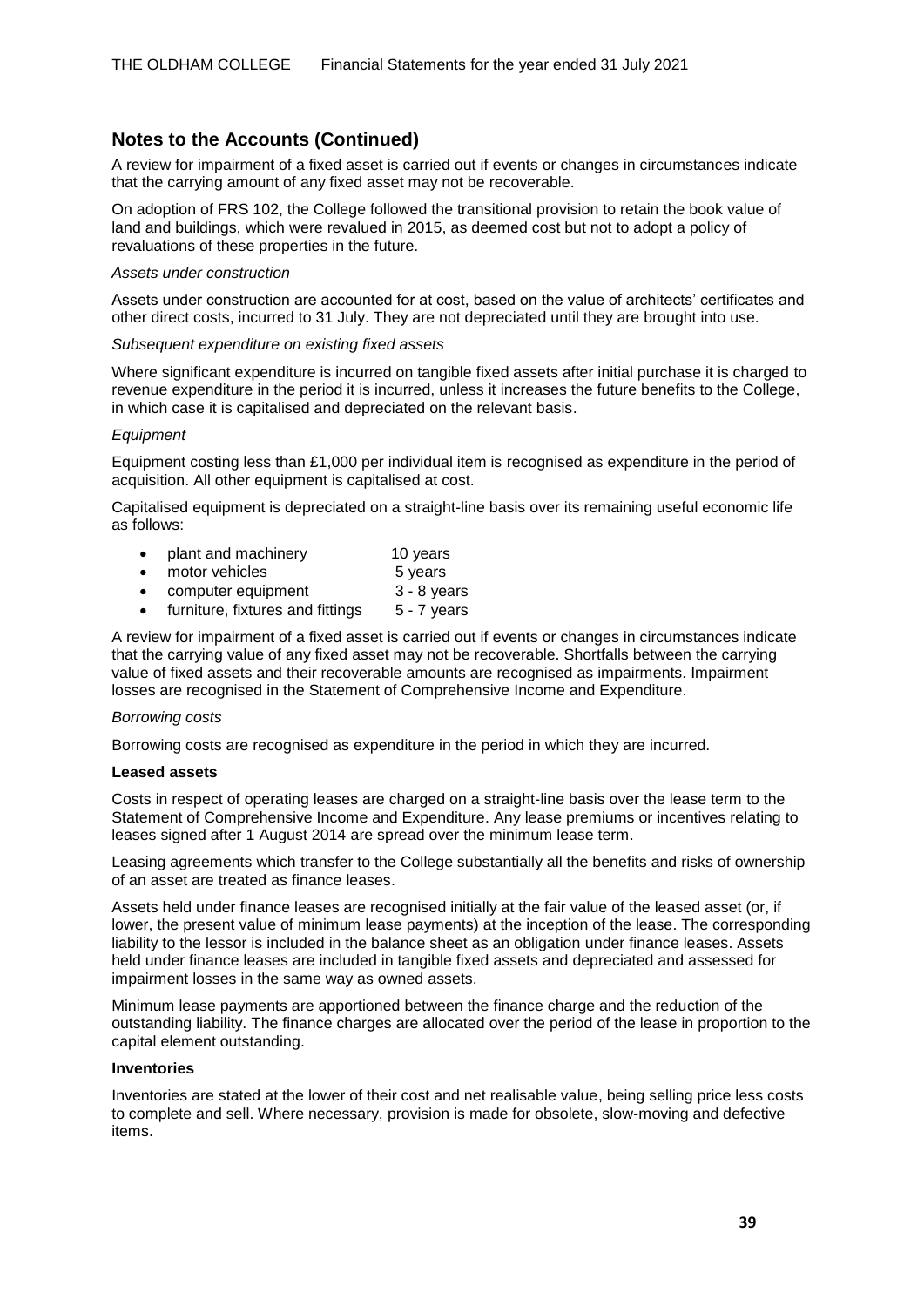#### **Cash and cash equivalents**

Cash includes cash in hand, deposits repayable on demand and overdrafts. Deposits are repayable on demand if they are in practice available within 24 hours without penalty.

Cash equivalents are short term, highly liquid investments that are readily convertible to known amounts of cash with insignificant risk of change in value. An investment qualifies as a cash equivalent when it has maturity of 3 months or less from the date of acquisition.

#### **Financial liabilities and equity**

Financial liabilities and equity are classified according to the substance of the financial instrument's contractual obligations, rather than the financial instrument's legal form.

All loans, investments and short term deposits held by the College are classified as basic financial instruments in accordance with FRS 102. These instruments are initially recorded at the transaction price less any transaction costs (historical cost). FRS 102 requires that basic financial instruments are subsequently measured at amortised cost, however the College has calculated that the difference between the historical cost and amortised cost basis is not material and so these financial instruments are stated on the balance sheet at historical cost. Loans and investments that are payable or receivable within one year are not discounted.

#### **Taxation**

The College is considered to pass the tests set out in Paragraph 1 Schedule 6 Finance Act 2010 and therefore it meets the definition of a charitable company for UK corporation tax purposes. Accordingly, the College is potentially exempt from taxation in respect of income or capital gains received within categories covered by sections 478-488 of the Corporation Tax Act 2010 or Section 256 of the Taxation of Chargeable Gains Act 1992, to the extent that such income or gains are applied exclusively to charitable purposes.

The College is partially exempt in respect of Value Added Tax, so that it can only recover around 3% of the VAT charged on its inputs. Irrecoverable VAT on inputs is included in the costs of such inputs and added to the cost of tangible fixed assets as appropriate, where the inputs themselves are tangible fixed assets by nature.

#### **Provisions and contingent liabilities**

Provisions are recognised when

- the College has a present legal or constructive obligation as a result of a past event
- it is probable that a transfer of economic benefit will be required to settle the obligation, and
- a reliable estimate can be made of the amount of the obligation.

Where the effect of the time value of money is material, the amount expected to be required to settle the obligation is recognised at present value using a pre-tax discount rate. The unwinding of the discount is recognised as a finance cost in the statement of comprehensive income in the period it arises.

A contingent liability arises from a past event that gives the College a possible obligation whose existence will only be confirmed by the occurrence or otherwise of uncertain future events not wholly within the control of the College. Contingent liabilities also arise in circumstances where a provision would otherwise be made but either it is not probable that an outflow of resources will be required or the amount of the obligation cannot be measured reliably.

Contingent liabilities are not recognised in the balance sheet but are disclosed in the notes to the financial statements.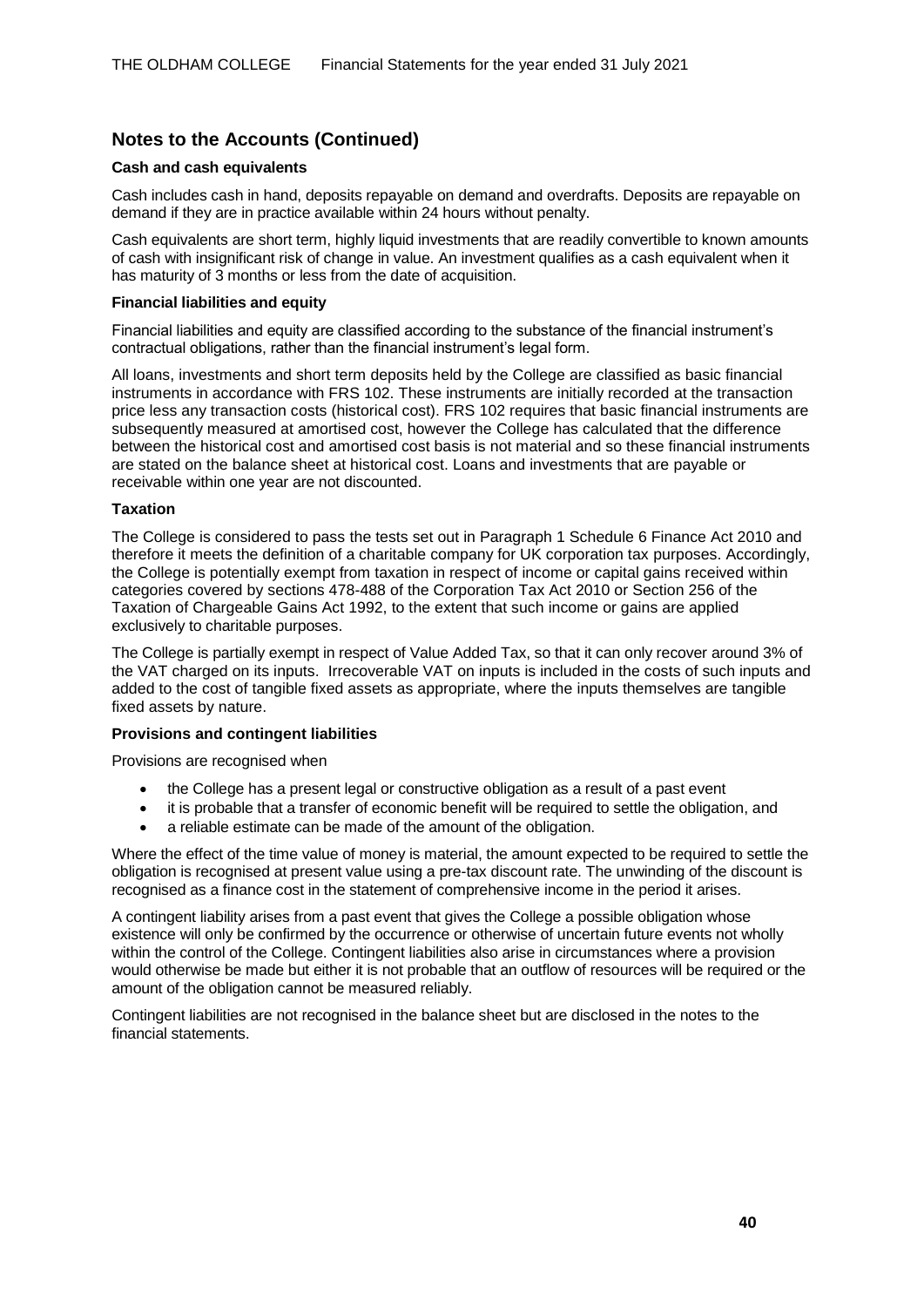#### **Judgements in applying accounting policies and key sources of estimation uncertainty**

In preparing these financial statements, management have made the following judgements:

- Determine whether leases entered into by the College either as a lessor or a lessee are operating or finance leases. These decisions depend on an assessment of whether the risks and rewards of ownership have been transferred from the lessor to the lessee on a lease by lease basis. In particular, the College has determined a conditional peppercorn 25 year lease on the former UTC building granted by the DFE, therefore at an undervalue should be accounted for as operating lease and as an non-monetary grant, on an annual recurring basis due to its conditionality.
- Determine whether there are indicators of impairment of the college tangible assets, including goodwill. Factors taken into consideration in reaching such a decision include the economic viability and expected future financial performance of the asset and where it is a component of a larger cash-generating unit, the viability and expected future performance of that unit.

#### *Other key sources of estimation uncertainty*

• *Tangible fixed assets*

Tangible fixed assets, other than investment properties, are depreciated over their useful lives taking into account residual values, where appropriate. The actual lives of the assets and residual values are assessed annually and may vary depending on a number of factors. In re-assessing asset lives, factors such as technological innovation and maintenance programmes are taken into account. Residual value assessments consider issues such as future market conditions, the remaining life of the asset and projected disposal values. The estimation of the actual lives of assets is also utilised to calculate Capital grant release periods.

• *Local Government Pension Scheme*

The present value of the Local Government Pension Scheme defined benefit liability depends on a number of factors that are determined on an actuarial basis using a variety of assumptions. The assumptions used in determining the net cost (income) for pensions include the discount rate. Any changes in these assumptions, which are disclosed in note 21, will impact the carrying amount of the pension liability. Furthermore a roll forward approach which projects results from the latest full actuarial valuation performed at 31 March 2019 has been used by the actuary in valuing the pensions liability at 31 July 2021. Any differences between the figures derived from the roll forward approach and a full actuarial valuation would impact on the carrying amount of the pension liability.

#### **2 Funding body grants**

|                                                       | 2021   | 2020   |
|-------------------------------------------------------|--------|--------|
|                                                       | £'000  | £'000  |
| <b>Recurrent grants</b>                               |        |        |
| Education and Skills Funding Agency - adult           | 2,742  | 3,140  |
| Education and Skills Funding Agency - 16-18           | 12.419 | 10.931 |
| Education and Skills Funding Agency – apprenticeships | 2,033  | 2,174  |
| <b>Office for Students</b>                            | 263    | 211    |
| <b>Specific grants</b>                                |        |        |
| Teachers Pension Scheme Contribution Grant            | 411    | 451    |
| Releases of government capital grants                 | 393    | 338    |
| Notional grant – lease provided at undervalue         | 558    |        |
| <b>Total</b>                                          | 18,819 | 17,245 |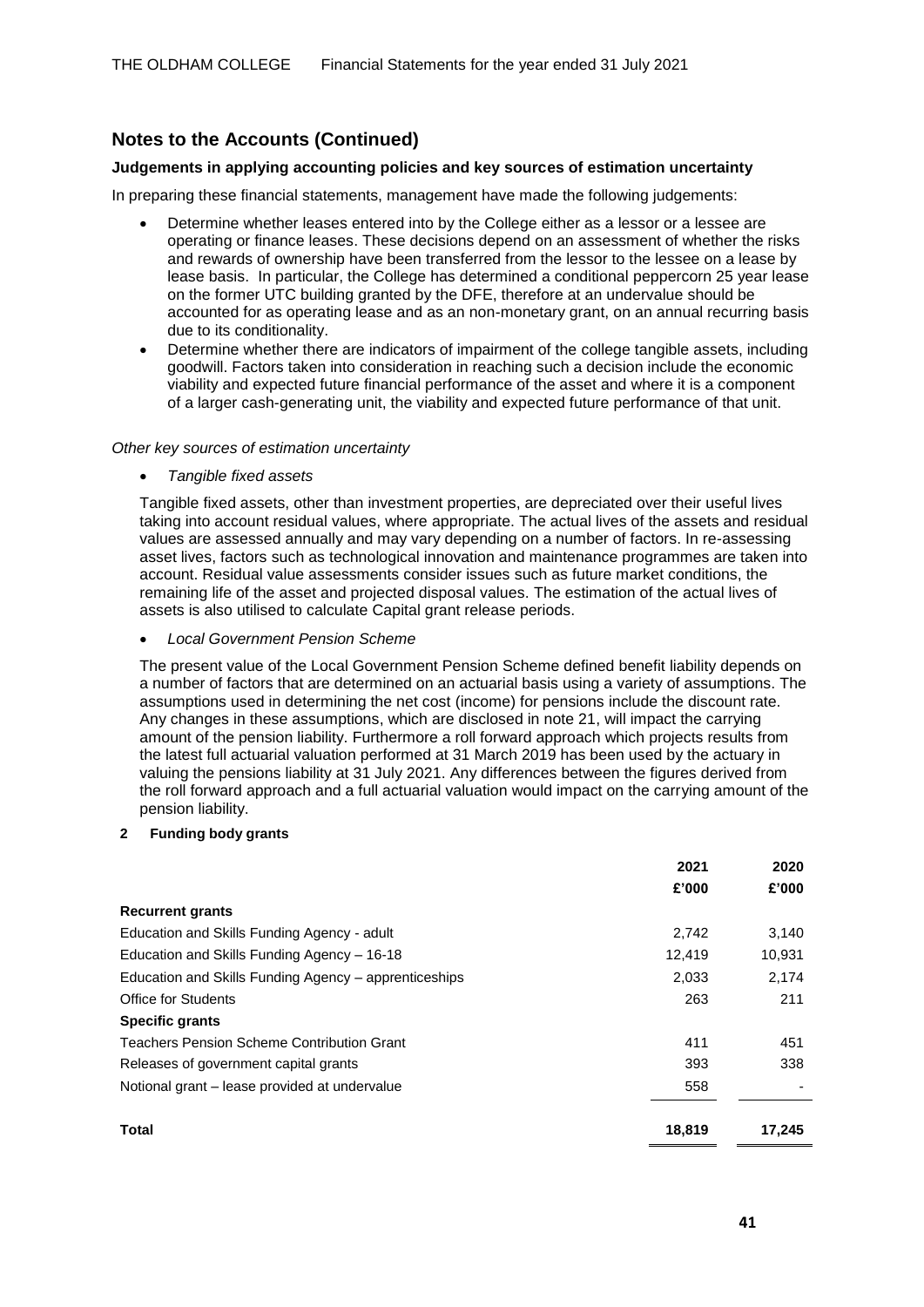#### **2. Funding Body grants (Continued)**

On 1 September 2020, the College took occupation of the former UTC building on Middleton Road, under a conditional 25-year lease granted by the DFE at a peppercorn rent. This is considered a transaction at an undervalue with its funding body. Therefore, the notional amount of rent, £558,000 not charged is included in the accounts as a notional revenue grant and a notional rent paid. The full value of the lease is £13.2m.

#### **3 Tuition fees and education contracts**

|                                    | 2021  | 2020  |
|------------------------------------|-------|-------|
|                                    | £'000 | £'000 |
| Adult education fees               | 136   | 214   |
| Apprenticeship fees and contracts  | 42    | 50    |
| Fees for FE loan supported courses | 453   | 577   |
| Fees for HE loan supported courses | 3,901 | 4,188 |
| <b>Total tuition fees</b>          | 4,532 | 5,029 |
| <b>Education contracts</b>         | 1.971 | 1,416 |
|                                    |       |       |
| Total                              | 6,503 | 6.445 |

#### **4 Other grants and contracts**

|                                        | 2021  | 2020  |
|----------------------------------------|-------|-------|
|                                        | £'000 | £'000 |
| Other grants and contracts             | 590   | 839   |
| Coronavirus Job Retention Scheme Grant | 58    | 69    |
| Total                                  | 648   | 908   |

#### **5 Other income**

|                                    | 2021  | 2020  |
|------------------------------------|-------|-------|
|                                    | £'000 | £'000 |
| Catering and residences            | 49    | 59    |
| Other income generating activities | 516   | 601   |
| Miscellaneous income               | 147   | 127   |
| <b>Total</b>                       | 712   | 787   |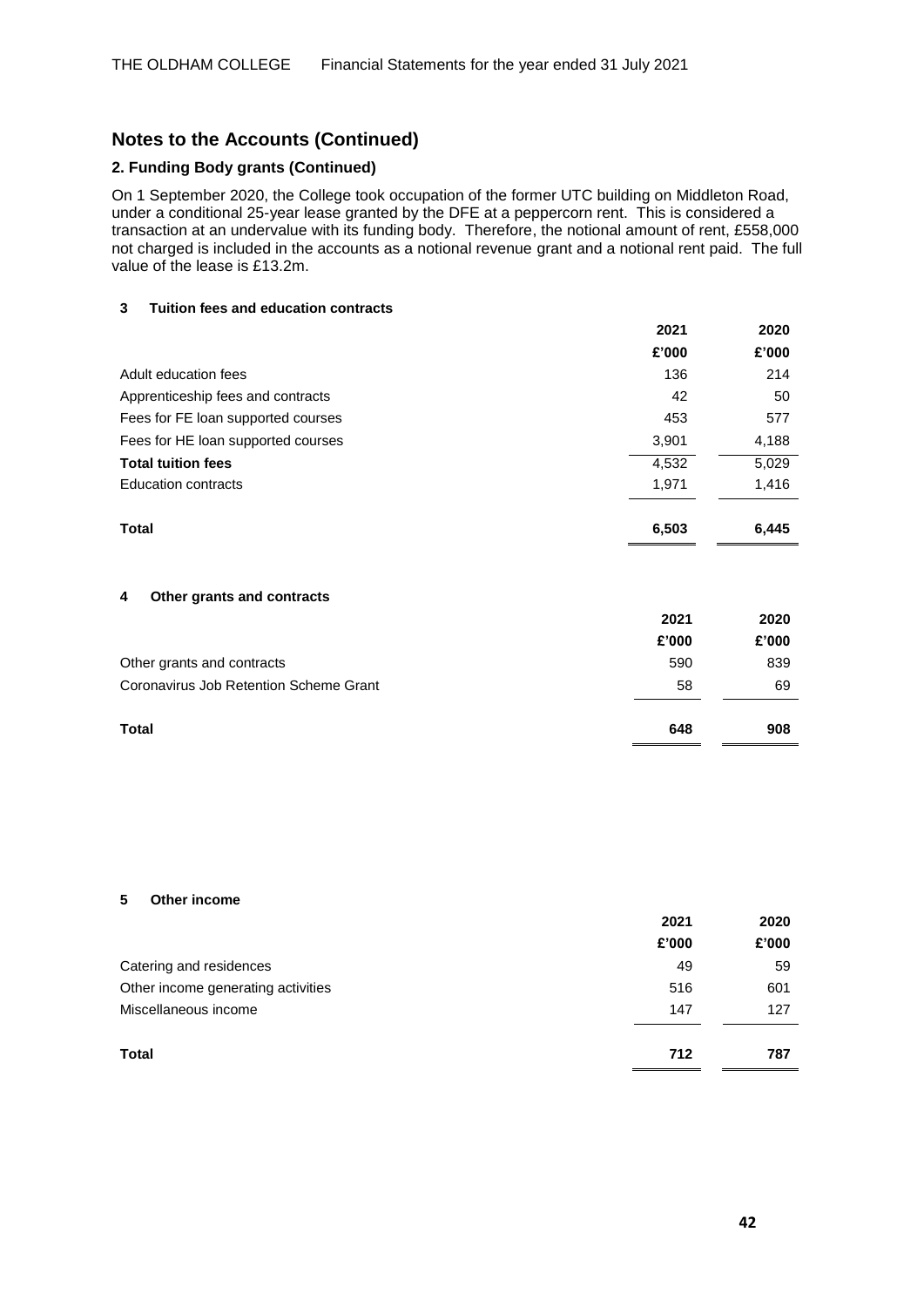#### **6 Staff costs**

The average number of persons (including key management personnel) employed by the College during the year, described as headcount, was:

|                                      | 2021   | 2020   |
|--------------------------------------|--------|--------|
|                                      | No.    | No.    |
| Teaching staff                       | 236    | 239    |
| Non-teaching staff                   | 278    | 265    |
|                                      | 514    | 504    |
| Staff costs for the above persons    |        |        |
|                                      | 2021   | 2020   |
|                                      | £'000  | £'000  |
| Wages and salaries                   | 13,149 | 12,630 |
| Social security costs                | 1,207  | 1,164  |
| Other pension costs                  | 4,030  | 3,513  |
| Payroll sub total                    | 18,386 | 17,307 |
| Contracted out staffing services     | 564    | 565    |
|                                      | 18,950 | 17,872 |
| Restructuring costs<br>- Contractual | 80     | 159    |
| <b>Total Staff costs</b>             | 19,030 | 18,031 |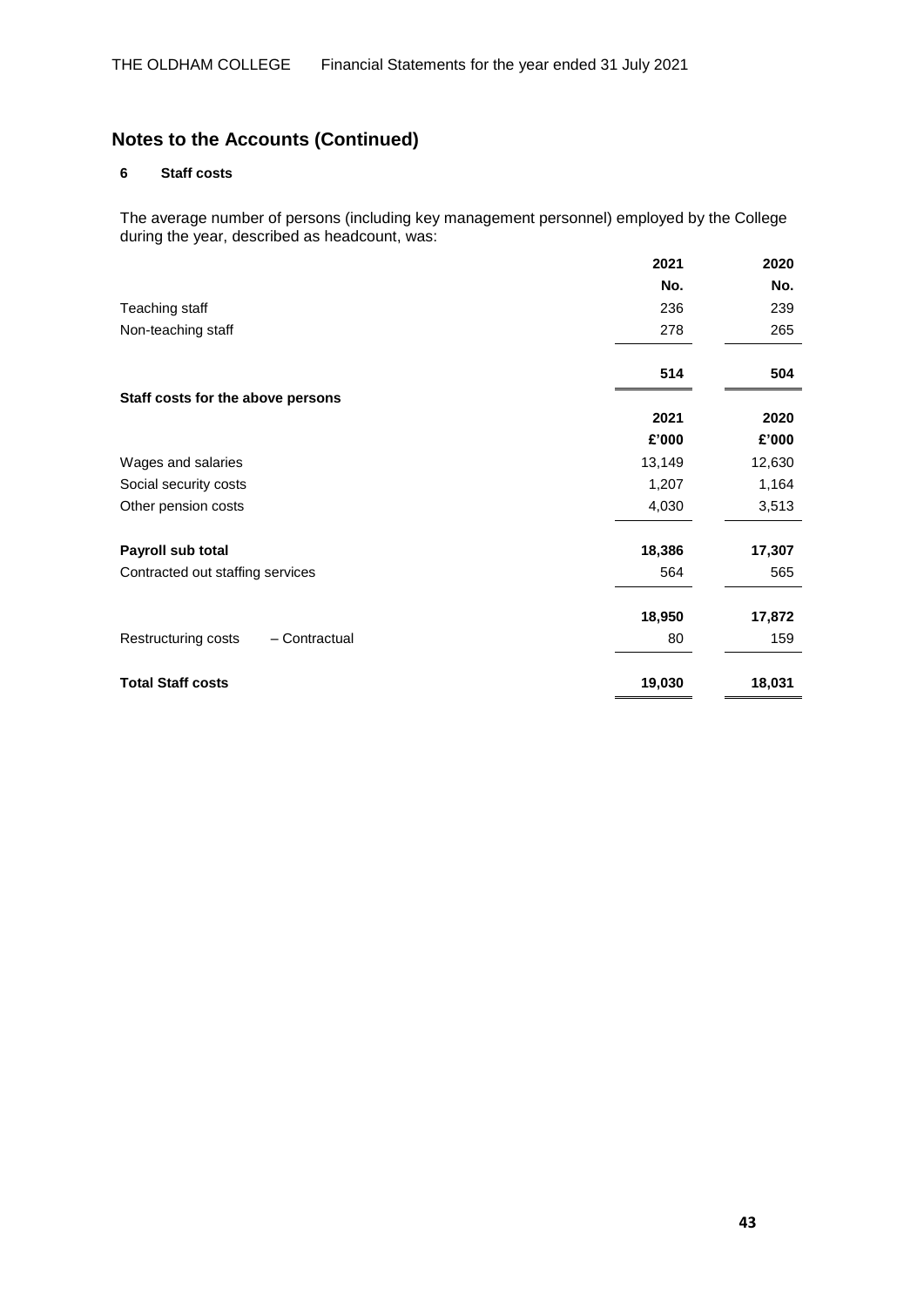#### **6 Staff costs (continued)**

#### **Key management personnel**

Key management personnel are those persons having authority and responsibility for planning, directing and controlling the activities of the College and are represented by the Principalship Team which comprises the Principal, Deputy Principal, Vice Principal, Directors and Assistant Principals. Staff costs include compensation paid to key management personnel for loss of office.

#### **Emoluments of Key management personnel, Accounting Officer and other higher paid staff**

|                                                                         | 2021 | 2020 |
|-------------------------------------------------------------------------|------|------|
|                                                                         | No.  | No.  |
| The number of key management personnel including the Accounting Officer |      |      |
| was:                                                                    |      |      |

The number of key management personnel and other staff who received annual FTE emoluments (above £60k), excluding pension contributions but including benefits in kind, in the following ranges was:

|                           | Key management<br>personnel |      | <b>Other Staff</b> |      |
|---------------------------|-----------------------------|------|--------------------|------|
|                           | 2021                        | 2020 | 2021               | 2020 |
|                           | No.                         | No.  | No.                | No.  |
| £35,001 to £40,000 p.a.   |                             |      |                    |      |
| £55,001 to £60,000 p.a.   |                             | 2    |                    |      |
| £60,001 to £65,000 p.a.   |                             |      |                    |      |
| £65,001 to £70,000 p.a.   |                             | 2    |                    |      |
| £70,001 to £75,000 p.a.   | 2                           |      |                    |      |
| £75,001 to £80,000 p.a.   |                             |      |                    |      |
| £80,001 to £85,000 p.a.   |                             |      |                    |      |
| £90,001 to £95,000 p.a.   |                             |      |                    |      |
| £95,001 to £100,000 p.a.  |                             |      |                    |      |
| £100,001 to £105,000 p.a. |                             |      |                    |      |
| £105,001 to £110,000 p.a. |                             |      |                    |      |
| £180,001 to £185,000 p.a. |                             |      |                    |      |
| £185,001 to £190,000 p.a. |                             |      |                    |      |
|                           | g                           |      |                    |      |
|                           |                             |      |                    |      |

The two posts in the table above are the only staff in the College with a basic salary over £100,000.

Key management personnel emoluments are made up as follows:

|                                           | 2021  | 2020  |
|-------------------------------------------|-------|-------|
|                                           | £'000 | £'000 |
| Salaries                                  | 768   | 752   |
| <b>Employers National Insurance</b>       | 95    | 93    |
|                                           | 863   | 845   |
| Pension contributions                     | 91    | 78    |
|                                           |       |       |
| Total key management personnel emoluments | 954   | 923   |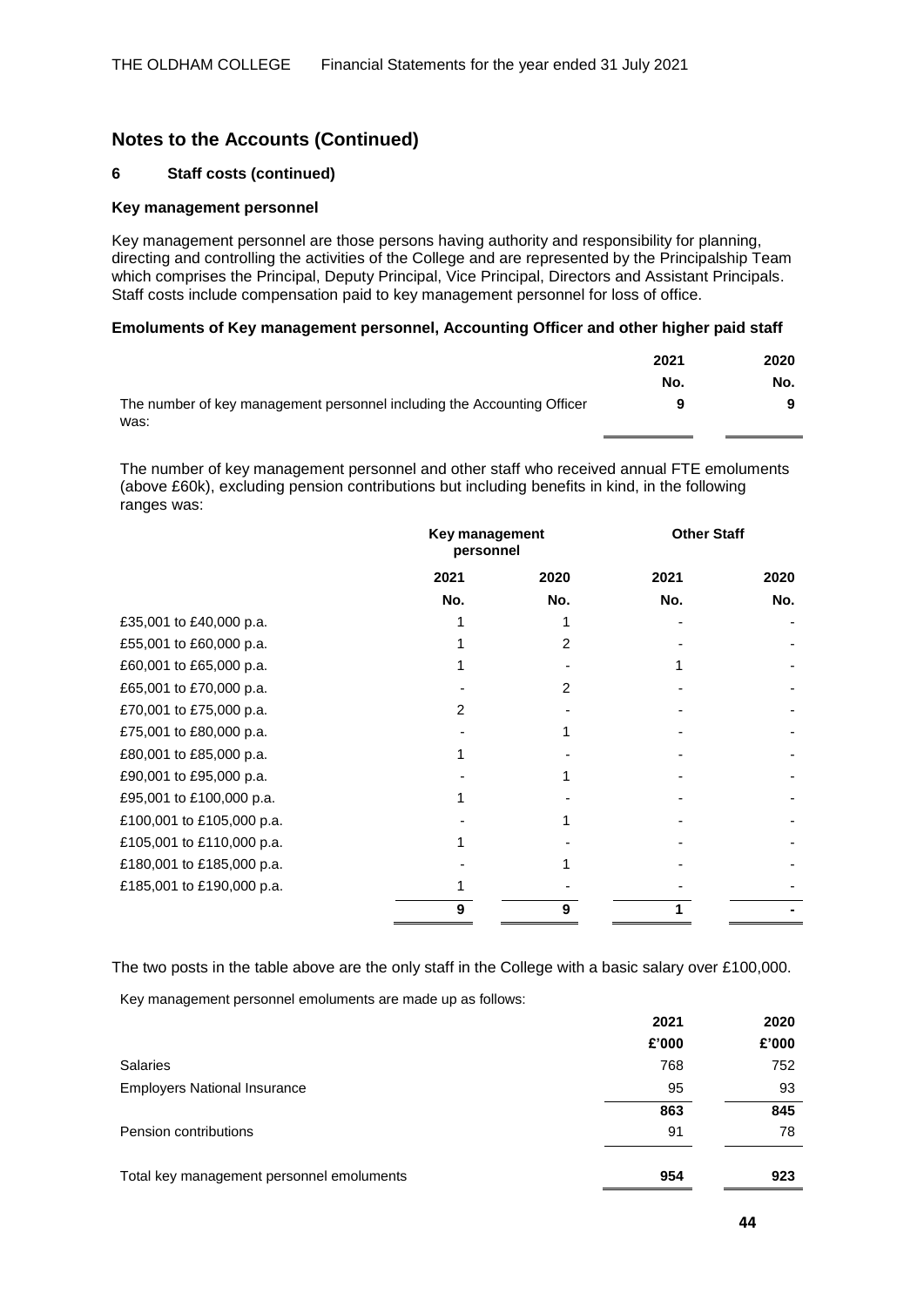#### **6 Staff costs (continued)**

The above emoluments includes amounts payable to the Accounting Officer (who is also the highest paid officer) of:

|                             | 2021  | 2020  |
|-----------------------------|-------|-------|
|                             | £'000 | £'000 |
| <b>Salaries</b>             | 154   | 153   |
|                             | 154   | 153   |
| Payments in lieu of pension | 32    | 30    |
| <b>Total Emoluments</b>     | 186   | 183   |

The governing body adopted AoC's Senior Staff Remuneration Code in July 2019 and assesses pay in line with its principals. The remuneration package of the Principal, Deputy Principal and Finance Director is subject to annual review by the Remuneration Committee of the governing body who use benchmarking information to provide objective guidance.

The Principal reports to the Chair of the Governing Body, who undertakes an annual review of his performance against the college's overall objectives using both qualitative and quantitative measures of performance.

#### **Relationship of Principal and Chief Executive and remuneration expressed as a multiple**

|                                                                                              | 2021 | 2020 |
|----------------------------------------------------------------------------------------------|------|------|
|                                                                                              |      |      |
| Principal and Chief Executive basic salary as a multiple of the median of all<br>staff       | 5.69 | 5.33 |
| Principal and Chief Executive total remuneration as a multiple of the median<br>of all staff | 5.97 | 5.78 |

The members of the Corporation other than the Accounting Officer and the staff member did not receive any payment from the institution other than the reimbursement of travel and subsistence expenses incurred in the course of their duties.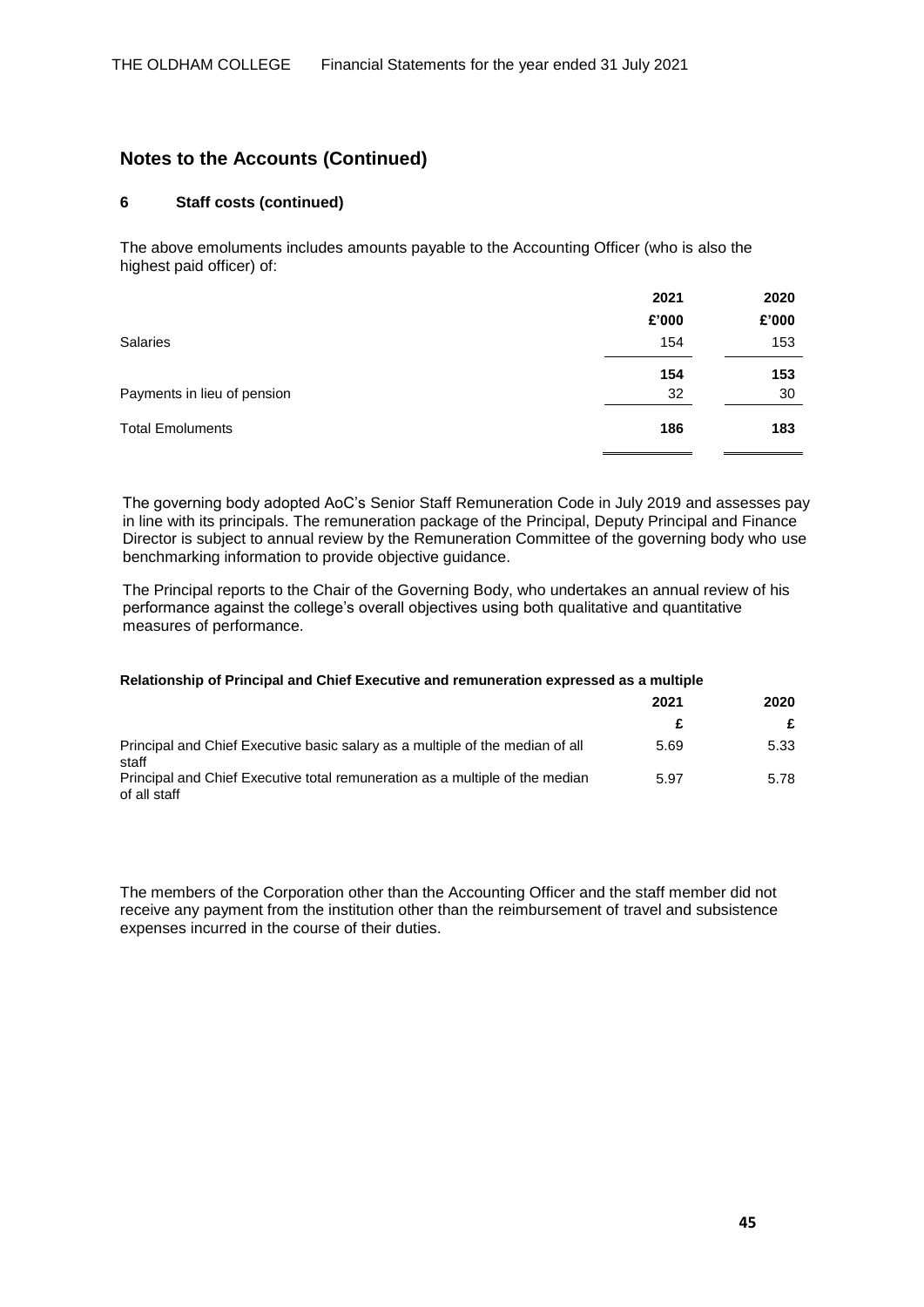#### **7 Other operating expenses**

|                                                  | 2021  | 2020  |
|--------------------------------------------------|-------|-------|
|                                                  | £'000 | £'000 |
| Teaching costs                                   | 1,156 | 999   |
| Non-teaching costs                               | 3,526 | 3,308 |
| Premises costs                                   | 1,641 | 1,729 |
| <b>Total</b>                                     | 6,323 | 6,036 |
| Other operating expenses include:                | 2021  | 2020  |
|                                                  | £'000 | £'000 |
| Auditors' remuneration:                          |       |       |
| Financial statements audit                       | 33    | 26    |
| Internal audit                                   | 19    | 17    |
| Other services provided by the auditors          | 3     |       |
| Hire of other assets under operating leases      | 55    | 84    |
| Hire of land and building under operating leases | 425   | 434   |
| Notional grant – lease provided at undervalue    | 558   |       |
| <b>Bad Debts</b>                                 | 86    | 159   |

On 1 September 2020, the College took occupation of the former UTC building on Middleton Road, under a conditional 25 year lease granted by the DFE at a peppercorn rent. This is considered a transaction at an undervalue with its funding body. Therefore the notional amount of rent, £558,000 not charged is included in the accounts as a notional revenue grant and a notional rent paid. The full value of the lease is £13.2m

#### **8 Interest and other finance costs**

| 2021  | 2020  |
|-------|-------|
| £'000 | £'000 |
| 470   | 503   |
| 470   | 503   |
|       |       |
|       | 25    |
| 252   | 273   |
| 740   | 801   |
|       | 18    |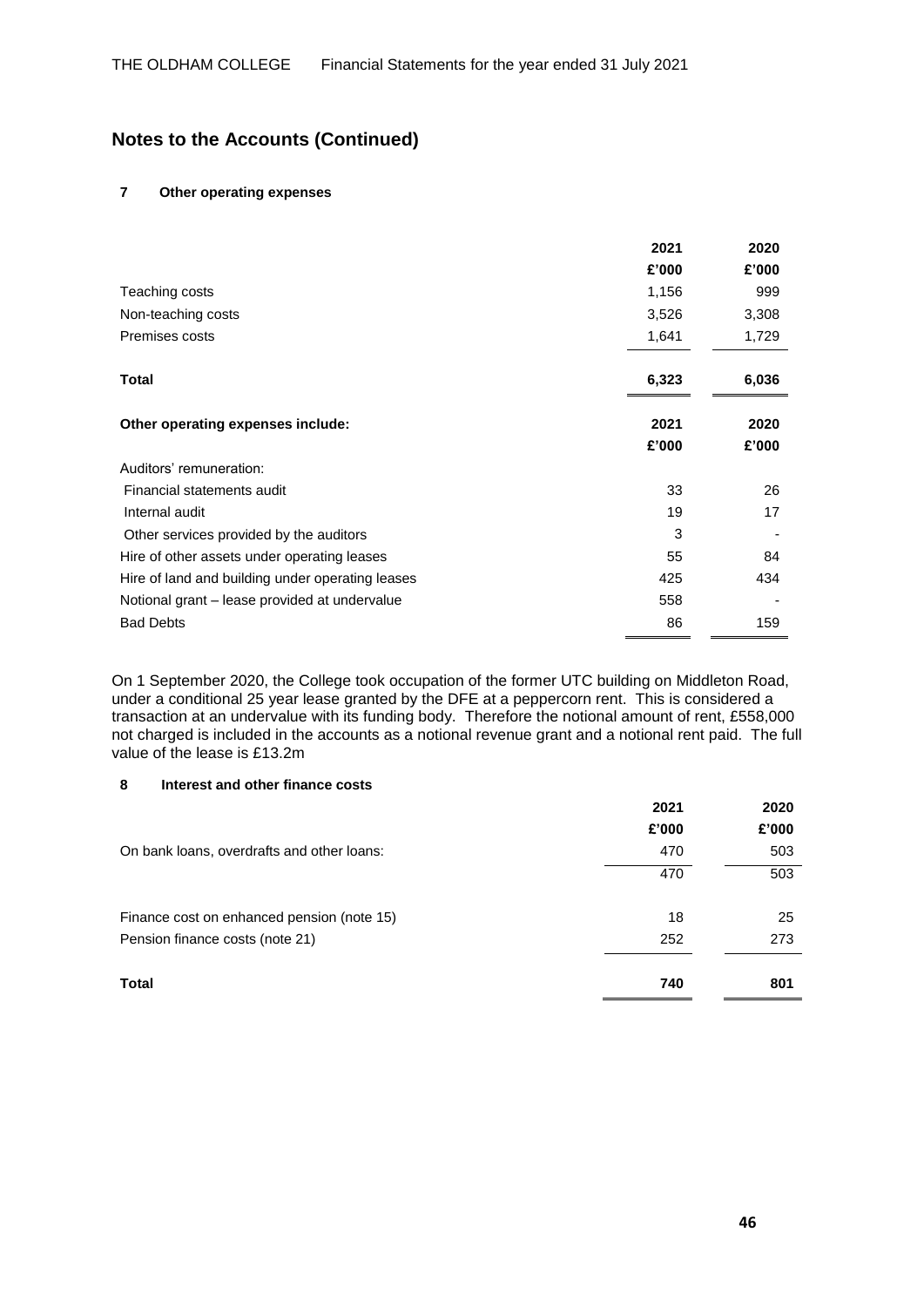#### **9 Taxation**

The members of the corporation do not believe that the College was liable for any Corporation tax arising out of its activities during this period (2020: nil).

#### **10 Tangible fixed assets**

|                                       | <b>Land and</b><br>buildings | <b>Equipment</b> | Assets in<br>the Course<br>of<br><b>Construction</b> | <b>Total</b> |
|---------------------------------------|------------------------------|------------------|------------------------------------------------------|--------------|
|                                       | <b>Freehold</b>              |                  |                                                      |              |
|                                       | £'000                        | £'000            | £'000                                                | £'000        |
| <b>Cost or valuation</b>              |                              |                  |                                                      |              |
| At 1 August 2020                      | 47,006                       | 6,103            | 3,228                                                | 56,337       |
| Additions                             | 5,025                        | 1,568            | 205                                                  | 6,798        |
| Transfer of assets under construction | 2,916                        | 289              | (3,205)                                              |              |
| Disposals                             |                              | (29)             |                                                      | (29)         |
| At 31 July 2021                       | 54,947                       | 7,931            | 228                                                  | 63,106       |
| <b>Depreciation</b>                   |                              |                  |                                                      |              |
| At 1 August 2020                      | 4,830                        | 4,793            |                                                      | 9,623        |
| Charge for the year                   | 875                          | 619              |                                                      | 1,494        |
| Elimination in respect of disposals   |                              | (27)             | ۰                                                    | (27)         |
| At 31 July 2021                       | 5,705                        | 5,385            | $\blacksquare$                                       | 11,090       |
| Net book value at 31 July 2021        | 49,242                       | 2,546            | 228                                                  | 52,016       |
| Net book value at 31 July 2020        | 42,176                       | 1,310            | 3,228                                                | 46,714       |

Land and buildings were valued in 2015 at frozen valuation of depreciated replacement cost by Roger Hannah & Co. a firm of independent chartered surveyors.

Assets in the course of construction represent the cost to date of the T level Capital Building and Facilities Improvement Fund.

The College's freehold land and buildings are subject to a charge held by Santander issued on 18 June 2020 and the construction centre, costs currently Included in assets under construction is secured by a second charge in favour of the GMCA, also issued on 18 June 2020.

If fixed assets had not been revalued before being deemed as cost on transition they would have been included at the following historical cost amounts:

|                                      | £'000  |
|--------------------------------------|--------|
| Cost                                 | 42,880 |
| Aggregate depreciation based on cost | 5.818  |
| Net book value based on cost         | 37,062 |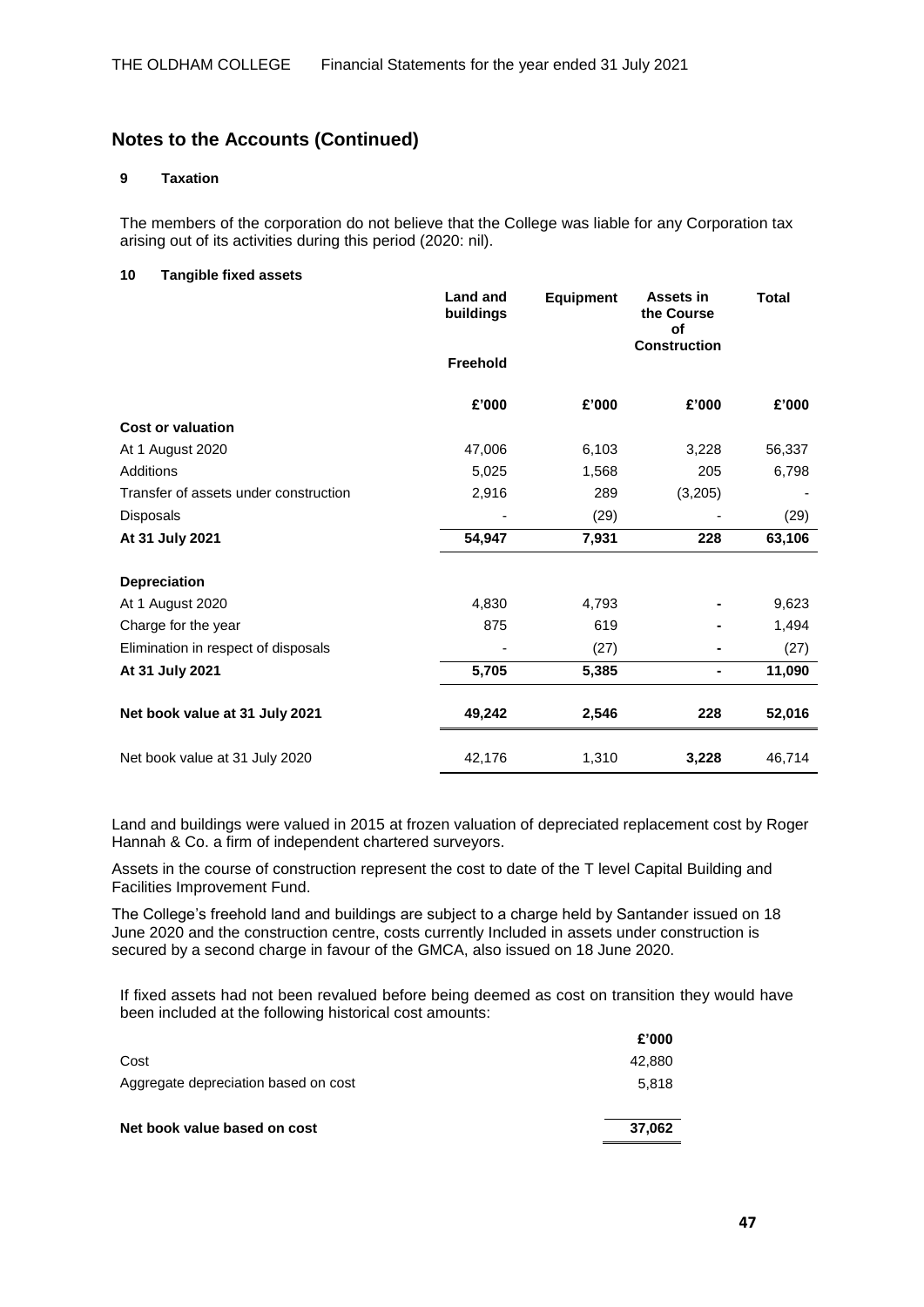#### **11 Trade and other receivables**

|                                      | 2021  | 2020  |
|--------------------------------------|-------|-------|
|                                      | £'000 | £'000 |
| Amounts falling due within one year: |       |       |
| Trade receivables                    | 170   | 218   |
| Prepayments and accrued income       | 573   | 966   |
| Amounts owed by the ESFA             | 228   | 131   |
| Amounts owed by the GMCA             | ٠     | 445   |
| Total                                | 971   | 1,760 |

#### **12 Creditors: amounts falling due within one year**

|                                             | 2021  | 2020  |
|---------------------------------------------|-------|-------|
|                                             | £'000 | £'000 |
| Bank loans and overdrafts (Note 14)         | 480   | 480   |
| Trade payables                              | 664   | 1,188 |
| Other taxation and social security          | 312   | 299   |
| Accruals and deferred income**              | 1,581 | 1,327 |
| Deferred income - government capital grants | 695   | 336   |
| Deferred income - government revenue grants | 913   |       |
| Amount owed to ESFA                         | 144   | 158   |
| Amount owed to ESFA – Prepaid grant         | 419   |       |
| Amount owed to GMCA - Prepaid grant         | 90    | 713   |
| Total                                       | 5,298 | 4.501 |

(\*\* Accruals and deferred income includes holiday pay accrual of £190k (2020: £190k))

#### **13 Creditors: amounts falling**

**due after one year**

|                                             | 2021   | 2020   |
|---------------------------------------------|--------|--------|
|                                             | £'000  | £'000  |
| Bank loans (Note 14)                        | 7.690  | 8.147  |
| Deferred income - government capital grants | 19.502 | 14,963 |
| Total                                       | 27,192 | 23,133 |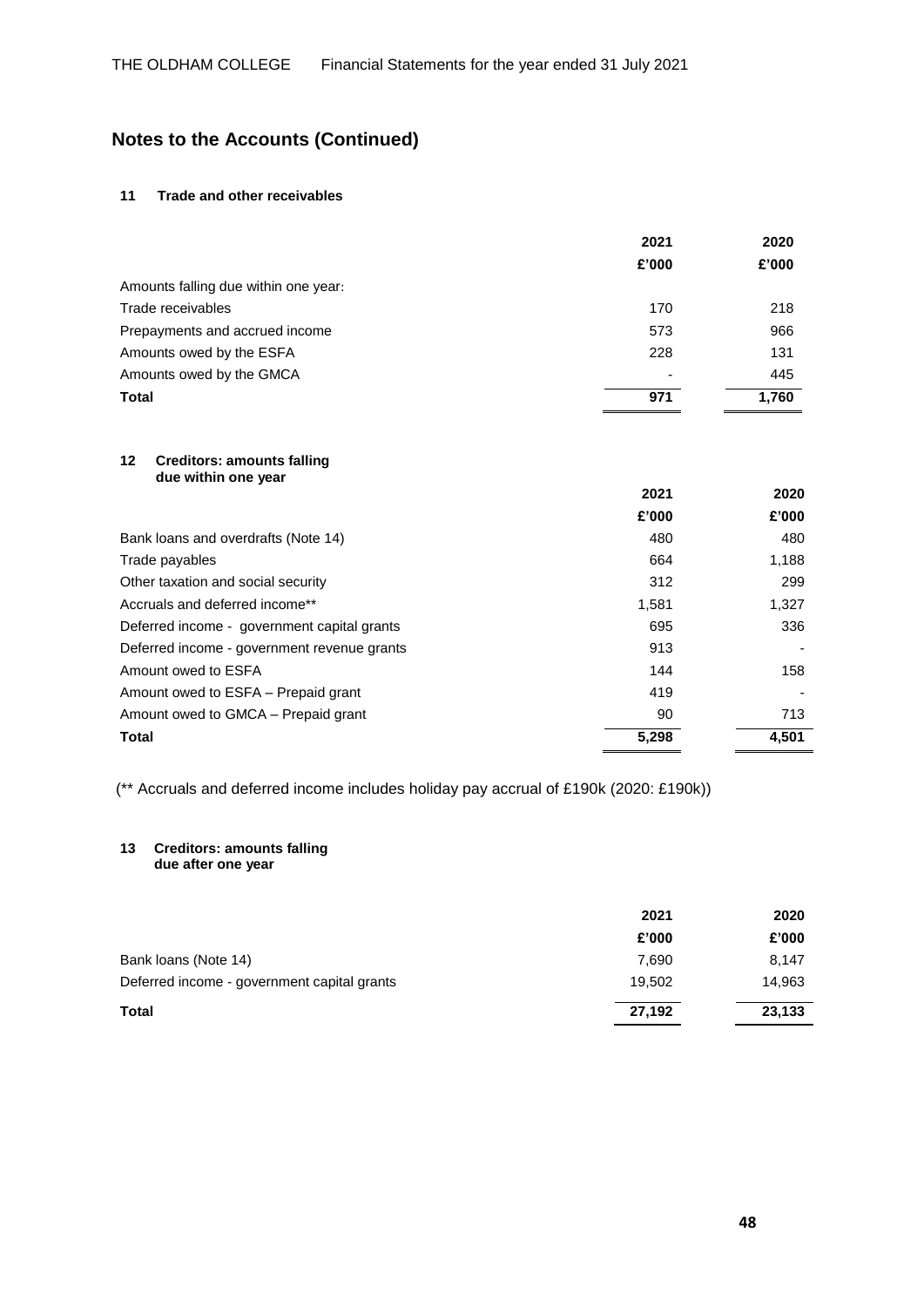#### **14 Bank loans and overdrafts**

Bank loans and overdrafts are repayable as follows:

|                            | 2021  | 2020  |
|----------------------------|-------|-------|
|                            | £'000 | £'000 |
| In one year or less        | 480   | 480   |
| Between one and two years  | 480   | 480   |
| Between two and five years | 1,440 | 1,440 |
| In five years or more      | 5,770 | 6,250 |
| <b>Total</b>               | 8,170 | 8,650 |
|                            |       |       |

The College has in place two fixed interest loans for £6m and £4m over 18 years. The College repaid its previous loan as part of this financing, thus consolidating the loans with one bank. The original loan has an outstanding balance of £443k which attracts interest at a variable rate. The interest rate has been fixed at 5.79% for the 13 year period until 2027 on the £4m loan and 5.66% for the 13 year period until 2029 on the £6m loan. These loans and the college's overdraft facility were unsecured until 18 June 2020 at which date a charge was taken by Santander against the College's freehold land and buildings

The grant provided to build the construction centre is secured by a second charge in favour of the GMCA, also issued on 18 June 2020.

#### **15 Provisions**

|                            | <b>Enhanced</b><br>pensions |
|----------------------------|-----------------------------|
|                            | £'000                       |
| At 1 August 2020           | 1,382                       |
| Expenditure in the period  | (94)                        |
| <b>Financing Cost</b>      | 18                          |
| Actuarial losses over year |                             |
| At 31 July 2021            | 1,306                       |

The enhanced pension provision relates to the cost of staff who have already left the College's employment from which the College cannot reasonably withdraw at the balance sheet date. This provision has been recalculated in accordance with guidance issued by the funding bodies.

The principal assumptions for this calculation are:

|                 | 2021 | 2020 |
|-----------------|------|------|
| Price inflation | 2.6% | 2.2% |
| Discount rate   | 1.6% | 1.3% |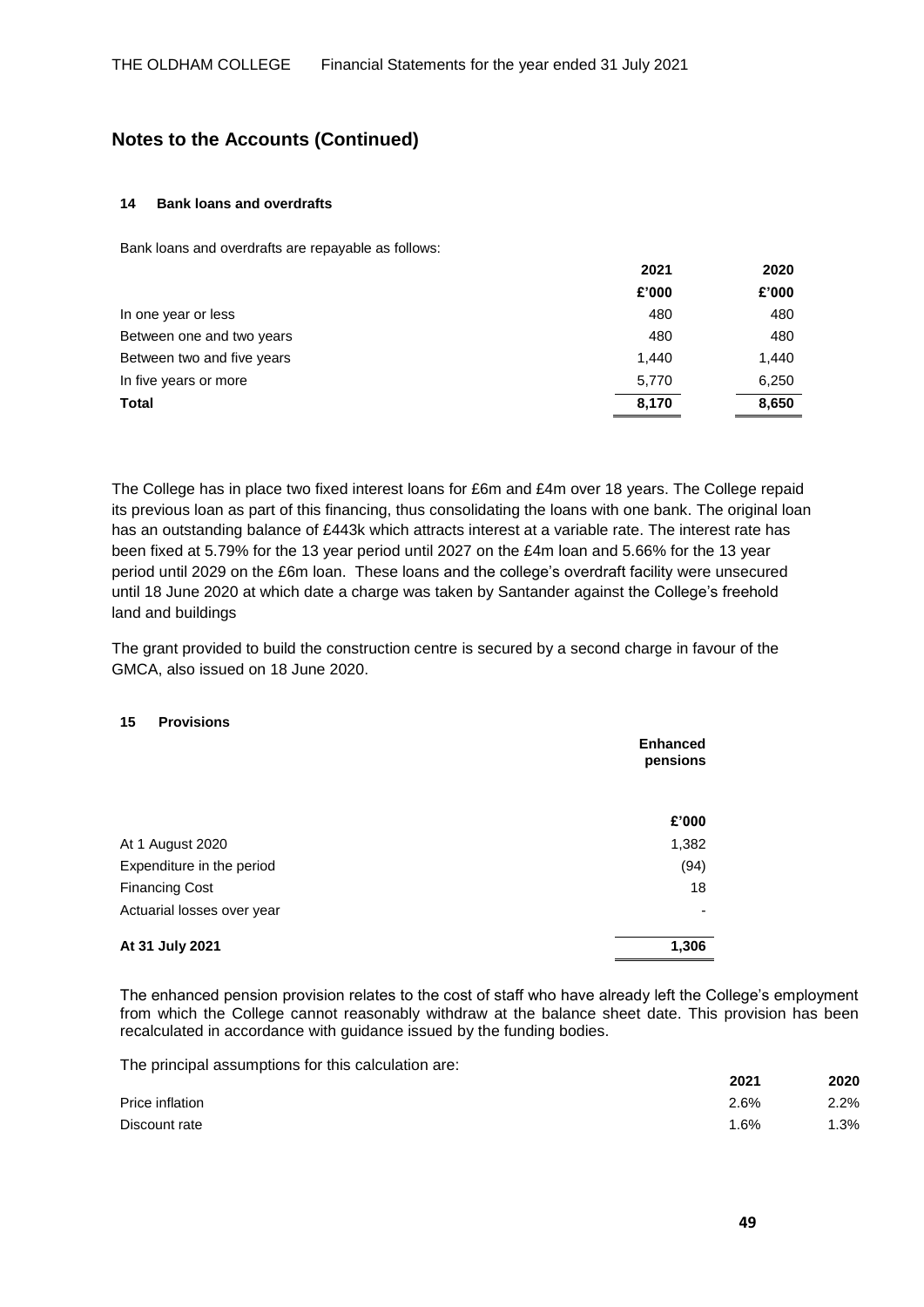#### **16 Cash and cash equivalents**

|                           | At 1<br><b>August</b><br>2020 | Cash<br>flows | At 31<br>July<br>2021 |
|---------------------------|-------------------------------|---------------|-----------------------|
|                           | £'000                         | £'000         | £'000                 |
| Cash and cash equivalents | 1,492                         | 1,309         | 2,801                 |
| <b>Total</b>              | 1,492                         | 1,309         | 2,801                 |

#### **17 Capital and other commitments**

|                                       | 2021  | 2020  |
|---------------------------------------|-------|-------|
|                                       | £'000 | £'000 |
| Commitments contracted for at 31 July | 705   | 4.802 |

#### **18 Lease obligations**

At 31 July the College had minimum lease payments under non-cancellable operating leases as follows:

|                                                   | 2021           | 2020  |
|---------------------------------------------------|----------------|-------|
|                                                   | £'000          | £'000 |
| Future minimum lease payments due                 |                |       |
| <b>Land and buildings</b>                         |                |       |
| Not later than one year                           | 474            | 474   |
| Later than one year and not later than five years | 1,541          | 1,896 |
| Later than five years                             |                | 119   |
|                                                   | 2,015          | 2,489 |
| Other                                             |                |       |
| Not later than one year                           | 7              | 41    |
| Later than one year and not later than five years |                | 7     |
|                                                   | $\overline{7}$ | 48    |
| Total lease payments due                          | 2,022          | 2,537 |

#### **19 Contingent liabilities**

There are no material contingent liabilities.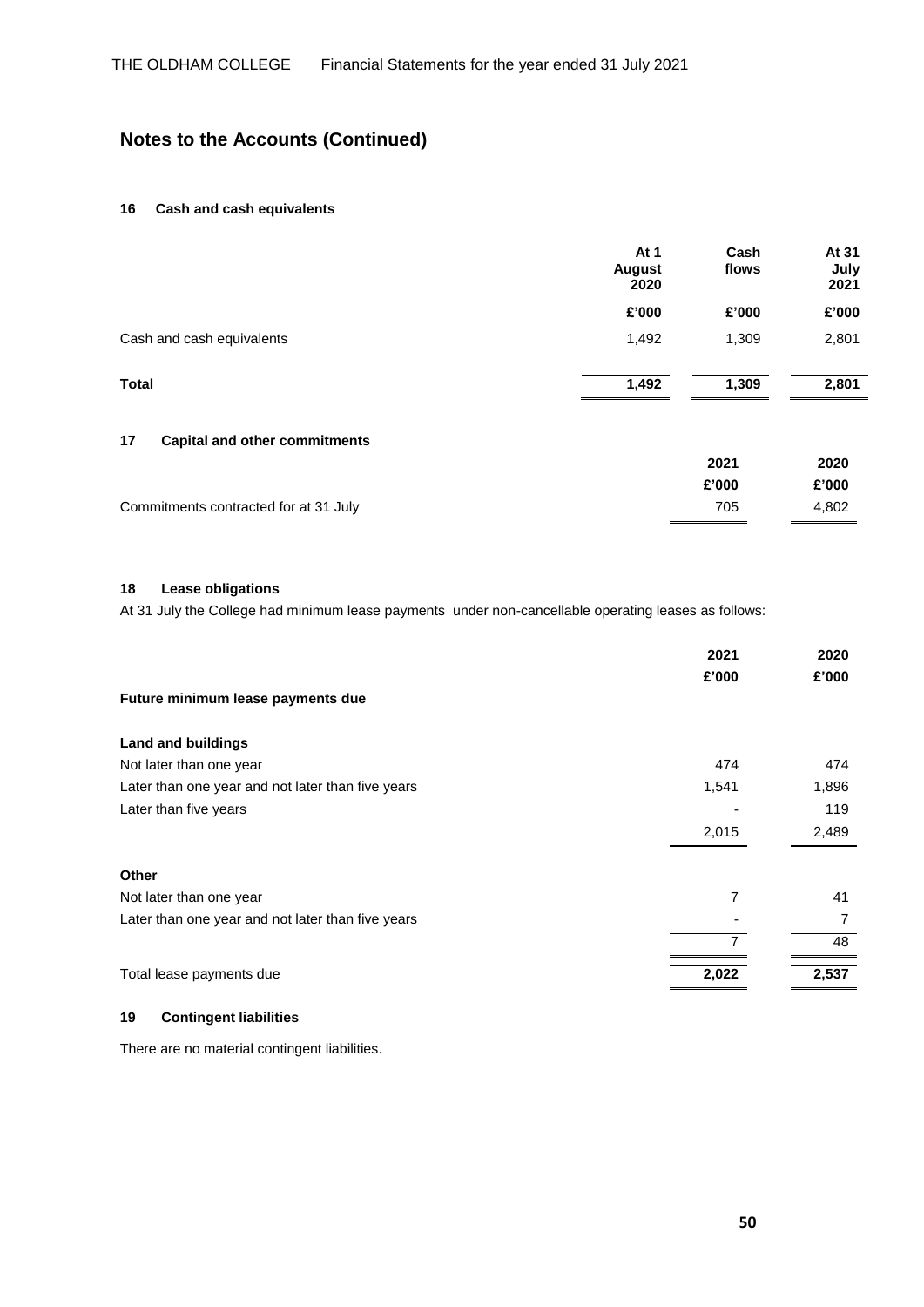#### **20 Events after the reporting period**

There were no significant events after the reporting period

#### **21 Defined benefit obligations**

The College's employees belong to two principal post-employment benefit plans: the Teachers' Pension Scheme England and Wales (TPS) for academic and related staff; and the Greater Manchester Local Government Pension Scheme (LGPS) for non-teaching staff, which is managed by Tameside Metropolitan Borough Council. Both are multi-employer defined-benefit plans.

The pension costs are assessed in accordance with the advice of independent qualified actuaries. The latest formal actuarial valuation of the TPS was 31 March 2016 and of the LGPS 31 March 2019.

| Total pension cost for the year                       | 2021<br>£000 |       | 2020<br>£000 |
|-------------------------------------------------------|--------------|-------|--------------|
| Teachers' Pension Scheme: contributions paid          |              | 1,435 | 1,274        |
| Local Government Pension Scheme:                      |              |       |              |
| Contributions paid                                    | 894          | 821   |              |
| FRS 102 (28) charge                                   | 1,697        | 1,417 |              |
| Charge to the Statement of Comprehensive Income       |              | 2,591 | 2,238        |
| <b>Total Pension Cost for Year within staff costs</b> |              | 4,026 | 3,512        |

Contributions amounting to £263k (2020 £245k) were payable to the scheme at 31<sup>st</sup> July and are included within creditors.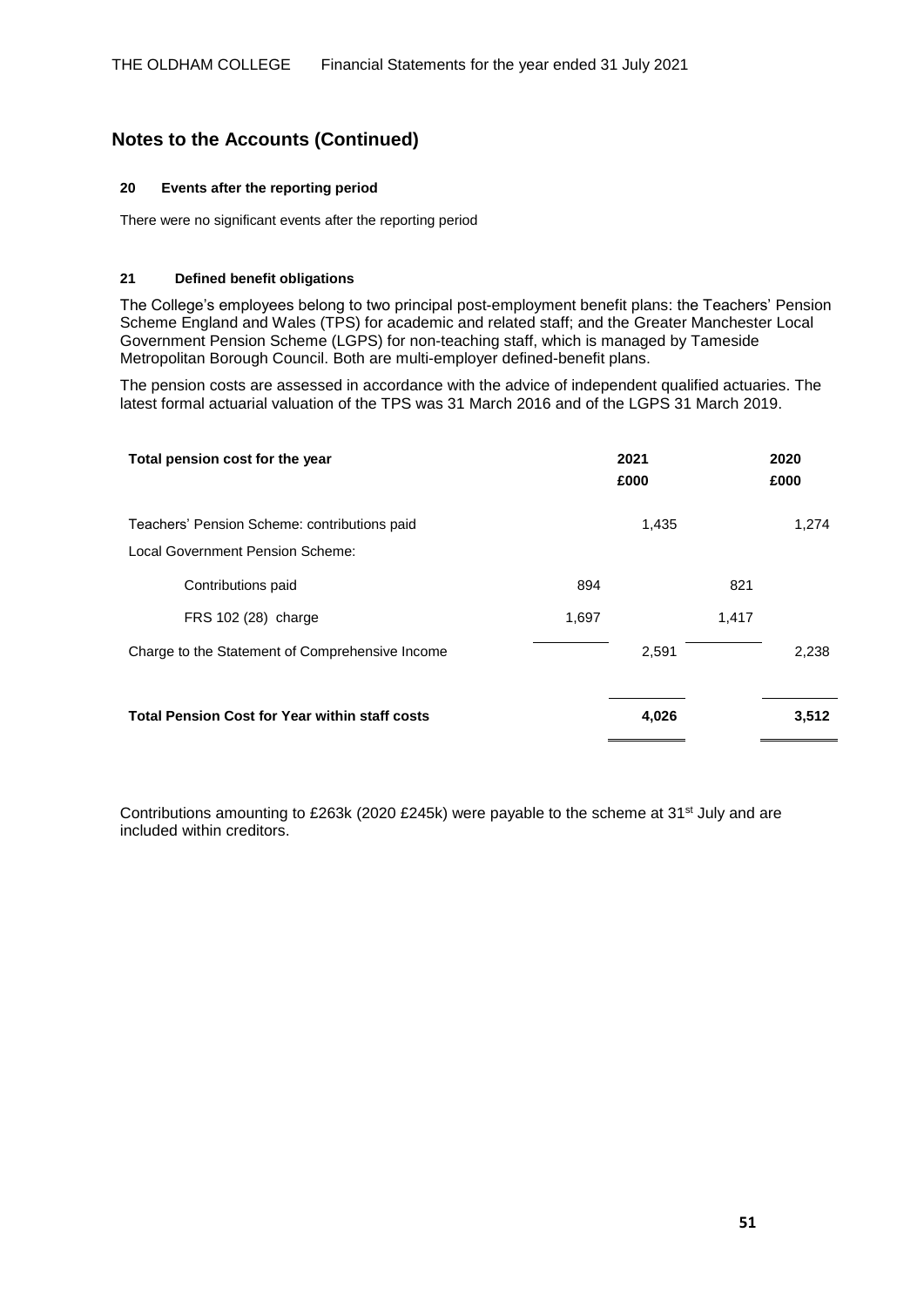#### **21 Defined benefit obligations (continued)**

#### **Teachers' Pension Scheme**

The Teachers' Pension Scheme (TPS) is a statutory, contributory, defined benefit scheme, governed by the Teachers' Pensions Regulations 2014. The regulations apply to teachers in schools and other educational establishments, including colleges. Membership is automatic for teachers and lecturers at eligible institutions. Teachers and lecturers are able to opt out of the TPS.

The TPS is an unfunded scheme and members contribute on a 'pay as you go' basis – these contributions, along with those made by employers, are credited to the Exchequer under arrangements governed by the above Act. Retirement and other pension benefits are paid by public funds provided by Parliament.

Under the definitions set out in FRS 102 (28.11), the TPS is a multi-employer pension plan. The College is unable to identify its share of the underlying assets and liabilities of the plan.

Accordingly, the College has taken advantage of the exemption in FRS 102 and has accounted for its contributions to the scheme as if it were a defined-contribution plan. The College has set out above the information available on the plan and the implications for the College in terms of the anticipated contribution rates.

The valuation of the TPS is carried out in line with regulations made under the Public Service Pension Act 2013. Valuations credit the teachers' pension account with a real rate of return assuming funds are invested in notional investments that produce that real rate of return.

#### **Valuation of the Teachers' Pension Scheme**

The latest actuarial review of the TPS was carried out as at 31 March 2016. The valuation report was published by the Department for Education (the Department) in April 2019. The valuation reported total scheme liabilities (pensions currently in payment and the estimated cost of future benefits) for service to the effective date of £218 billion, and notional assets (estimated future contributions together with the notional investments held at a valuation date) of £198 billion giving a notional past service deficit of £22 billion.

As a result of the valuation, new employer contribution rates were set at 23.68% of pensionable pay from September 2019 onwards (compared to 16.48% during 2018/19). DfE has agreed to pay a teacher pension employer contribution grant to cover the liability during the 2020-21 academic year.

A full copy of the valuation report and supporting documentation can be found on the Teachers' Pension Scheme website.

The pension cost paid to TPS in the year amounted to £1,463k (2020: £1,275k)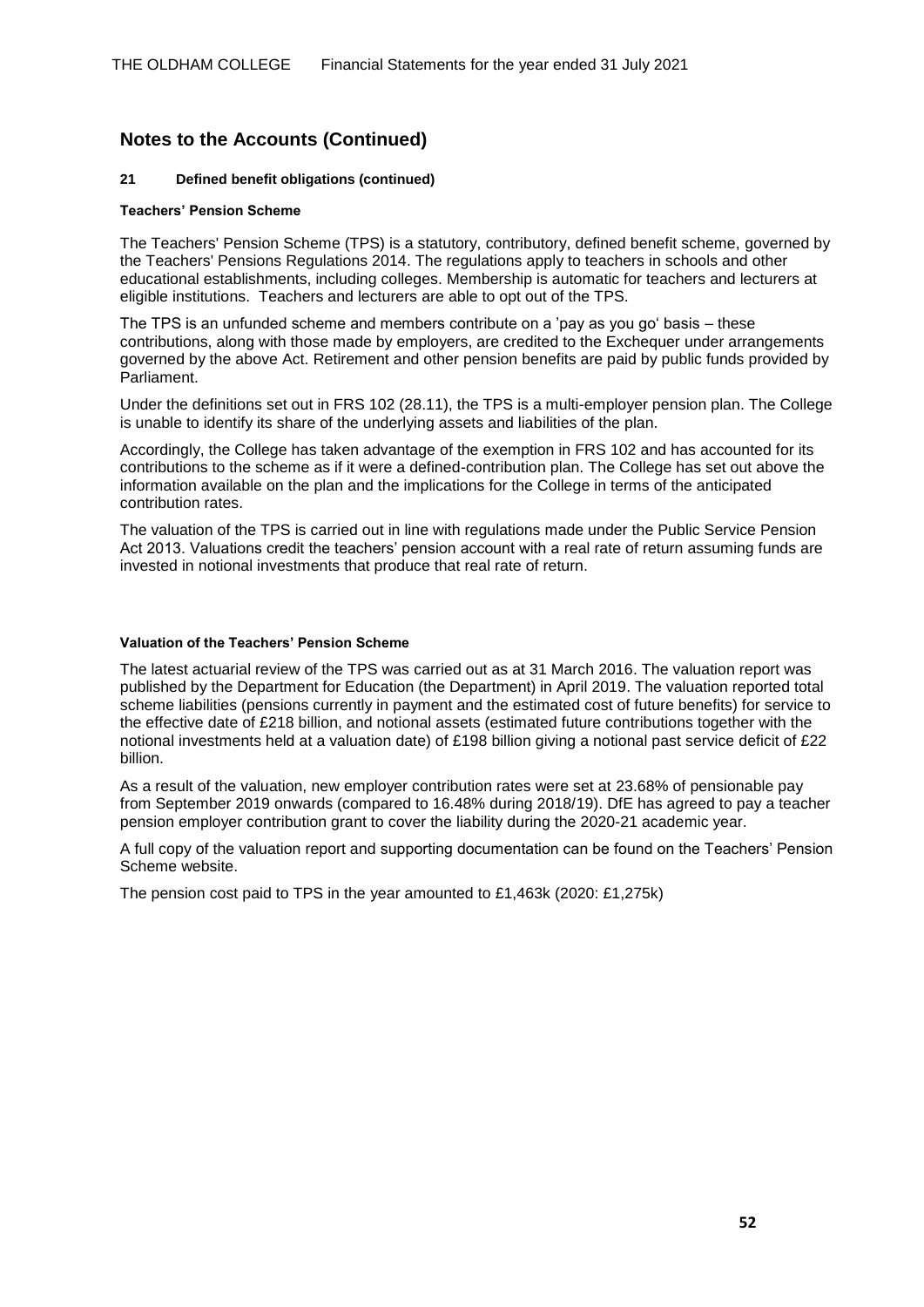#### **21 Defined benefit obligations (continued)**

#### **Local Government Pension Scheme**

The LGPS is a funded defined-benefit plan, with the assets held in separate funds administered by Tameside Metropolitan Borough Council. The total contributions made for the year ended 31 July 2021 were £1,171,000, of which employer's contributions totalled £869,000 and employees' contributions totalled £327,000. The agreed contribution rates for future years are 16.8% for employers and range from 5.5% to 12.5% for employees, depending on salary according to a national scale.

#### **Principal Actuarial Assumptions**

The following information is based upon a full actuarial valuation of the fund at 31 March 2019 updated to 31 July 2021 by a qualified independent actuary.

|                                      | At 31 July<br>2021 | At 31 July<br>2020 |
|--------------------------------------|--------------------|--------------------|
| Rate of increase in salaries         | 3.55%              | 2.90%              |
| Future pensions increases            | 2.80%              | 2.10%              |
| Discount rate for scheme liabilities | 1.60%              | 1.40%              |
| Inflation assumption (CPI)           | 2.80%              | 2.20%              |
| Commutation of pensions to lump sums | 55%                | 55%                |

The current mortality assumptions include sufficient allowance for future improvements in mortality rates. The assumed life expectations on retirement age 65 are:

|                       | At 31 July<br>2021 | At 31 July<br>2020 |
|-----------------------|--------------------|--------------------|
|                       | years              | Years              |
| <b>Retiring today</b> |                    |                    |
| Males                 | 20.5               | 20.5               |
| Females               | 23.3               | 23.1               |
| Retiring in 20 years  |                    |                    |
| Males                 | 21.9               | 22.0               |
| Females               | 25.3               | 25.0               |

Allowing for index returns, the estimated split of assets as at 31 July 2020 is shown below:

|              | At 31 July<br>2021 | At 31 July<br>2020 |
|--------------|--------------------|--------------------|
| Equities     | 70.0%              | 67.0%              |
| <b>Bonds</b> | 15.0%              | 18.0%              |
| Property     | 7.0%               | 7.0%               |
| Cash         | 8.0%               | 8.0%               |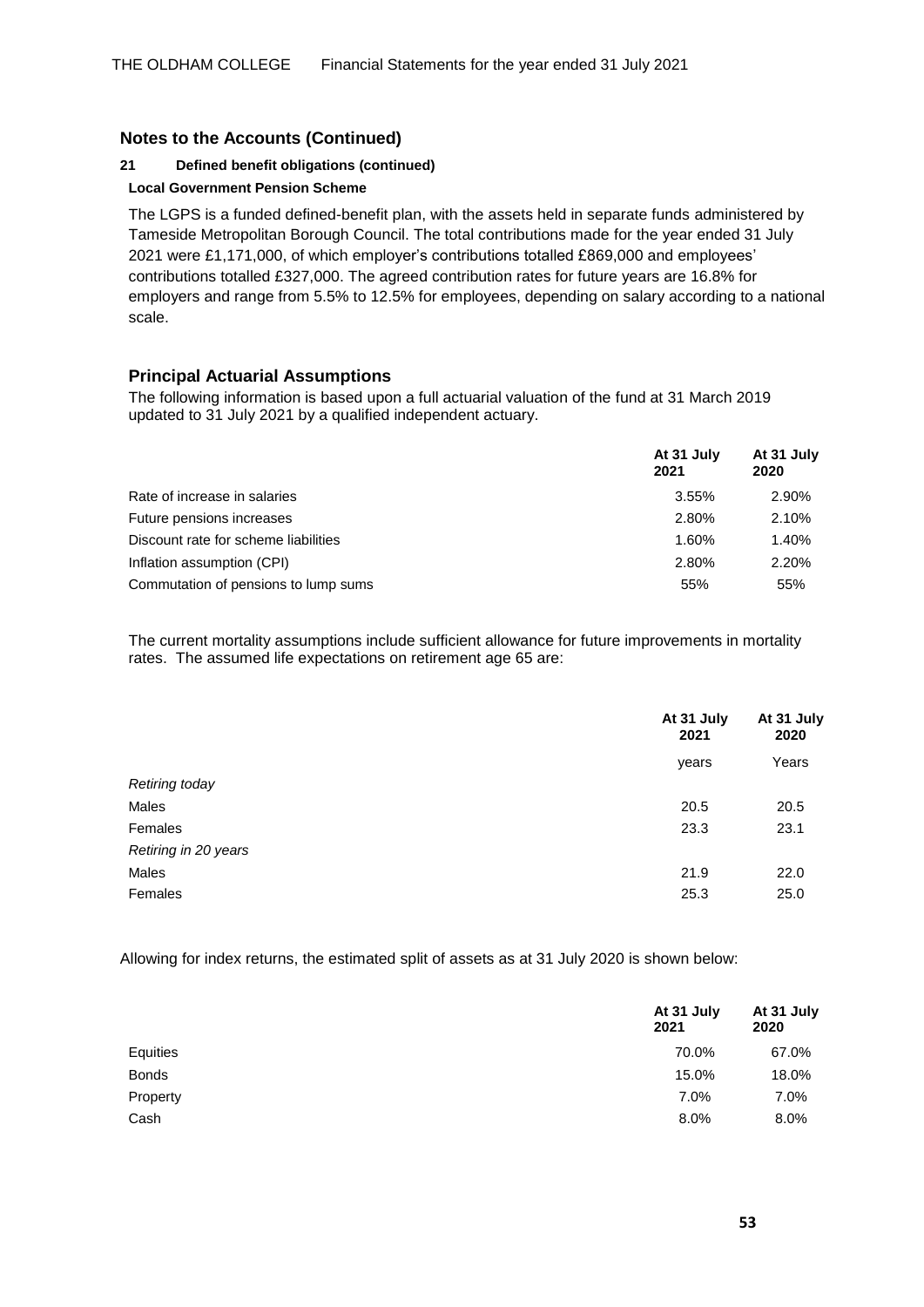**21 Defined benefit obligations (continued)**

#### **The amount included in the balance sheet in respect of the defined benefit pension plan is as follows:**

|                                   | 2021      | 2020      |
|-----------------------------------|-----------|-----------|
|                                   | £'000     | £'000     |
| Fair value of plan assets         | 50.216    | 41.720    |
| Present value of plan liabilities | (68, 272) | (58, 892) |
| Net pensions (liability)          | (18,056)  | (17, 172) |

**Amounts recognised in the Statement of Comprehensive Income in respect of the plan are as follows:**

|                                                                               | 2021    | 2020     |
|-------------------------------------------------------------------------------|---------|----------|
|                                                                               | £'000   | £'000    |
| Amounts included in staff costs                                               |         |          |
| Current service cost                                                          | 2,489   | 2,189    |
| Past service cost                                                             | 49      | 34       |
| <b>Total</b>                                                                  | 2,538   | 2,223    |
| Interest and finance costs                                                    |         |          |
| Pension finance costs                                                         | (252)   | (273)    |
|                                                                               | (252)   | (273)    |
| Amount recognised in other comprehensive income                               |         |          |
| Return on pension plan assets less amounts recognised in net interest<br>cost | 7,734   | (2, 138) |
| Changes in assumptions underlying the present value of plan liabilities       | (6,669) | (1,061)  |
|                                                                               |         |          |
| Amount recognised in other comprehensive income                               | 1,065   | (3, 199) |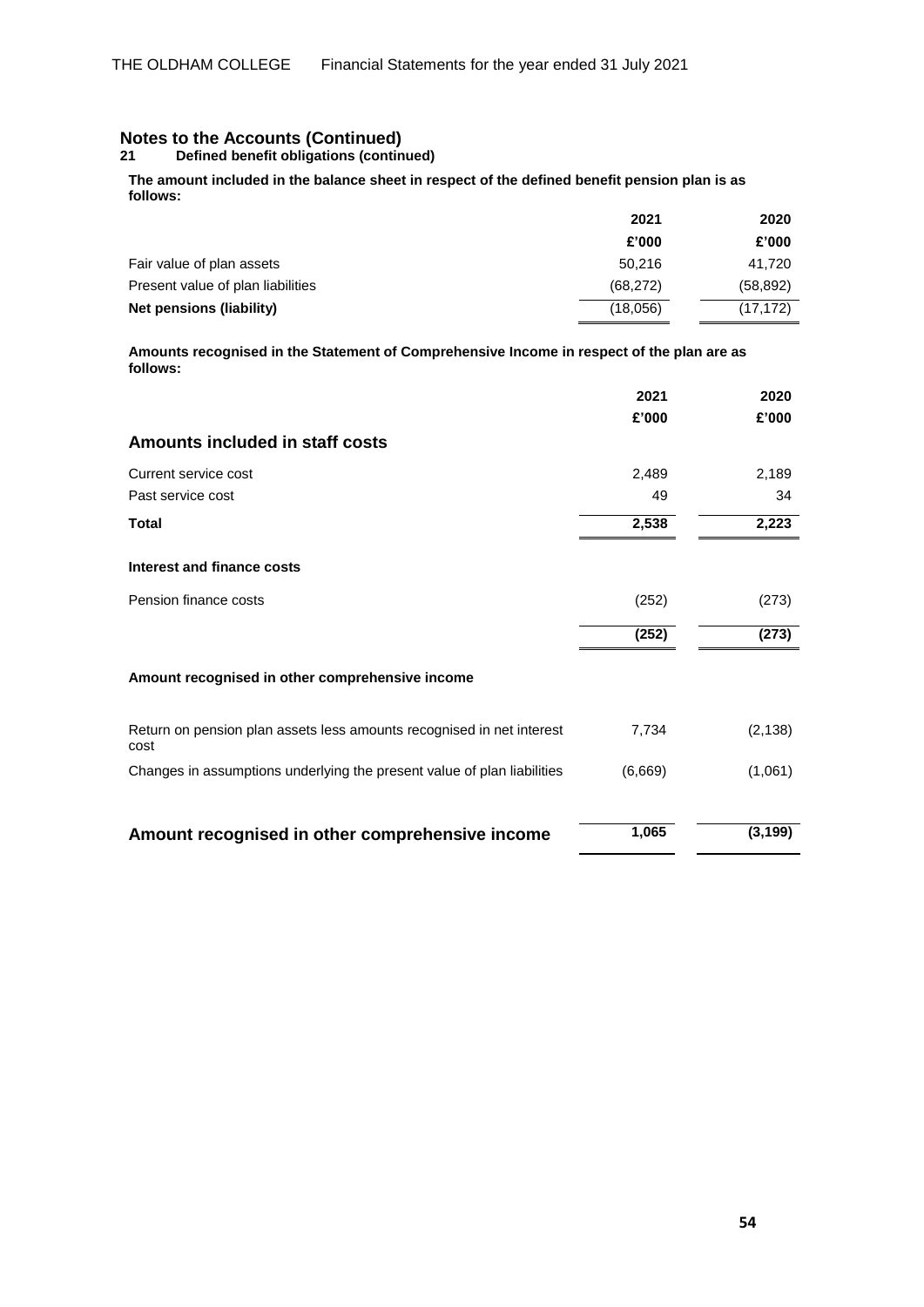**21 Defined benefit obligations (continued)**

#### **Movement in net defined benefit liability during year**

|                                                             | 2021      | 2020      |
|-------------------------------------------------------------|-----------|-----------|
|                                                             | £'000     | £'000     |
| Net defined benefit liability in scheme at 1 August         | (17, 172) | (12, 283) |
| Movement in year:                                           |           |           |
| Current service cost                                        | (2, 489)  | (2, 189)  |
| <b>Employer contributions</b>                               | 841       | 806       |
| Past service cost                                           | (49)      | (34)      |
| Net interest on the defined liability                       | (252)     | (273)     |
| Actuarial gain or loss                                      | 1,065     | (3, 199)  |
| Net defined benefit liability at 31 July                    | (18,056)  | (17, 172) |
| Asset and liability reconciliation                          |           |           |
|                                                             | 2021      | 2020      |
|                                                             | £'000     | £'000     |
| Changes in the present value of defined benefit obligations |           |           |
| Defined benefit obligations at start of period              | 58,892    | 55,057    |
| Current service cost                                        | 2,489     | 2,189     |
| Interest cost                                               | 837       | 1,175     |
| Contributions by Scheme participants                        | 320       | 314       |
| Changes in financial and demographic assumptions            | 6,669     | 1,061     |
| Estimated benefits paid                                     | (984)     | (938)     |
| Past service cost                                           | 49        | 34        |
| Defined benefit obligations at end of period                | 68,272    | 58,892    |
| Changes in fair value of plan assets                        |           |           |
| Fair value of plan assets at start of period                | 41,720    | 42,774    |
| Interest on plan assets                                     | 585       | 902       |
| Return on plan assets excl. amounts incl. in net interest   | 7,734     | (2, 138)  |
| <b>Employer contributions</b>                               | 841       | 806       |
| Contributions by Scheme participants                        | 320       | 314       |
| Estimated benefits paid                                     | (984)     | (938)     |
| Fair value of plan assets at end of period                  | 50,216    | 41,720    |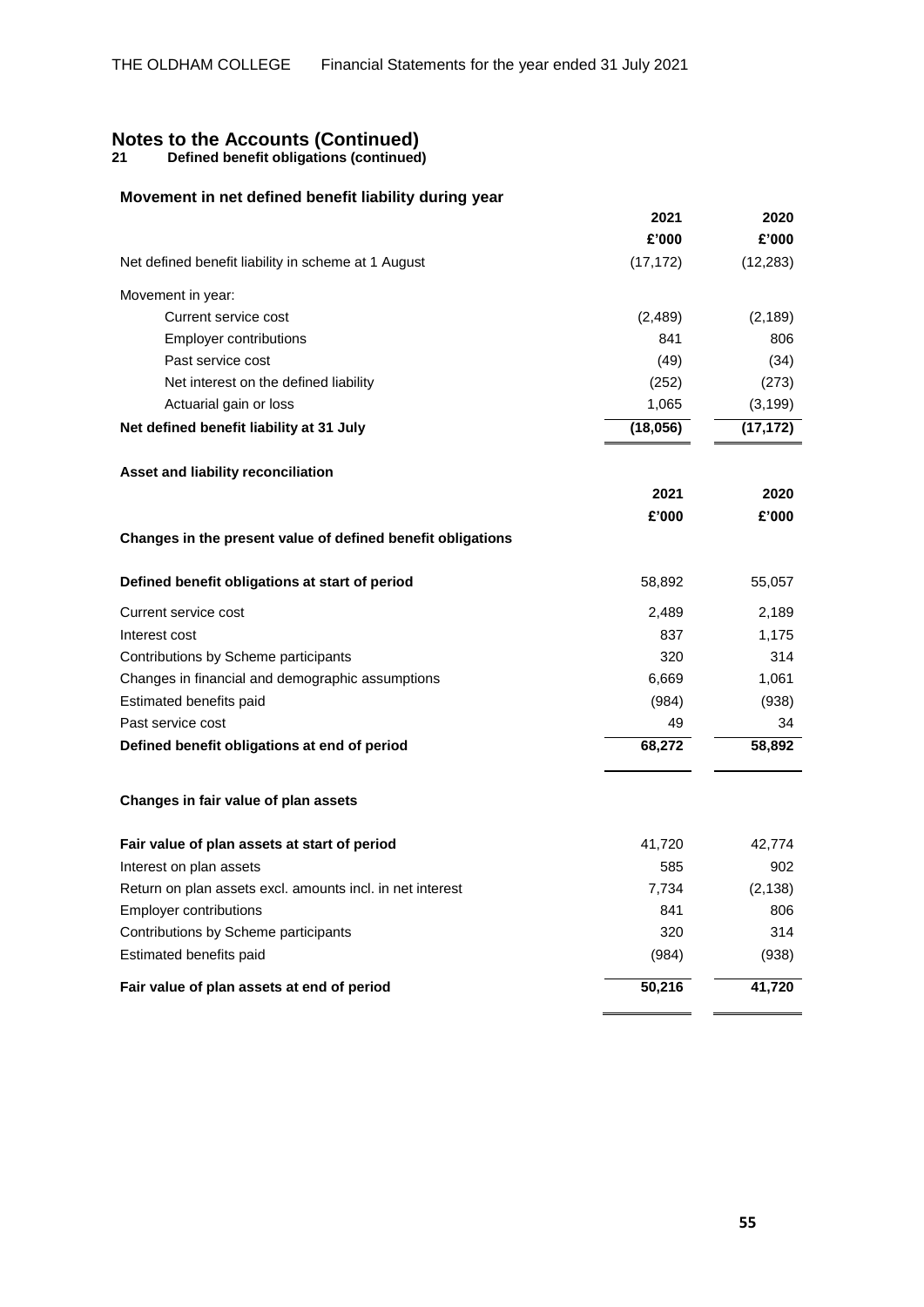#### **21 Defined benefit obligations (continued)**

These accounts show a past service cost of the McCloud / Sergeant judgment which ruled that the transitional protection for some members of public service schemes implemented when they were reformed constituted age discrimination. This provision is just under 0.49% of the total scheme liability as at 31 March 2020.The calculation of adjustment to past service costs, £268k, arising from the outcome of the Court of Appeal judgment is based on a number of key assumptions including:

- the form of remedy adopted
- how the remedy will be implemented
- which members will be affected by the remedy
- the earning assumptions
- the withdrawal assumption

The other financial and demographic assumptions adopted to calculate the past service cost are the same as those used to calculate the overall scheme liability. Adopting different assumptions, or making other adjustments to reflect behavioural changes stemming from the judgment, would be expected to change the disclosed past service cost. Similarly, allowing for variations in individual members' future service or salary progression is expected to produce higher costs. The past service cost is particularly sensitive to the difference between assumed long term general pay growth and the CPI. If the life expectancy were to increase by one year this would approximately increase the Employer's Defined Benefit Obligation by around 3-5%. In practice the actual costs of a one year increase in life expectancy will depend on the structure of the revised assumption (i.e. if improvements to survival rates predominantly apply at younger or older ages.)

#### **22 Related party transactions**

Due to the nature of the College's operations and the composition of the board of governors being drawn from local public and private sector organisations, it is inevitable that transactions will take place with organisations in which a member of the board of governors may have an interest. All transactions involving such organisations are conducted at arm's length and in accordance with the College's financial regulations and normal procurement procedures. There have been no related party transactions that meet the definition under FRS 102.

The total expenses paid to or on behalf of the Governors during the year was £140; 1 governor (2020: £569; 2 governors). This represents travel and subsistence expenses and other out of pocket expenses incurred in attending Governor meetings and charity events in their official capacity.

No Governor has received any remuneration or waived payments from the college or its subsidiaries during the year (2020: None).